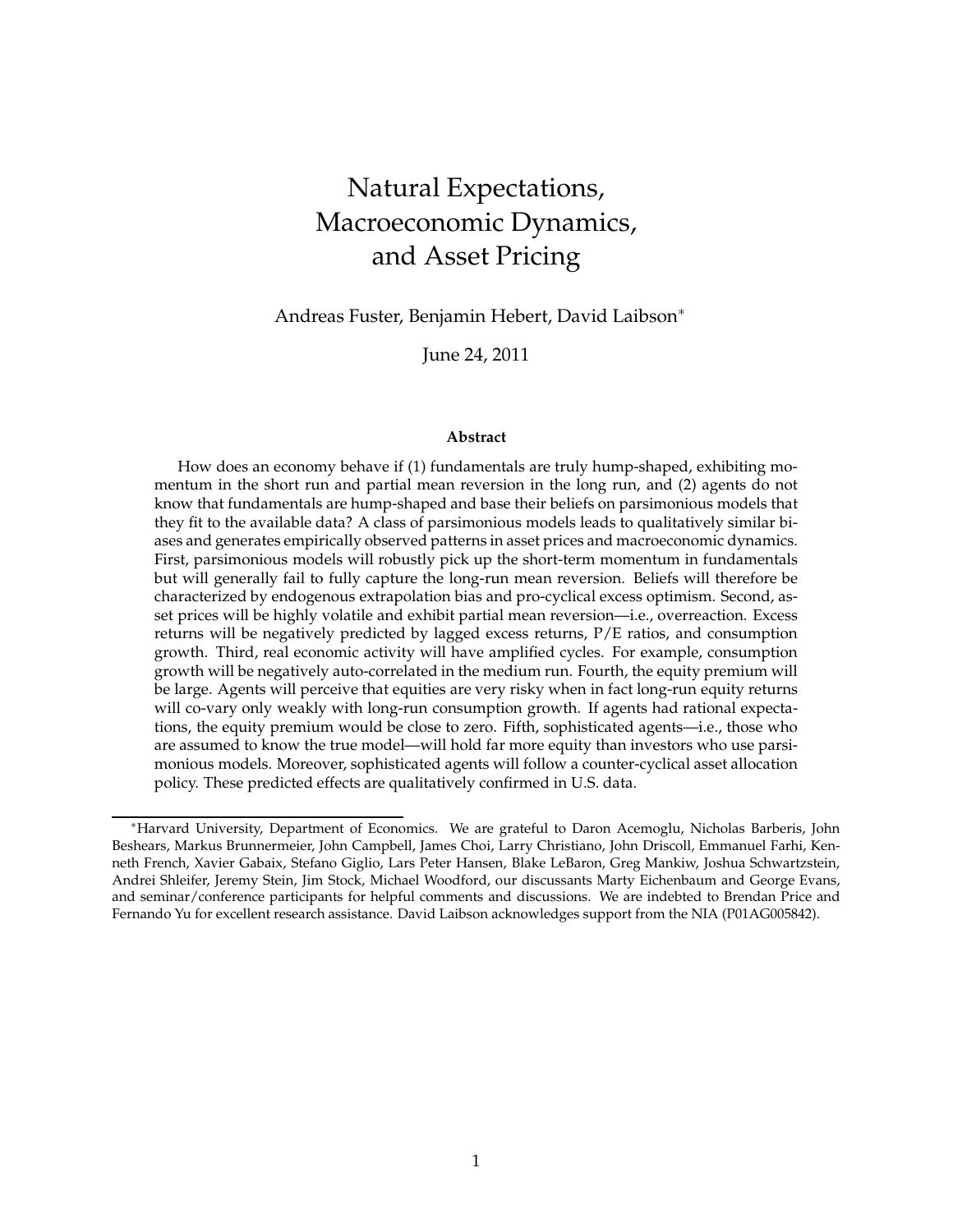# **1 Introduction**

Most macroeconomic models assume that people know the true model of the economy – i.e., rational expectations. In this paper, we follow a different tradition and assume that agents use simple prediction models that are estimated using historical data.<sup>1</sup> In other words, agents adopt *a parsimonious model that fits the available data*. In general, this parsimonious model will not nest the true model (though the true model may nest the parsimonious model). Following Fuster, Laibson, and Mendel (2010), we call the resulting beliefs *natural expectations*. <sup>2</sup> We assume that agents use simplified models because economists and non-economists—statisticians, professional forecasters, and firms— regularly make such simplifications.

People use simple models for a wide range of good reasons. Simple models are easier to understand, easier to explain, and easier to employ. Simplicity also reduces the risks of overfitting, which is the reasoning that underlies many formal model selection criteria. Whatever the mix of reasons—pragmatic, psychological/suboptimal, and statistical—economic agents usually *do* use simple models to understand economic dynamics.

We study a class of parsimonious models that generates empirically observed patterns in asset prices and macroeconomic dynamics. To illustrate this claim, we study an economy in which fundamentals are hump-shaped, exhibiting momentum in the short run and partial mean reversion in the long run. Hump-shaped dynamics are controversial in the sense that economists continue to debate whether such cyclical dynamics are present in aggregate fluctuations.<sup>3</sup> This debate is consistent with our claims, since we only want to argue that hump-shaped dynamics are plausible. Hump-shaped dynamics match the point estimates from ARIMA models of various economic time series, though standard errors are large enough that the data do not rule out alternative dynamics.<sup>4</sup>

We will ask, "How would an economy behave if (1) fundamentals were truly hump-shaped, and (2) agents adopted a parsimonious model of the fundamental process, fit to the available

<sup>&</sup>lt;sup>1</sup>For example, Barberis, Shleifer, and Vishny (1998), Hong, Stein, and Yu (2007), and Branch and Evans (2010) study settings in which agents estimate a misspecified model and optimize against that model.

 $2$ The current paper is more parsimonious since it zeros out a weighting parameter that is used in Fuster, Laibson, and Mendel (2010).

<sup>3</sup>See Campbell and Mankiw (1987), Cochrane (1988), Morley, Nelson, and Zivot (2003), and Perron and Wada (2009) for a range of opinions.

<sup>&</sup>lt;sup>4</sup>Fuster, Laibson, and Mendel (2010) provide some empirical evidence for hump-shaped dynamics in different economic time series.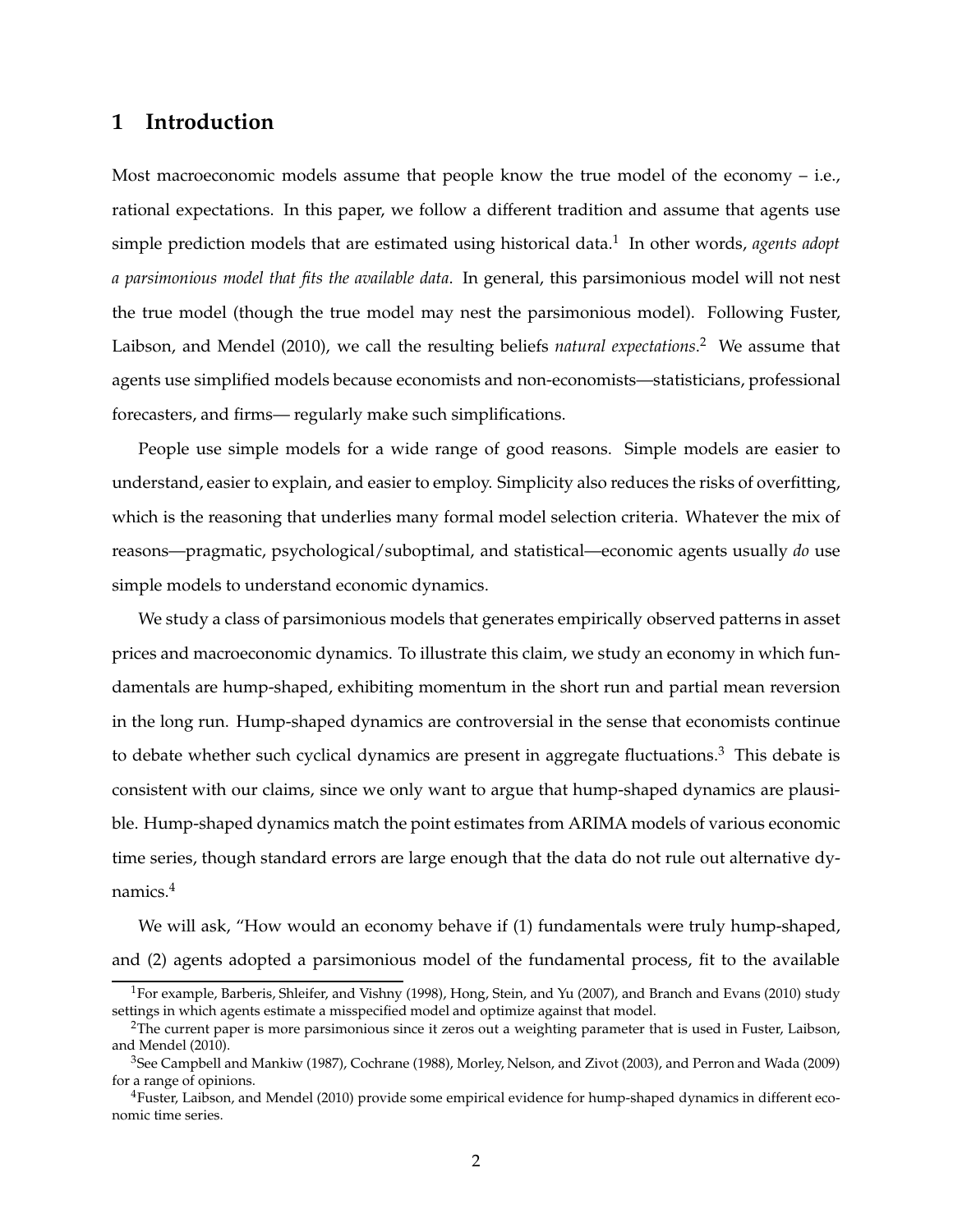data?"<sup>5</sup> We embed these two assumptions—hump-shaped fundamentals and natural expectations in a consumption/asset-pricing model.<sup>6</sup> We use a habit model to generate slow adjustment in consumption; however, as we combine habit formation with CARA preferences (Alessie and Lusardi, 1997), these habits do not produce counter-cyclical variation in risk premia.<sup>7</sup>

The following five sets of results emerge from our analysis. Some of these results are comparative: how does equilibrium behavior in an economy with natural expectations compare to equilibrium behavior that would have arisen if agents knew the true model—i.e., if agents had rational expectations?

First, simple models robustly pick up the short-term momentum in fundamentals but often fail to capture the full extent of long-run mean reversion. Under natural expectations, beliefs will often be characterized by endogenous extrapolation bias in levels. Forecasts about fundamentals will be too persistent, such that beliefs will be too optimistic in good times and too pessimistic in bad times, relative to the rational expectations benchmark.

Second, under natural expectations, asset prices will be highly volatile (LeRoy and Porter, 1981; Shiller, 1981) and exhibit partial mean reversion—i.e., overreaction. Excess returns will be negatively predicted by lagged excess returns (Fama and French, 1988a; Poterba and Summers, 1988), price/earnings ratios (Campbell and Shiller, 1988a, 2005), and consumption growth. Excess returns will be positively predicted by lagged 'cay', a measure of transitory deviations of consumption from wealth (Lettau and Ludvigson, 2001).<sup>8</sup>

Third, real economic activity will have amplified cycles. For example, consumption growth will be positively auto-correlated in the short run and *negatively* auto-correlated in the medium run. Consumption growth will be weakly negatively predicted by lagged excess returns and  $P/E$ ratios.

Fourth, the equity premium will be large. Agents will perceive that equities are very risky

 $5$ The agents in our model behave as if they thought their model represented the truth; i.e., their decisions do not take into account the possibility of misspecification or display a concern for "robustness" (cf. Hansen, 2007; Hansen and Sargent, 2007, 2010). We hope to explore the differences between models with natural expectations and models of robustness in future work.

 $6T<sub>6</sub>$  fo keep the analysis in our paper maximally tractable, we abstract away from learning and give agents a fixed simple model that is estimated from data available in 2011. Adding learning would complicate the analysis, but not change the qualitative results.

 $^{7}$ In contrast, Campbell and Cochrane (1999) use a habit model that generates counter-cyclical risk premia, thereby explaining numerous asset pricing regularities.

 $8$ When 'cay' is low, wealth is transitorily high. In our economy, this predicts low future excess returns.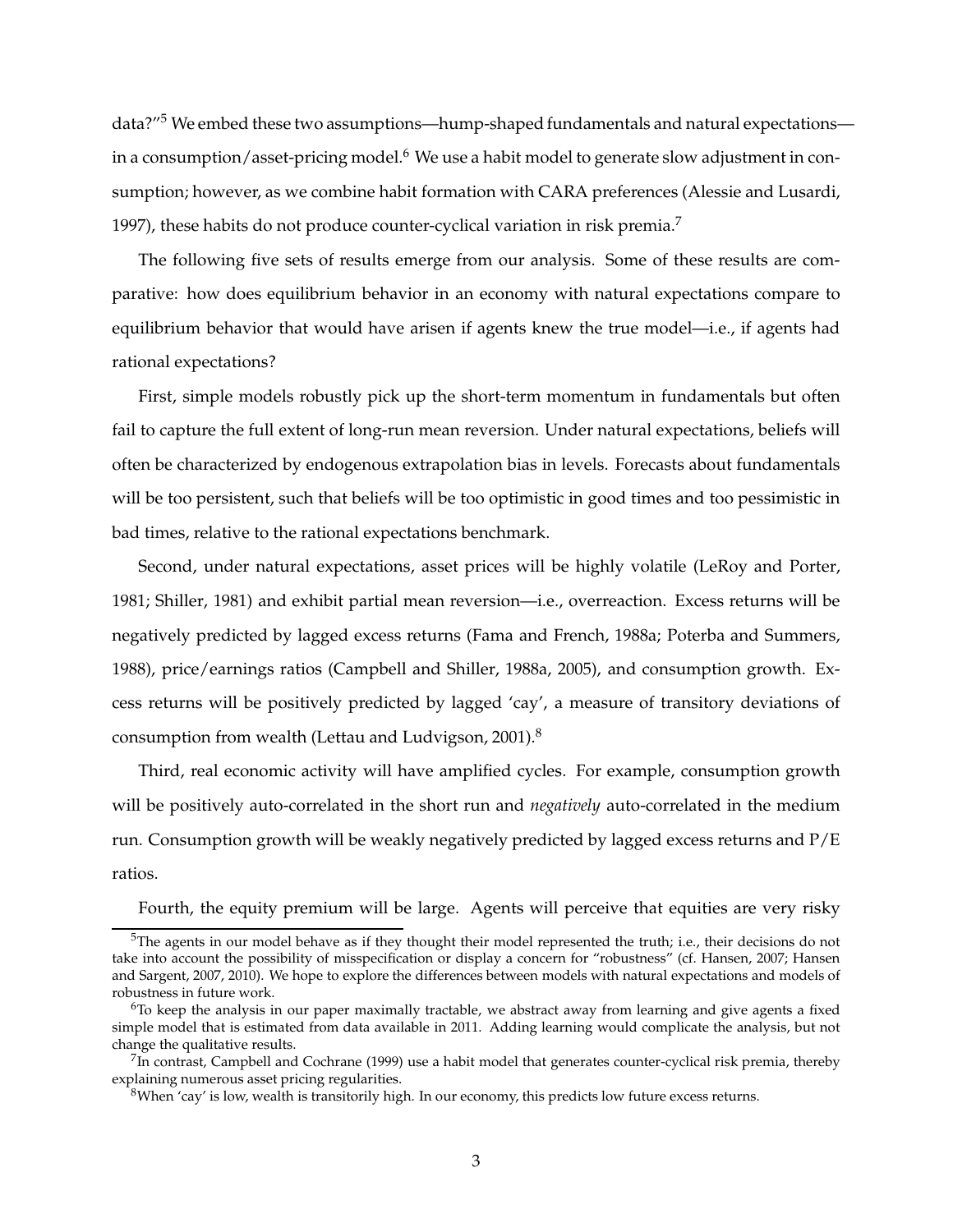when in fact long-run equity returns will co-vary only weakly with long-run consumption growth. The covariance of consumption growth and asset returns will be close to zero over short-run horizons (because of slow adjustment in consumption), it will be higher over medium-run horizons (as consumption catches up with asset prices), and it will fall again over long-run horizons (as asset prices and consumption both mean revert). If agents had rational expectations, the equity premium in our economy would be close to zero.

Fifth, sophisticated agents—i.e., those who are assumed to know the true model—will hold far more equity than investors with natural expectations. Moreover, sophisticated agents will be "value" investors, following a counter-cyclical investment policy.

These five sets of predicted effects are qualitatively confirmed in U.S. data. An economy in which agents estimate simple models—e.g., an AR(10) in earnings growth, when the datagenerating process is assumed to be AR(40)—generates simulated behavior that quantitatively matches the point estimates observed in U.S. data. However, the moments that we study have large standard errors because of the limited span of available data. It is therefore not possible to reject classical models in which excess returns are unpredictable and consumption is consistent with rational expectations.

The body of the paper is divided into six sections; appendices are used for derivations. Section 2 discusses the econometric and psychological motivations for natural expectations, as well as the related literature. Section 3 solves and calibrates a consumption-based asset pricing model, which generalizes the model in Fuster, Laibson, and Mendel (2010). Section 4 reports model simulations and compares these simulations to the empirical evidence from U.S. We focus on eight moments that summarize the key properties of the model. We show that a parsimonious version of the model matches these moments. Section 5 discusses the behavior of sophisticated agents. Section 6 concludes and identifies directions for future work.

# **2 The Appeal of Simple Models**

The premise of our approach to understanding macroeconomic and financial dynamics is that economic agents tend to make forecasts based on statistical or mental models that are reasonable given the data available to them, but "too simple" to fully capture the long-term dynamics of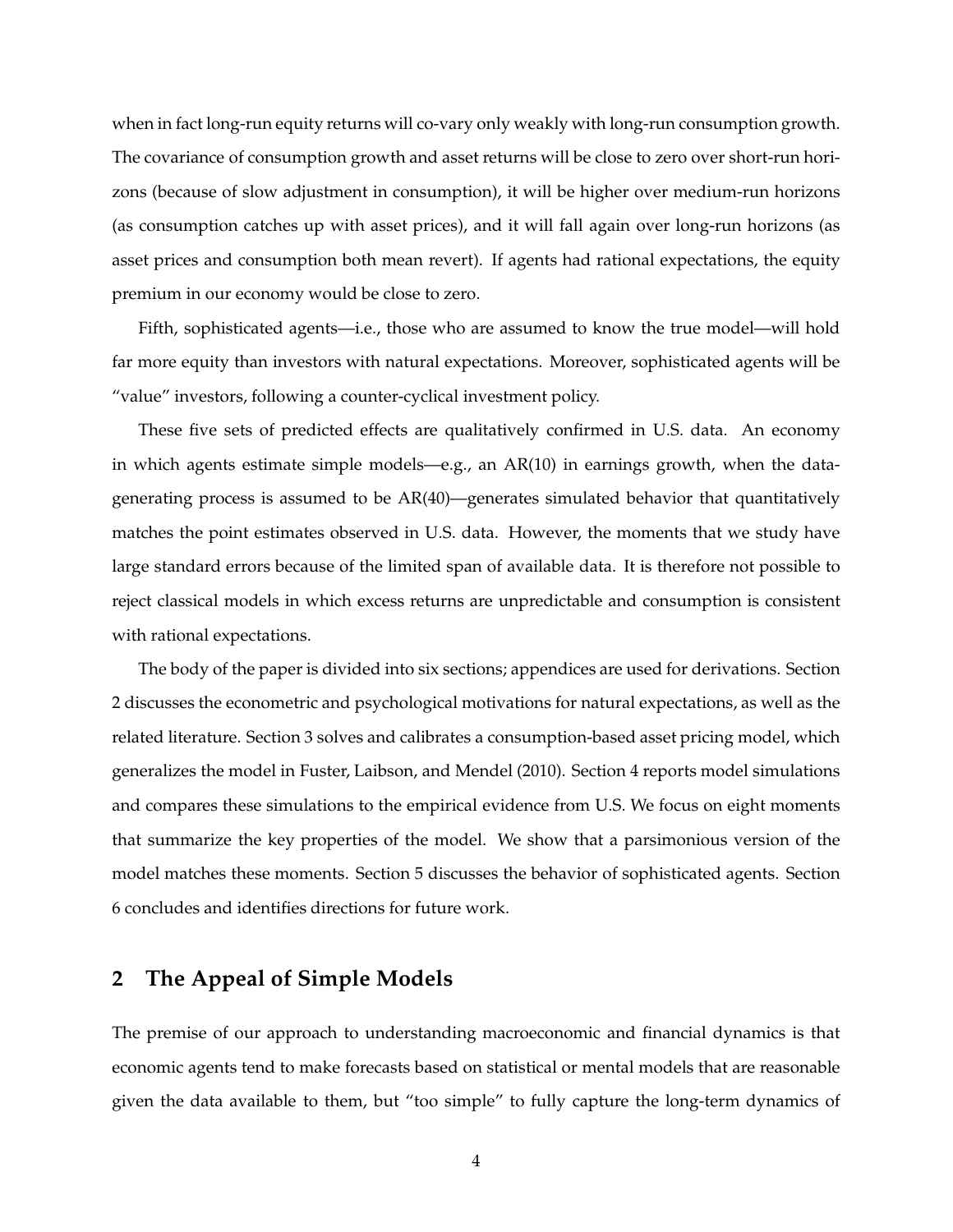many economic time series.

In this section, we motivate our assumptions both on statistical and psychological grounds, though we believe that the psychological motivations are more important.<sup>9</sup> We will also discuss how simple models lead agents to overestimate the persistence of shocks when the true process is hump-shaped. Finally, we summarize evidence from different settings that are related to our approach.

### **2.1 Statistical Perspective**

Choosing the right model to forecast an economic time series is by no means a trivial task, and there is no single generally accepted way of doing so. When choosing how many parameters to include, a modeler faces a trade-off between improving the fit of the model in-sample and the risk of overfitting the available data, which may result in poor out-of-sample forecasts. A number of formal statistical criteria have been proposed to formalize the trade-off between fit and parsimony. The best-known and most popular ones are the Akaike Information Criterion (AIC) and the Schwarz or Bayesian Information Criterion (BIC).<sup>10</sup> These criteria are both asymptotically optimal, but in different ways. If the set of candidate models is not presumed to contain the true model (perhaps because the true model is of infinite dimension), the AIC is *efficient* in that it will select the candidate model with minimum mean squared error distribution with probability 1 as the sample size grows to infinity. If instead the true model is among the set of candidate models, the BIC will select it with probability 1 asymptotically (the BIC is *consistent*), while the AIC will tend to result in an overparametrized model (Hannan, 1980).

When the likelihood function is Gaussian, the two criteria can be written as follows:

$$
AIC = \ln(\hat{\sigma}^2) + \frac{2k}{T}
$$

$$
BIC = \ln(\hat{\sigma}^2) + \frac{\ln(T) \cdot k}{T}
$$

where  $\hat{\sigma}^2$  is the error variance estimated by maximum likelihood, *k* the number of parameters

 $9$ Brav and Heaton (2002) emphasize that when explaining "financial anomalies," behavioral theories and rational theories with structural uncertainty are often very similar mathematically and also in terms of predictions. We remain relatively agnostic as to whether the reliance on models that fail to capture long-term dynamics is "behavioral" or "rational" in our setting, and focus on the implications.

 $10$ McQuarrie and Tsai (1998) provide an overview of these and other selection criteria.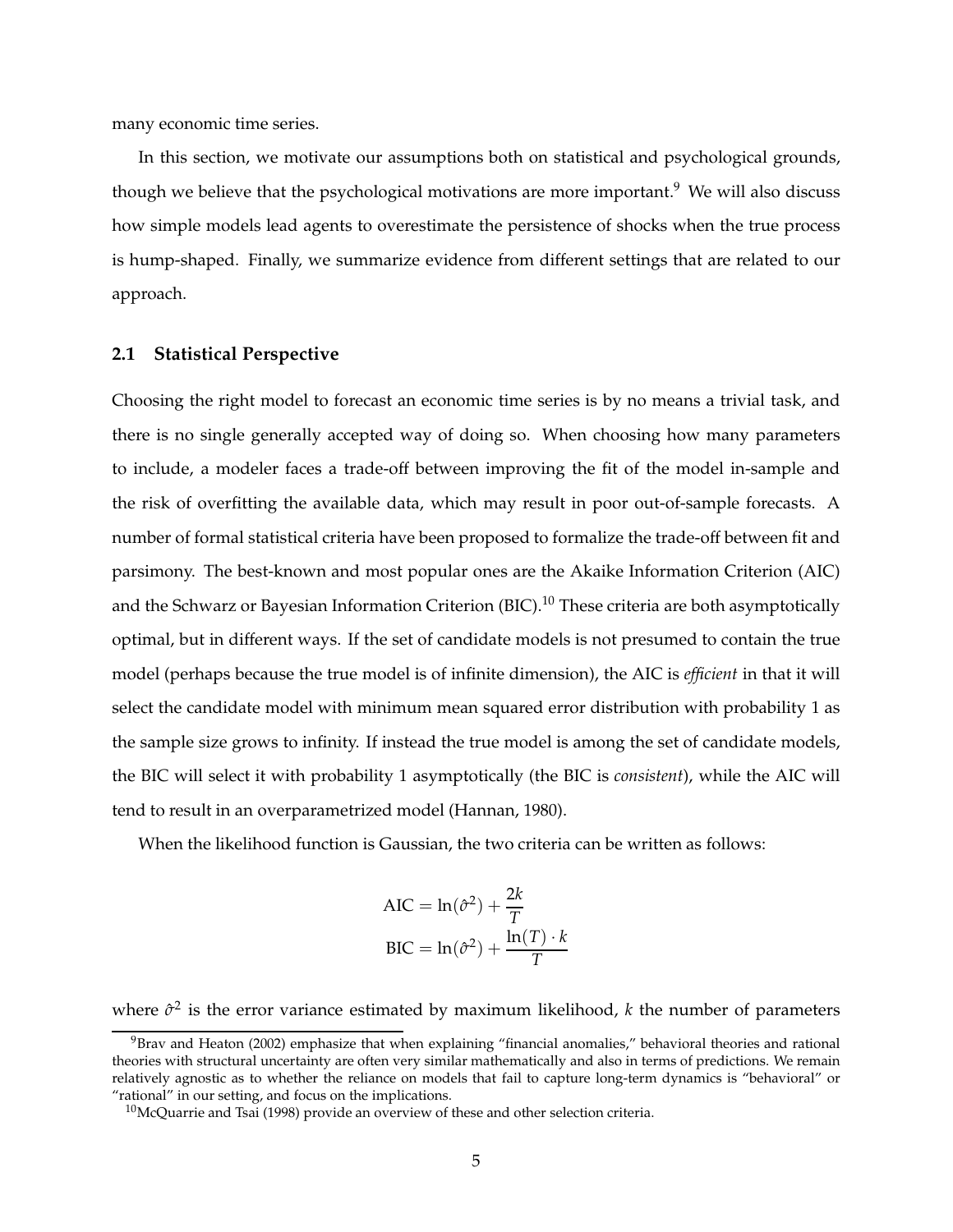(including the constant), and *T* the number of observations. One is supposed to pick the model with the smallest value of the preferred criterion. Both criteria trade off fit and parsimony: as *k* increases,  $\hat{\sigma}^2$  decreases, but the second ("penalty") term increases. Generally, the BIC imposes a larger penalty for increasing the number of parameters, and thus will tend to select models with fewer parameters than the AIC. A relatively recent literature based on extensive simulation studies has argued that a version of the AIC corrected for small sample sizes, the AICc, tends to perform well (in various senses) and, relative to the AIC, reduces the likelihood of overfitting.<sup>11</sup>

It is not clear which criterion should be preferred. If one believes that the true model is among the candidate models, and as  $T \rightarrow \infty$ , there seems to be a clear case for the BIC. Yet, in practice, these conditions are rarely met, and it appears that which criterion is preferred is to some extent a matter of taste.<sup>12</sup> While strictly speaking, each criteria picks one model, a reasonable pragmatic strategy would be to choose a model that is close to the best model according to different criteria, or perhaps to make forecasts based on averaging the predictions of different models.

For the purpose of our work, what matters is whether a modeler who is presented with a time series of length equal to the typical macroeconomic time series (e.g., 250 quarters) and who relies on (one of) these information criteria will generally pick a model that correctly captures the properties of the data-generating process. In particular, we are interested in time series that feature hump-shaped dynamics, in the sense that they are characterized by momentum (positive autocorrelation in growth rates) in the short run but (partially) revert back to the mean in the long run. To our knowledge, this is not a question that has been formally analyzed in the existing literature, so we now present some suggestive evidence from Monte Carlo simulations to shed light on this question.

Assume that the true data-generating process is an ARIMA(0,1,16), and for simplicity assume that the modeler considers univariate models of the  $ARIMA(p, 1, 0)$  and  $ARIMA(0, 1, q)$  classes. The process we study has a hump-shaped impulse response function with a long-term persistence

<sup>&</sup>lt;sup>11</sup>The AICc can be written as  $ln(\hat{\sigma}^2) + \frac{T+k-1}{T-k-1}$ .

The FICC can be written as  $m(v) + T-k-1$ .<br><sup>12</sup>McQuarrie and Tsai (1998) indicate that "AIC is probably the most commonly used model selection criterion for time series data" (p. 2). On the other hand, Neath and Cavanaugh (1997) note that BIC "is often preferred over AIC by practitioners who find appeal in either its Bayesian justification or its tendency to choose more parsimonious models than AIC" (p. 559) For an interesting discussion on this topic from an online forum for "statisticians, data analysts, data miners and data visualization experts," see http://stats.stackexchange.com/questions/577/ is-there-any-reason-to-prefer-the-aic-or-bic-over-the-other.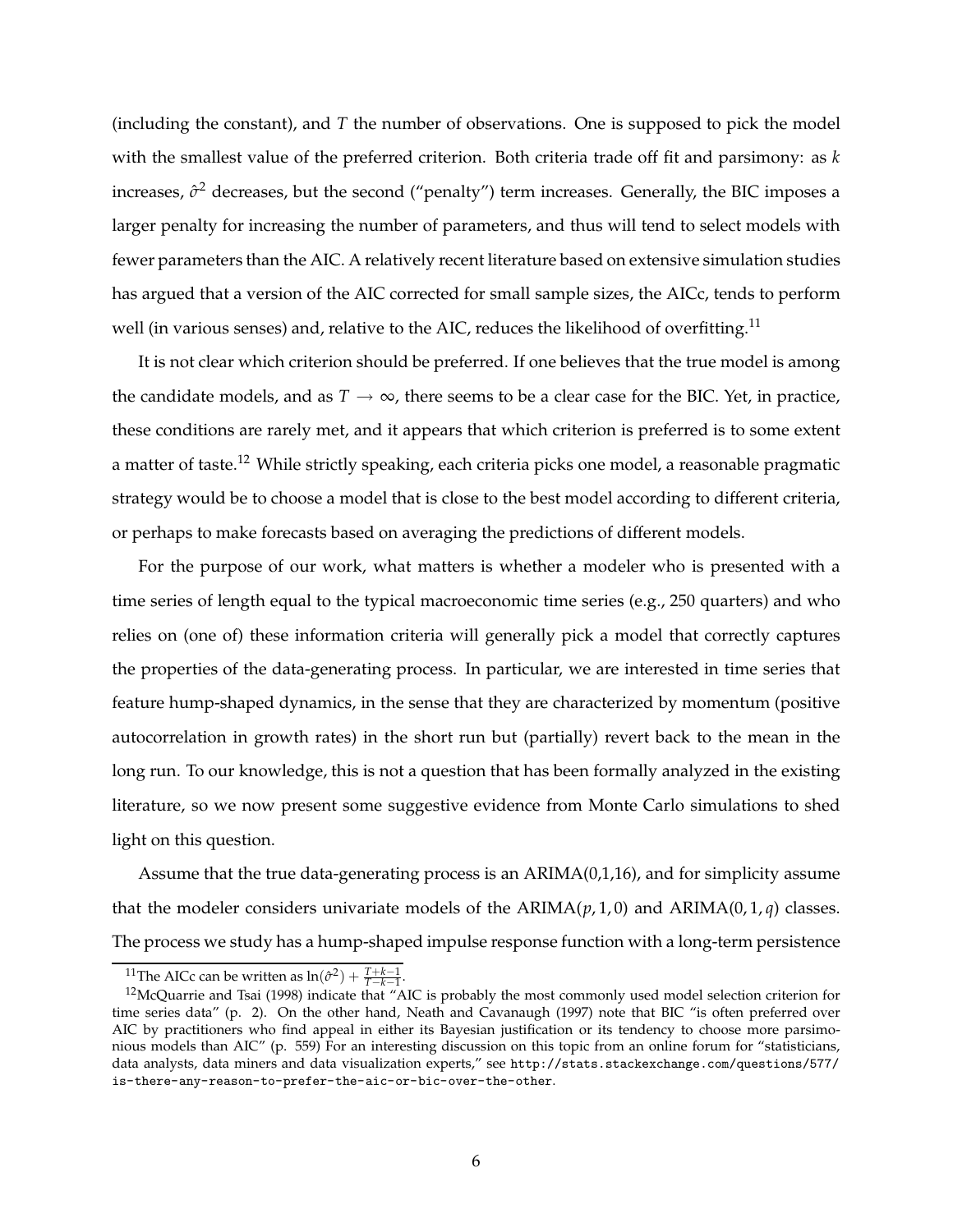of 0.5.<sup>13</sup> We draw 100 samples of length 255 (which is the number of observations we will use in the estimation of the aggregate earnings process) and estimate  $AR(p, 1, 0)$  models for  $p = 1, ..., 25$ and MA(0, 1, *q*) models for  $q = 4, 8, 12, 16, 20, 24$ .<sup>14</sup>

In our 100 simulations, the AICc selects an AR(1), AR(2), or AR(3) in 60 cases; the BIC does so in all cases. The average estimated long-term persistence of a shock implied by the AICc-selected model equals 1.02, and is below 0.8 only in 25% of cases. For the BIC-selected model, it is never below 1. Thus, in the vast majority of cases, a modeler who considers this set of candidate models and selects based on AICc or BIC would grossly overestimate the persistence of shocks to the process. Note that while it appears difficult to capture the mean-reversion in a sample of this length, it is not impossible: for instance, the implied persistence from an estimated MA(16) (the true model order) averages 0.56 and is below 0.8 in 88% of cases.<sup>15</sup> Yet the improvement that the MA(16) brings in terms of fit relative to, for example, an AR(2) rarely justifies the large increase in the number of parameters (an  $MA(q)$  with  $q \ge 16$  is selected nine times by the AICc).

In large part, the difficulty that these models have in detecting mean reversion seems due to the relatively short sample length. If we repeat the same exercise but with 1255 observations instead of 255, the AICc selects the MA(16) in 75% of cases, and the mean long-term persistence of a shock estimated by the preferred model decreases to 0.53, i.e. very close to the actual persistence of the data-generating process.

We have conducted similar simulations with other data-generating processes. With somewhat less complicated hump-shape patterns, the AICc often does well in terms of selecting a model that gets the long-term persistence approximately right, while the BIC tends to select low-order models (with 5 coefficients or less) in the vast majority of cases. Overall, our simulations suggest

<sup>&</sup>lt;sup>13</sup>The MA coefficients are: +0.15, +0.1, -0.02, -0.05, -0.05, -0.05, -0.05, -0.06, -0.06, -0.06, -0.06, -0.06, -0.06, -0.06, -0.06, -0.06. The long-term persistence of an ARIMA(*p*, 1, *q*) process is given by (1+sum of MA coefficients)/(1-sum of AR coefficients).

 $14$ Estimating MA models with a large number of terms is computationally demanding, which is why we only estimate a subset of the possible models one might consider. In our simulations the maximum likelihood estimation of MA models sometimes failed to converge, or the maximum likelihood estimator of the root (i.e., the negative of the sum of the lagged MA coefficients) "piled up" at a value of 1, which means that the predicted long-term persistence of a shock equaled 0. This pileup occurs because the sample likelihood function is locally flat at an MA root of 1, so that it is a local maximum of the likelihood function and may be the global maximum in finite samples, even if the true MA root is less than unity (see Campbell and Mankiw, 1987 or Stock, 1994 for discussions). It seems likely that a modeler would be highly skeptical of such a result. Also, our modeler does not consider  $ARIMA(p, 1, q)$  models with both *p* and  $q > 0$ . While such models are often estimated in practice, based on our results and some additional smaller-scale simulations, it seems very unlikely that estimating more models would change our qualitative conclusions.

<sup>&</sup>lt;sup>15</sup>For these calculations, we drop simulations in which the sum of MA coefficients equalled exactly  $-1$  (cf. previous footnote).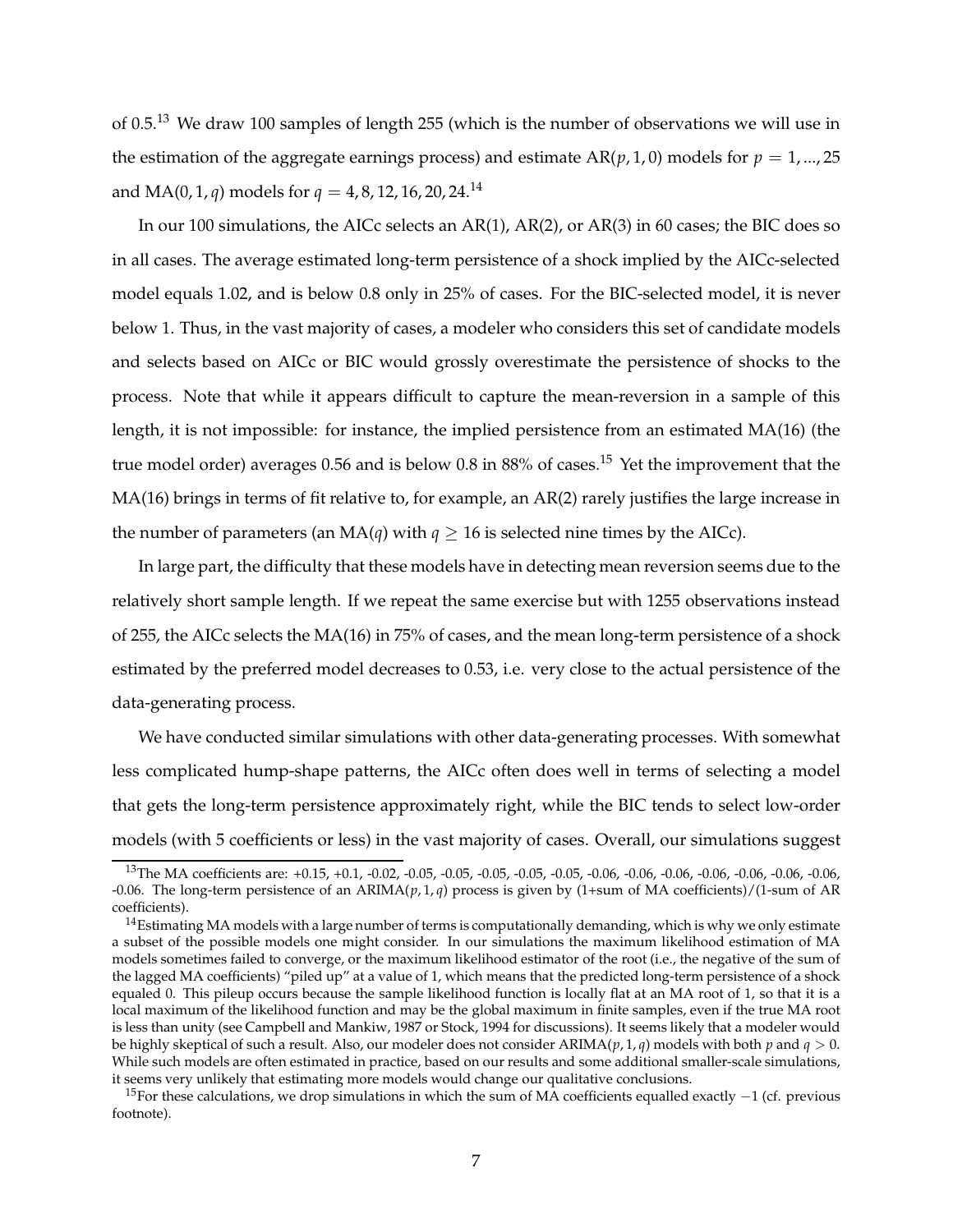that even a sophisticated modeler who goes through the trouble of estimating and comparing a wide range of candidate models may well end up with a model that vastly overestimates the longterm persistence of shocks.<sup>16</sup> To be clear, we are not claiming that it is impossible to find a model that gets the long-term dynamics right. One could use more sophisticated methods than ARIMAs (e.g., multivariate models), add more ex-ante imposed structure to the model, or attempt to form unbiased estimates of long-term persistence at the expense of one-period-ahead forecast accuracy. We argue that these practices are neither straightforward nor widespread.

So far, we have discussed the model selection problem under the assumption that the stochastic process of interest is stable over time and that economic agents should use all the historical data that is available to them in estimating a model, and weigh all observations equally. However, it is possible that the properties of the data-generating process change over time, and so it may well be optimal for an agent to down-weight or discard old data.<sup>17</sup> While we will not attempt a normative analysis of optimal model selection under the possibility that parameters of the data-generating process (such as the mean growth rate of earnings) change over time, it seems intuitive that in such a world, agents would tend to use shorter effective samples to estimate their models, and this would increase the likelihood of picking a low-order model.

### **2.2 Psychological Perspective**

Psychological factors also lead agents to adopt simple models. In fact, we believe that psychological considerations are far more important in driving preferences for simplicity than the statistical considerations reviewed above. Even *if* non-parsimonious, complicated models were statistically optimal, real people would probably not adopt such models.

Constraints on memory and cognition make it difficult for agents to work with complicated models, leading decision-makers to adopt simplifications and heuristics (e.g., Tversky and Kahneman, 1974; Gigerenzer and Goldstein, 1996; Gabaix et al., 2006; Gabaix, 2011). Simple models are relatively easy to comprehend, use, revise, and explain. Complicated "black-box" models are viewed with a degree of suspicion; programmers themselves are boundedly rational so high-

<sup>16</sup>The spectral formulas derived by **?** for understanding the consequences of misspecification in regression provide a useful way of thinking about our agents' problem. This point is developed in a note by Lawrence Christiano, available at http://faculty.wcas.northwestern.edu/~lchrist/finc520/note\_on\_fhl.pdf.

 $^{17}$ A large literature in statistics and economics studies methods to detect regime switching or structural breaks.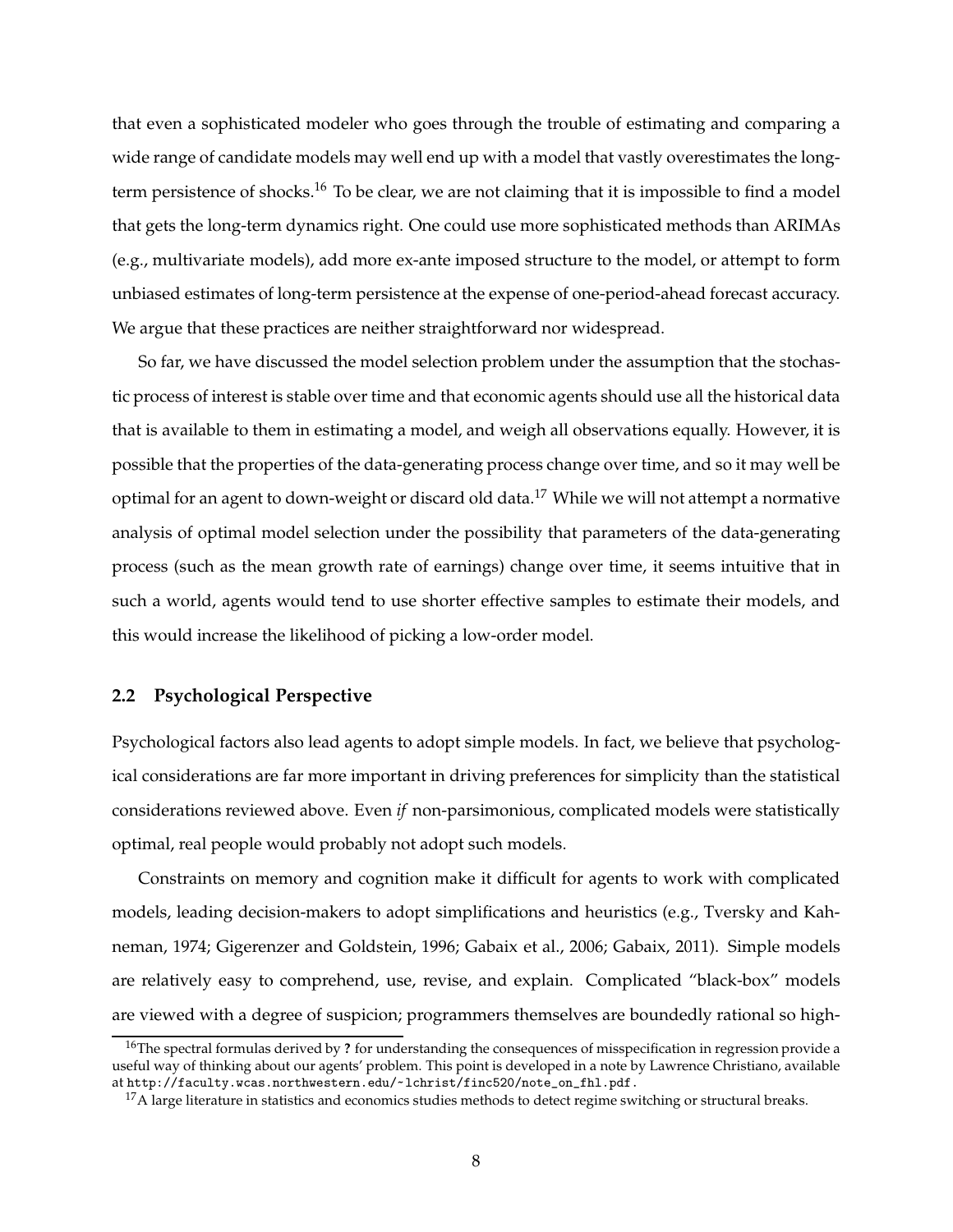dimensional computational models often have subtle programming errors and other unintended or poorly understood features that make such models unreliable. Even when people do use complicated models, the conclusions are rarely taken at face value and usually tempered with "common sense" about how the world works.

The 'psychological' motives for simplicity can also be interpreted through a rational lens. If complicated models tend to induce confusion or mistakes, then simple models may be the lesser of two evils. Complicated models also engender high costs for agents with costly cognition<sup>18</sup>, providing another rational explanation for choosing simple models.

There are also specific psychological biases that reinforce our approach. The heuristic of representativeness (Kahneman and Tversky, 1973; Tversky and Kahneman, 1974) leads people to believe that small samples are representative of the world at large. Representativeness has two implications for our analysis. First, recent observations are viewed as representative of the future. Thus representativeness leads agents to underestimate the degree of mean reversion (Kahneman and Tversky, 1973).

Second, representativeness leads agents to mistakenly believe that the properties of population samples will be reliably observed in small samples (e.g., Rabin, 2002; Rabin and Vayanos, 2010). This is sometimes referred to as the (psychological) 'law of small numbers.' Agents mistakenly believe that the ergodic properties of a time series can be inferred by studying a short sub-sample (e.g., 20 years of data). In addition, a willingness to rely on short sub-samples implicitly reinforces the tendency to rely on models without long lag effects.

The availability heuristic (Tversky and Kahneman, 1973) also reinforces our modeling approach. Availability leads people to overweight information that is easily accessible and salient. Hence, availability bias also implies that people will excessively overweight recent data and underweight data from the distant past.

Some observers have argued that related biases play an important role in driving aggregate dynamics. For instance, Reinhart and Rogoff (2009) document how investors time and time again fall prey to the belief that "this time is different" and that this belief causes recurrent financial crises. Relatedly, Shiller (2005) points out the lure of "new era" stories and how they are associated with episodes of bubbles in asset markets. Barberis (2010) notes that over-extrapolation of past

<sup>18</sup>For example, see Sims (1998, 2003); Gabaix et al. (2006); Woodford (2009).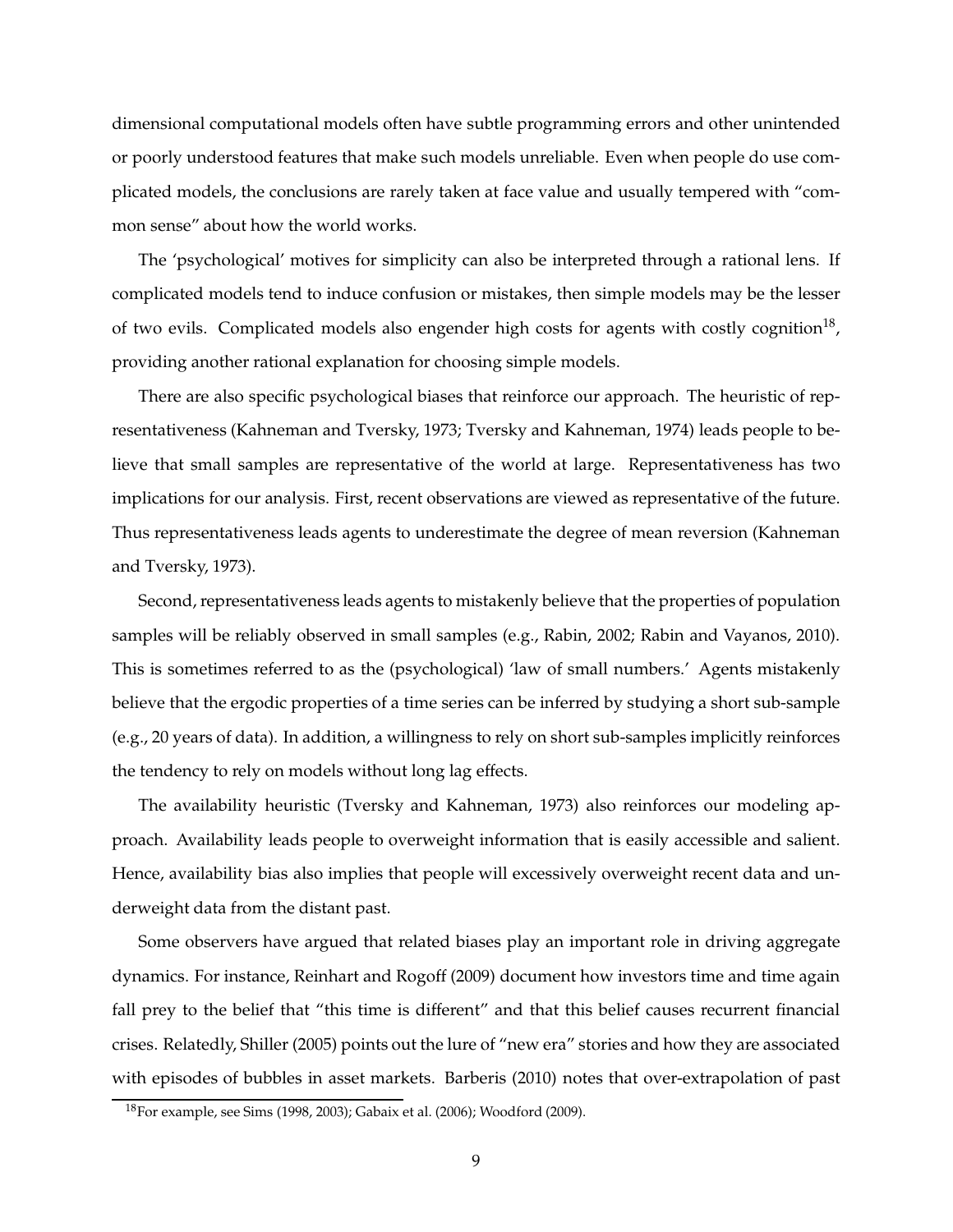price changes may have been an important psychological driving force during the run-up to the Great Recession. We now turn to a large body of related economic research.

### **2.3 Additional Related Literature**

There is a small but growing body of evidence on deviations from rational expectations. For instance, lab experiments in which subjects forecast financial or other time series find that extrapolative expectations or "trend following" provide a good description of observed beliefs (De Bondt, 1993; Hey, 1994) and may be a driving force behind the bubbles that are observed in asset-market experiments (Haruvy, Lahav, and Noussair, 2007, Hommes et al., 2008). On the other hand, Dwyer et al. (1993) finds that subjects' forecasts of a random walk (in which growth has no persistence) do not deviate systematically from the rational expectations forecast. This is consistent with our model, where extrapolation is not "baked in" but depends on the predictions generated by estimating simple models on the available data.

In field data, a number of papers have argued that asset allocation choices are affected by extrapolation of recent price appreciation (Chevalier and Ellison, 1997; Sirri and Tufano, 1998; Benartzi, 2001; Choi et al., 2004, 2009; Benartzi and Thaler, 2007; Chalmers and Reuter, 2009; Previtero, 2010; Malmendier and Nagel, 2011). One could argue that biases in expectations have little or no effect on asset prices because investors with biased beliefs are relatively poor, while wealthier market participants may be more rational. However, Vissing-Jorgensen (2003) documents that at the peak of the market in 2000-01, even wealthy investors expected continuously high stock returns. Bacchetta, Mertens, and van Wincoop (2009) conduct a similar exercise and find that, in several asset markets, (institutional or wealthy individual) investors' expectational errors about future returns are predicted by the same variables that predict excess returns.

One might alternatively think that the expectations held (and made public) by financial analysts, which may have a strong influence on asset prices, are not biased. However, De Bondt and Thaler (1990) argue that security analysts overreact and make earnings-per-share forecasts that are too extreme.<sup>19</sup> Most of the studies on analyst forecasts look at relatively short-run forecasts, while our model mostly has implications for long-run forecasts. Bulkley and Harris (1997) study

 $19$ Other studies instead find that analysts underreact. Easterwood and Nutt (1999) argue that analysts overreact to positive information but underreact to negative information. Lim (2001) argues that considering analysts' objective function can "rationalize" their biases.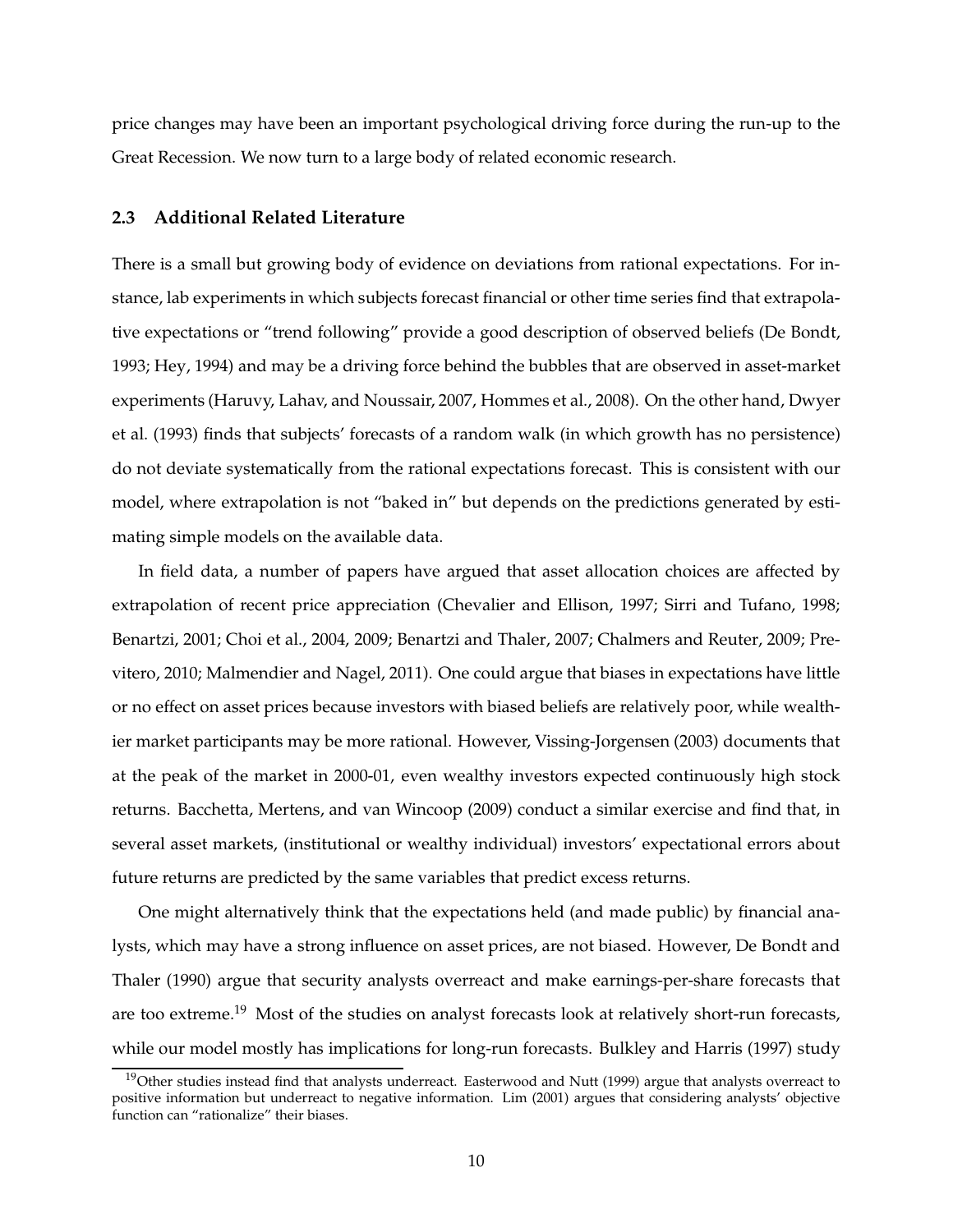five-years earnings forecasts for about 500 U.S. companies and report results which are consistent with our model: i) analysts appear to extrapolate past growth in earnings when forecasting future growth, even though there is pronounced negative serial correlation in earnings growth over five-year periods, and ii) analysts' forecasts and excess returns over the subsequent five years are significantly negatively correlated.<sup>20</sup> Chan, Karceski, and Lakonishok (2003) provide further evidence that there is little predictability of long-term earnings growth rates, but that investors and analysts behave as if recent growth rates were positive predictors of future growth.

A significant literature in behavioral finance has accumulated evidence on cross-sectional stock return patterns that are consistent with such biases in expectations having strong effects on prices: De Bondt and Thaler (1985, 1989) and Lakonishok et al. (1994) are among the best-known examples of such work.<sup>21</sup> Baker and Wurgler (2007) document that empirical measures of investor sentiment predict cross-sectional return patterns and also aggregate returns.

Apart from stock markets, other asset markets may also be influenced by biased beliefs. For instance, Greenwood and Hanson (2010) document patterns in bond risk premia that can be explained by investors extrapolating recent returns or default rates. Periods of high returns on corporate bonds are followed by a decline in issuer quality and low or negative excess returns on corporate debt in a highly predictable manner. Also, biased (extrapolative) beliefs have been advanced as a key explanation behind the recent housing bubble as well as earlier boom-bust cycles (Abraham and Hendershott, 1996; Muellbauer and Murphy, 1997; Case and Shiller, 2003; Gerardi et al., 2008; Goetzmann, Peng, and Yen, 2009; Piazzesi and Schneider, 2009; Glaeser, Gottlieb, and Gyourko, 2010). Finally, Ball (2000) and Tortorice (2011) show that misspecified models can explain empirically observed inflation persistence and unemployment expectations, respectively.

A variety of "behavioral" models have been proposed to explain stock return patterns, including DeLong et al. (1990), Barberis et al. (1998), Daniel, Hirshleifer, and Subrahmanya (1998) and Hong and Stein (1999). Closely related are models in which investors continuously update

 $20$ La Porta (1996) finds a negative relation between analysts' long-term growth estimates and future one-year riskadjusted returns. Bergman and Roychowdhury (2008) document a positive relation between the consumer confidence index (a proxy for market sentiment) and the error in long-horizon earnings estimates of financial analysts, consistent with the idea that when times are good, market participants may insufficiently adjust for subsequent mean reversion.

<sup>&</sup>lt;sup>21</sup>More recently, Chen, Moise, and Zhao (2009) argue that myopic extrapolation can also explain momentum, if investors completely miss the hump-shaped dynamics of firm-specific earnings shocks and simply treat current earnings shocks as permanent. They point out that apart from cognitive biases, the practice of pricing securities using earnings multiples can also contribute to this phenomenon.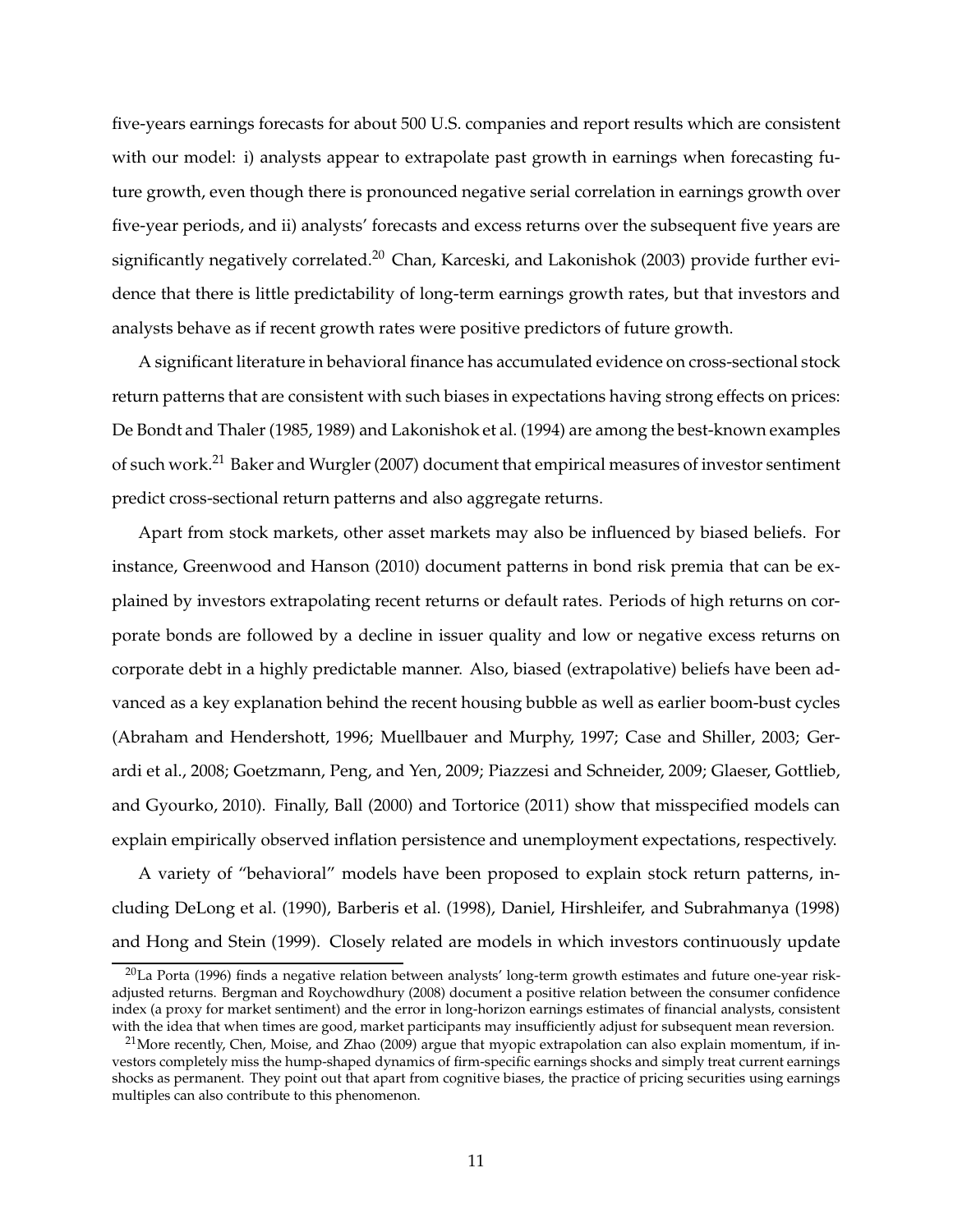their belief about future dividend growth or other parameters. This learning, which can be interpreted as behavioral or fully rational (similar to our model), generates predictability in returns as well as excess volatility. Among the best-known papers in this literature are Barsky and DeLong (1993) and Timmermann (1993). While our approach is closely related to these earlier papers, most previous authors consider simpler setups (often partial equiliibrium valuation models without consumption) to illustrate the consequences of biased beliefs or learning, and do not study the interrelation between asset prices and other macroeconomic variables. An exception to this, and similar in spirit to our exercise, is a paper by Cecchetti, Lam, and Mark (2000). They show that distorted beliefs about the growth rate of the aggregate endowment can generate high, volatile, and predictable excess returns on equity, as in the data.<sup>22</sup> Similarly, Lansing (2006), Choi (2006) and Adam and Marcet (2010) study economies where some or all investors hold extrapolative beliefs, or learn about the return process, in otherwise standard Lucas tree economies with CRRA utility, and show that this can generate realistic asset price dynamics.

More generally, a large literature in macroeconomics and finance, surveyed by Sargent (1993), Evans and Honkapohja (2001, 2011), and Pastor and Veronesi (2009), assumes that agents are rational (in the sense that they form their beliefs in the statistically optimal way) but need to learn the relevant parameters of the reduced form equations governing the economy over time.<sup>23</sup> While the early papers in this literature mostly focused on whether expectations would ultimately converge to the rational expectations equilibrium, more recent work has considered what happens if agents have misspecified models or down-weight older data, and finds that this can generate additional volatility and persistence of shocks in asset prices and/or the economy (e.g., Branch and Evans, 2007, 2010; Hong, Stein, and Yu, 2007; Huang, Liu, and Zha, 2009; Eusepi and Preston, 2011). In these models, "misspecification" means that agents omit a relevant variable from their forecasting equation, while in our model, it means that they may not include enough lags of the variable they are trying to forecast.<sup>24</sup>

An alternative modeling approach assumes that agents evaluate different forecasting mod-

<sup>22</sup>The type of distortion that Cecchetti et al. focus on has agents *underestimate* the persistence of good and bad shocks to endowment growth (see Gourinchas and Tornell, 2004 for a related model in an international finance context), while our "natural expectations" agents will *overestimate* the persistence of shocks to earnings growth.

 $23$ For an early example, see Friedman (1979).

 $24$ The downweighting of old data is often captured by assuming "constant gain" rather than "decreasing gain" (least squares) learning. Some papers, such as Marcet and Nicolini (2003), endogenize agents' choice between constant and decreasing gain based on recent prediction errors.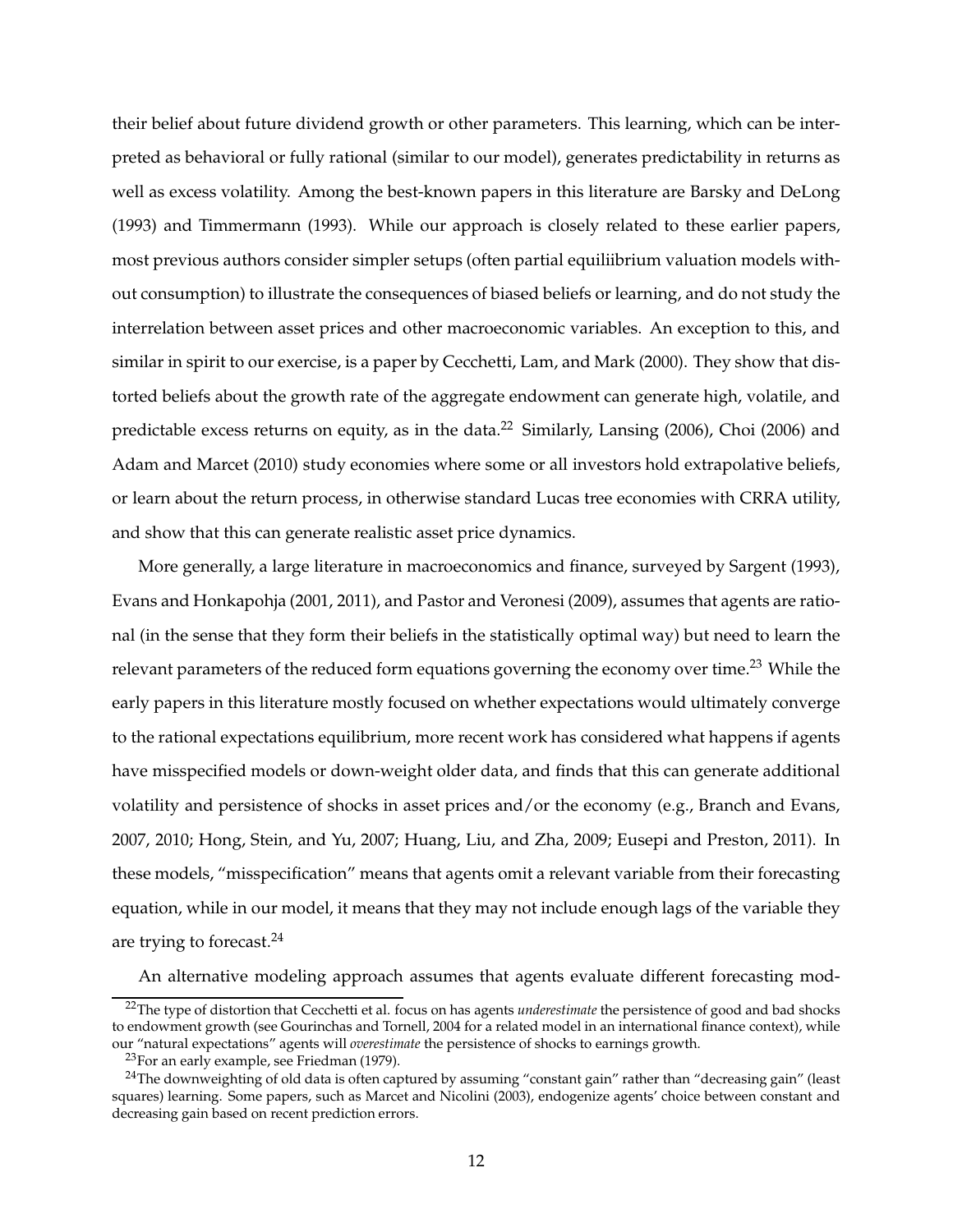els' past performance in order to (probabilistically) select among these models. This approach is frequently used in the agent-based literature (for example, LeBaron, Arthur, and Palmer, 1999; Tesfatsion and Judd, 2006; De Grauwe, 2010; LeBaron, 2010). An advantage of such models, which are usually analyzed computationally, is that they generate heterogeneity in beliefs across agents, something that is not present in our model. Such heterogeneity allows for instance the study of wealth dynamics and trading volume.<sup>25</sup>

Finally, there is a very large literature that studies asset pricing and macroeconomic dynamics under the assumption of perfect rationality and knowledge of the economy's structure.<sup>26</sup> While basic rational models are rather unsuccessful in generating realistic asset pricing patterns, more elaborate versions can generate a high equity premium, volatile asset prices, and predictable excess returns. Perhaps the most successful and influential consumption-based models over the past fifteen years are a) Campbell and Cochrane's (1999) habit model, which matches many of the main observed empirical asset pricing phenomena through counter-cyclical and (on average) high effective risk aversion, and b) the "long-run risks" model by Bansal and Yaron (2004), who engage in an exercise somewhat similar to ours: they assume that the world is characterized by a driving process for which evidence is statistically rather weak (namely, a consumption growth process with a small predictable component as well as time-varying volatility) and study the implications for asset pricing (in their case, using Epstein-Zin-Weil preferences with an elasticity of intertemporal substitution above 1).

## **3 Consumption Model with Asset Pricing**

We now illustrate our approach by characterizing equilibrium in an economy in which agents hold natural expectations. This is an extension of the model analyzed in **?** 27

We study an open endowment economy with two assets. The first asset is foreign debt, *b<sup>t</sup>* , which is borrowed at a fixed international (gross) interest rate *R*. <sup>28</sup> We introduce foreign debt

 $25$ See Hong and Stein (2007) for a discussion of models of disagreement in a finance context.

<sup>&</sup>lt;sup>26</sup>See Campbell (2003) and Cochrane (2007) for surveys of the rational asset pricing literature.

 $^{27}$ The current model differs in five ways. We now assume CARA preferences instead of limiting risk neutral preferences (in the quadratic utility class). We now assume a consumption habit. We now assume a general  $ARIMA(p,1,0)$ process for the dividend tree instead of an AR(2). We also allow our natural expectations agents to have general  $ARIMA(p,1,0)$  beliefs, instead of  $ARIMA(1,1,0)$  beliefs. Finally, we introduce a zero measure of agents with rational expectations.

 $^{28}$ In a closed version of our economy, the risk-free rate would also be nearly constant, since, in our preferred calibra-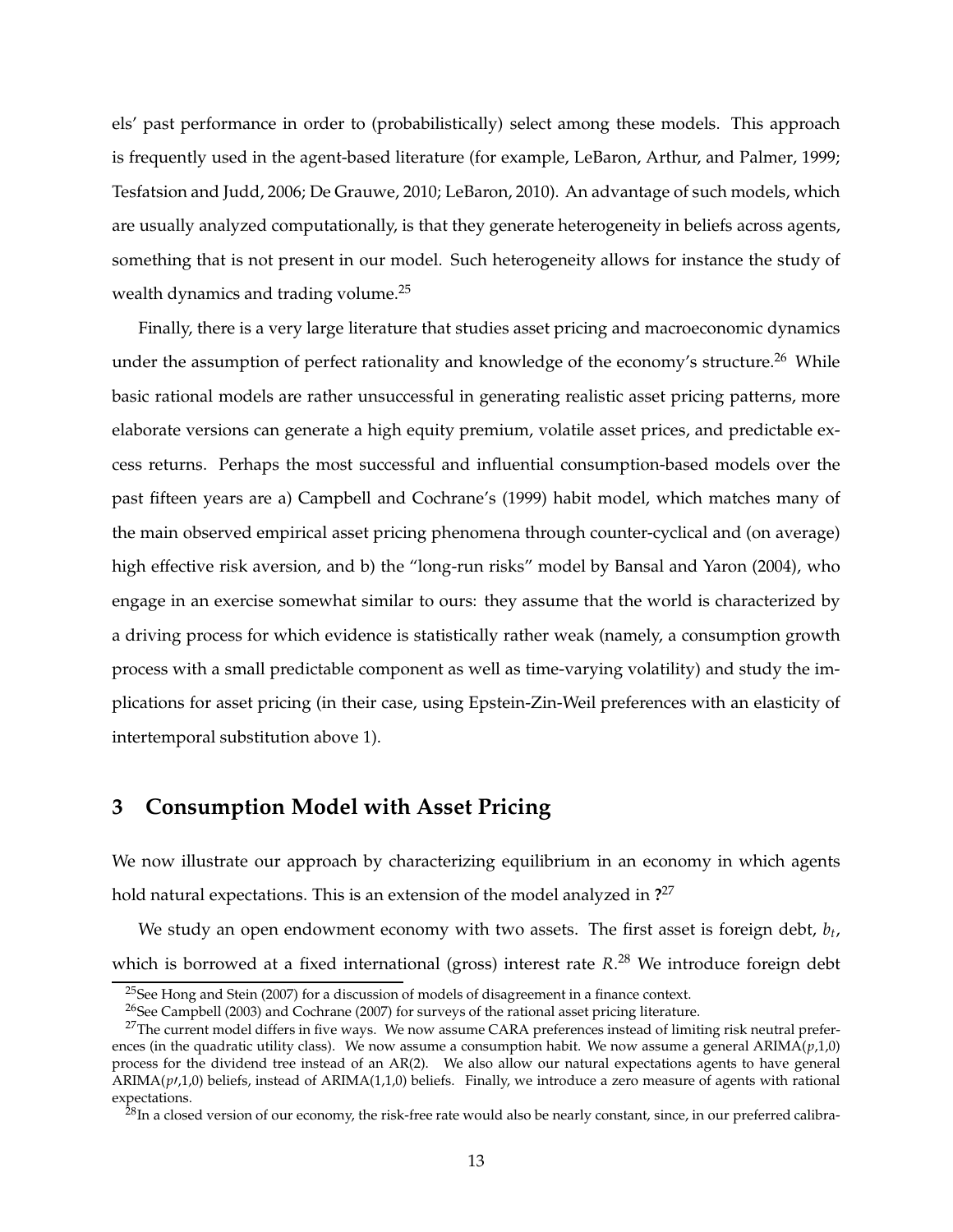since we do not want a mechanistic linkage between production and consumption. The second asset is a Lucas-style domestic equity tree, which generates a dividend, *d<sup>t</sup>* , that is stationary in first differences. In other words, ∆*d<sup>t</sup>* follows an AR(*n*) process,

$$
\Delta d_t = \rho_1 \Delta d_{t-1} + \dots + \rho_n \Delta d_{t-n} + \sigma \varepsilon_t
$$

where  $\varepsilon_t$  is an iid Gaussian shock with unit variance.<sup>29</sup> We assume that the equity tree must be held by domestic agents.<sup>30</sup> We will distinguish between the "true" data-generating process for dividends, and the perceived data-generating process for dividends. When the true data-generating process matches the perceived data-generating process, agents hold rational expectations. Our focus, however, is on cases in which the perceived data-generating process has fewer lags than the true data-generating processes. As discussed in Section 2, this can occur for various reasons, and we will refer to this as "natural expectations."

Our timing conventions and wealth definitions follow. Period *t* is divided into the following sequential subperiods. We describe the model using a "quarterly" frequency, since this is the calibration that we will use, but the model can be calibrated for any period of observation.

- 1. On the first day of the quarter "January  $1"$  households start with debt,  $b_t$ , and  $\theta_{t-1}$  units of claims to the risky asset.
- 2. Time passes and production occurs from January 1 to March 31. Households make no additional choices until the end of the quarter: March 31.
- 3. At the end of the quarter March 31 the dividend of the equity tree is realized and paid to households: *d<sup>t</sup>* per unit of claim. So each household receives *θt*−1*d<sup>t</sup>* units of output.
- 4. The tree is priced (ex-dividend):  $p_t$  per unit of claim (where output units are the numeraire). So households can sell the tree for  $\theta_{t-1} p_t$  units of output.

tions, agents (mistakenly) perceive the endowment to be approximately a random walk with drift.

 $29$ Without loss of generality, we assume that the process has no deterministic drift. Adding deterministic drift would not change any of our results on comovement.

 $30$ If the equity tree were held by foreign investors, this would drastically dilute the associated risk. Domestic ownership can be motivated by home bias.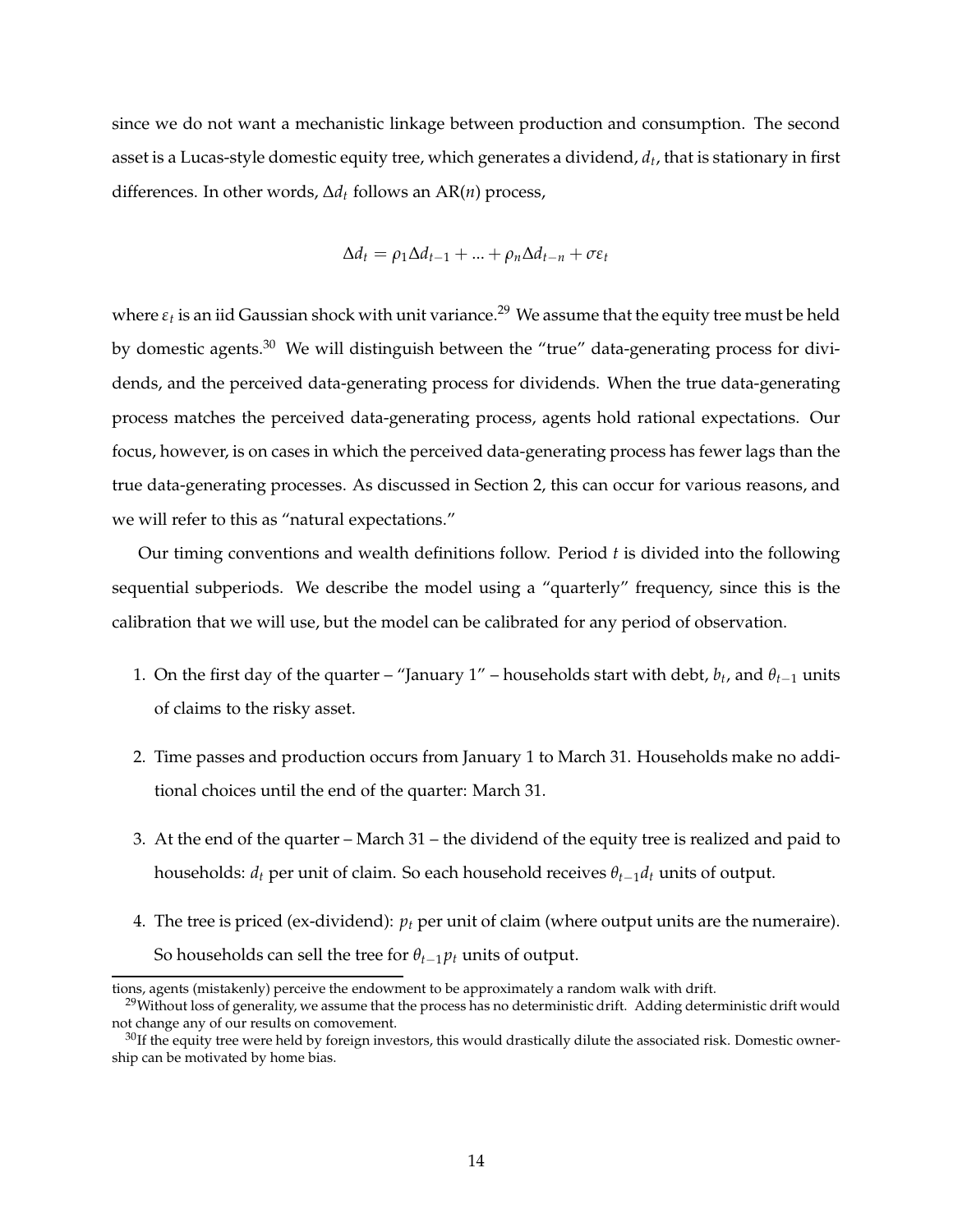5. Wealth, *w<sup>t</sup>* , is measured at the end of the quarter,

$$
w_t = -Rb_t + \theta_{t-1}d_t + \theta_{t-1}p_t.
$$

Wealth is measured after production has occurred in the period but *before* consumption is chosen.

- 6. Consumption is chosen: *c<sup>t</sup>* .
- 7. Asset allocation takes place: agent buys  $\theta_t$  units of equity at price  $p_t$ .
- 8. End-of-quarter debt, after these transactions, is

$$
b_{t+1}=c_t+\theta_t p_t-w_t.
$$

9. Households start the next quarter (beginning on April 1, which is period  $t + 1$ ), with this level of debt.

Period *t* + 1 continues and the cycle of subperiods restarts.

### **3.1 Preferences and the Bellman Equation**

We have two desiderata for preferences. We want preferences that generate a closed form solution. We also want preferences—or technology—that will generate slow aggregate adjustment in consumption *without* assuming procyclical risk tolerance. For evidence on the slow adjustment of consumption when responding to wealth shocks, see Dynan and Maki (2001), Gabaix and Laibson (2002), Parker (2001), and Carroll, Sommer, and Slacalek (2011).

Motivated by these goals, we use exponential preferences (e.g., Caballero, 1990) with habits, as introduced by Alessie and Lusardi (1997):

$$
u(c_t, c_{t-1}) = -\frac{1}{\alpha} \exp(-\alpha [c_t - \gamma c_{t-1}])
$$

The parameter  $\gamma \in [0,1]$  reflects the strength of the habit. As we show below, in this formulation habits only serve to slow down consumption adjustments. If we did not include habits, our model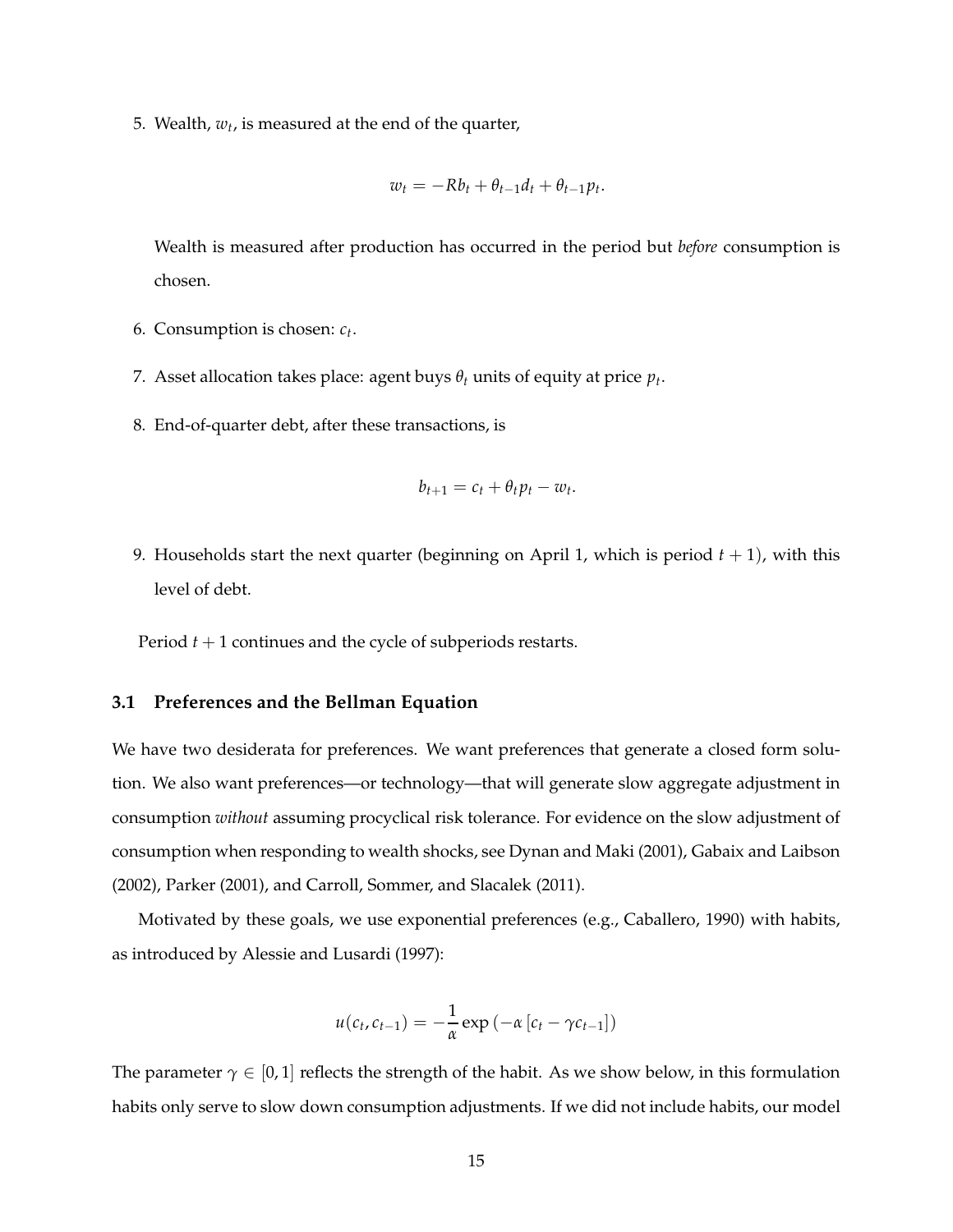would imply counterfactually rapid adjustment in consumption. Our habits are not operating as in Campbell and Cochrane (1999), where the habit is constructed in a way that generates countercyclical relative risk aversion.

Utility flows are weighted with discount factor  $\delta$ , so that lifetime utility is given by:

$$
\sum_{s=0}^{\infty} \delta^s u(c_{t+s}, c_{t+s-1}).
$$

Lifetime utility is maximized with respect to the dynamic budgets constraints summarized above. Here is the decentralized Bellman Equation, which includes the state variables that we have already introduced as well as the vector of historical dividends,  $\vec{d}_t$ :

$$
V\left(c_{t-1}, w_t, p_t, \vec{d}_t\right) = \sup_{\theta_t, c_t} u(c_t, c_{t-1}) + E_t\left[\delta V\left(c_t, (w_t - c_t - \theta_t p_t) R + \theta_t \left(d_{t+1} + p_{t+1}\right), p_{t+1}, \vec{d}_{t+1}\right)\right],
$$

since

$$
w_{t+1} = (w_t - c_t - \theta_t p_t) R + \theta_t (d_{t+1} + p_{t+1}).
$$

For now, we will not pin down the conditional expectation operator, *E<sup>t</sup>* . It depends only on the perceived data-generating process for dividends. We will study the predictions of the model under rational expectations and a large set of specifications for natural expectations.

The social planner's Bellman Equation (which eliminates the asset allocation issue and eliminates price-based wealth measurement) is the following:

$$
V\left(c_{t-1},b_t,\vec{d}_t\right)=\sup_{c_t}u(c_t,c_{t-1})+E_t\left[\delta V\left(c_t,(c_t+Rb_t-d_t),\vec{d}_{t+1}\right)\right],
$$

since

$$
b_{t+1}=c_t+Rb_t-d_t.
$$

### **3.2 Value Functions, Policy Functions, and Asset Pricing**

We first study the representative household's problem, since we here assume that the economy is populated by homogeneous households. In Section 5, we introduce a zero measure of rational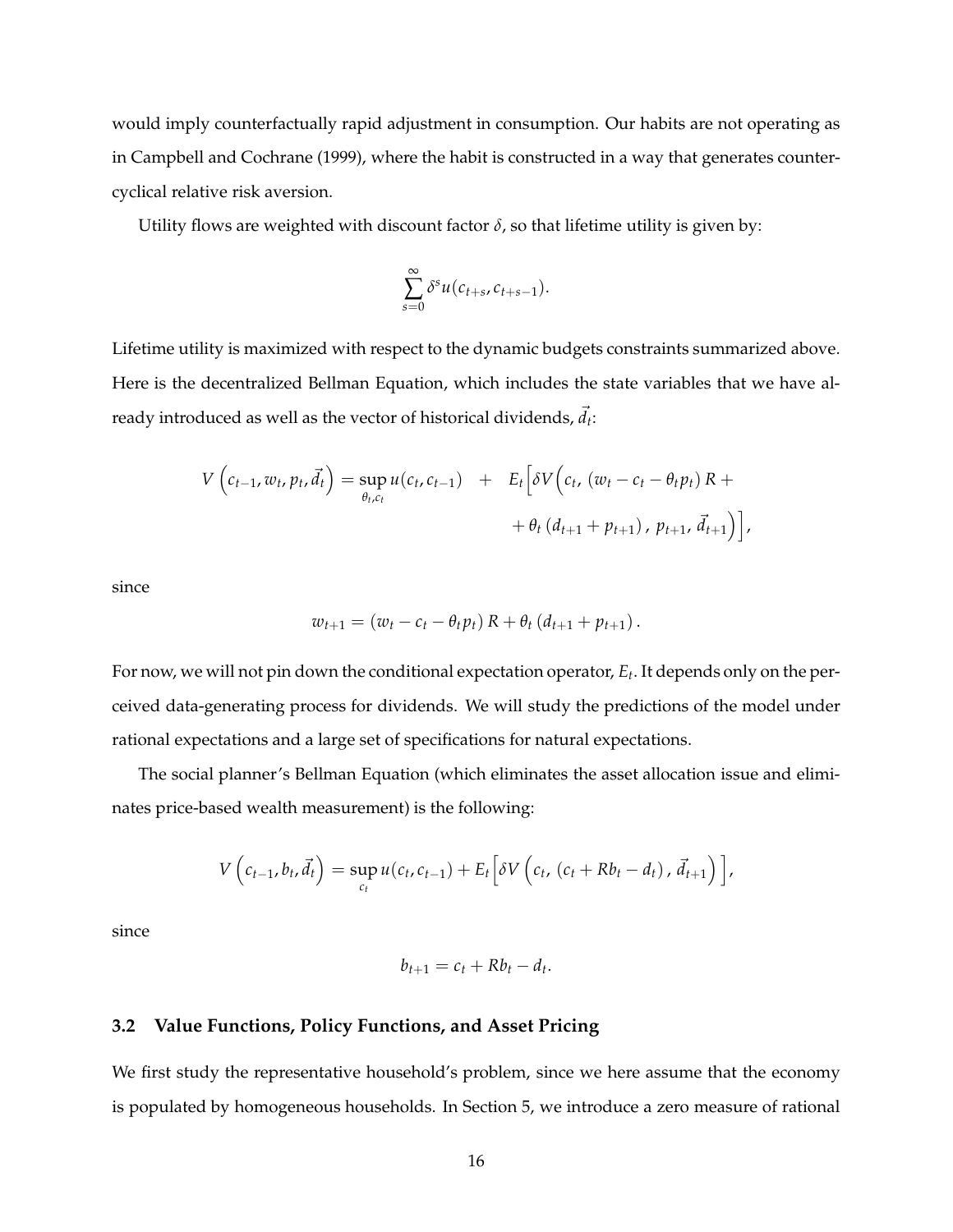expectations agents and study their policy functions.

For the representative agent's problem, we can ignore the asset allocation decision as well as asset pricing. Appendix A shows that:

$$
c_t = \frac{\gamma}{R}c_{t-1} + \left(1 - \frac{\gamma}{R}\right)x_t - \psi,
$$
\n(1)

where

$$
x_t = \frac{R-1}{R} \left[ -Rb_t + \sum_{s=0}^{\infty} \frac{E_t d_{t+s}}{R^s} \right]
$$

$$
\psi = \frac{1}{R-1} \left[ \frac{1}{\alpha} \ln(R\delta) + \frac{\alpha}{2} Var_t(\Delta c_{t+1}) \right].
$$

This implies that consumption is a weighted average of lagged consumption and the (risk-neutral) annuity value of perceived future dividends, *x<sup>t</sup>* , down-shifted by an additive constant *ψ* (a precautionary savings effect).

For the planner, the value function takes a simple form:

$$
V\left(c_{t-1}, b_t, \vec{d}_t\right) = -\frac{R}{\alpha(R-1)} \exp\left(-\alpha \left[c_t - \gamma c_{t-1}\right]\right)
$$

where  $c_t$  is given by equation (1).

To calculate the equilibrium price of the Lucas tree, we consider the asset-allocation problem (as opposed to the planner's problem). We then solve for the asset price that leads the representative agent to hold one unit of the equity tree. These calculations are provided in Appendix B, where we show that the equilibrium price of the Lucas tree is given by:

$$
p_t = \sum_{s=1}^{\infty} \frac{E_t d_{t+s}}{R^s} - \frac{R\alpha \times Var_t(\Delta c_{t+1})}{\left(1 - \frac{\gamma}{R}\right) (R-1)^2}.
$$

Appendix B also provides a closed form expression as a function of the dividend history. Note that this is not bounded below, since earnings are not bounded below in this arithmetic (exponential utility) model.

Using the asset pricing relationship it is possible to re-express the consumption function in terms of total wealth,  $w_t = -Rb_t + d_t + p_t$ . Here we are studying a representative agent economy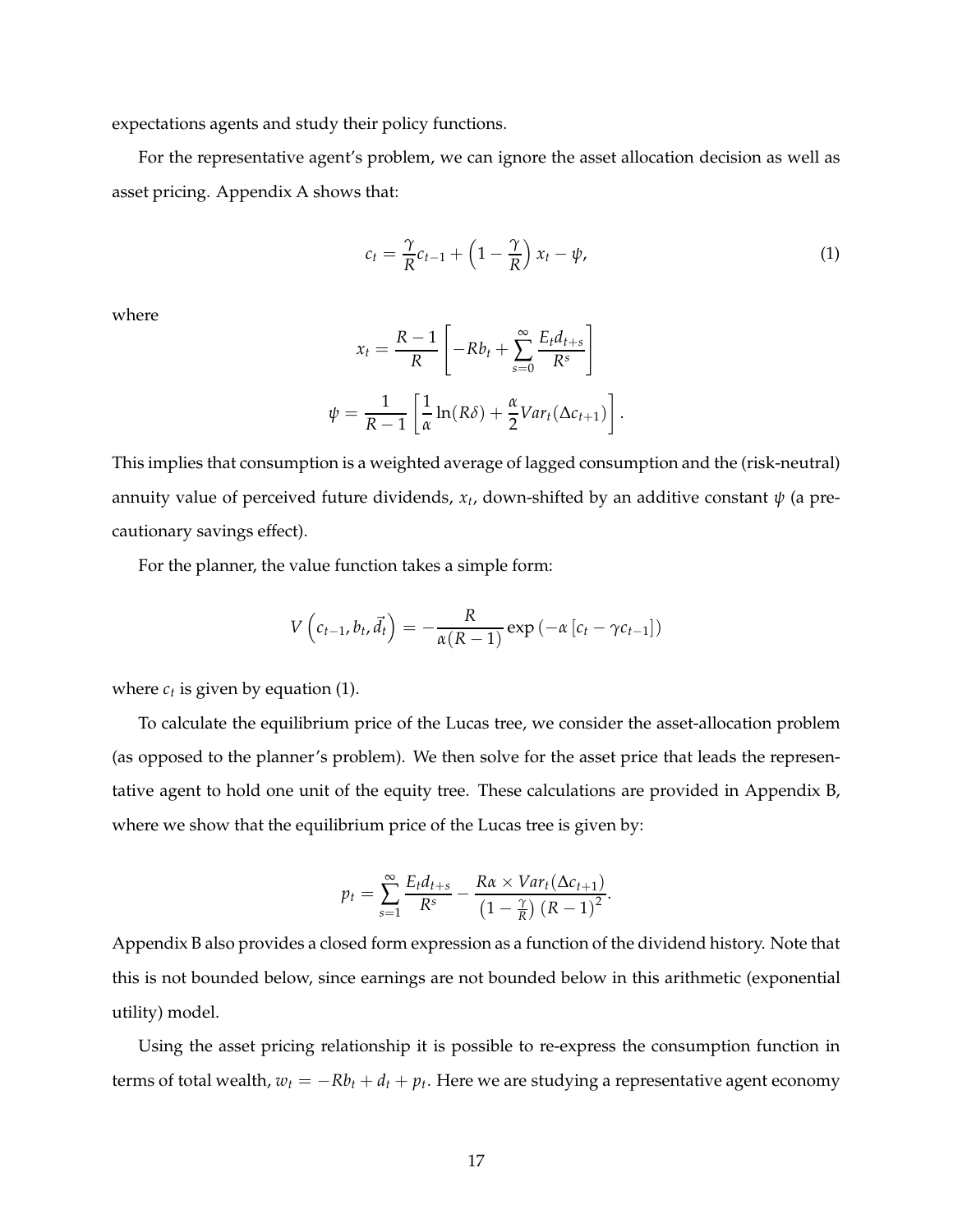so that  $\theta_t = 1$  for all *t*.

$$
c_{t} = \frac{\gamma}{R}c_{t-1} + \left(1 - \frac{\gamma}{R}\right)x_{t} - \psi
$$
  
=  $\frac{\gamma}{R}c_{t-1} + \left(1 - \frac{\gamma}{R}\right)\left(\frac{R-1}{R}\left[-Rb_{t} + d_{t} + p_{t} + \frac{R\alpha \times Var_{t}(\Delta c_{t+1})}{\left(1 - \frac{\gamma}{R}\right)(R-1)^{2}}\right]\right) - \psi$   
=  $\frac{\gamma}{R}c_{t-1} + \left(1 - \frac{\gamma}{R}\right)\left(\frac{R-1}{R}\right)w_{t} + \Lambda$ 

where

$$
\Lambda = \frac{\alpha}{2} \frac{Var_t(\Delta c_{t+1})}{R-1} - \frac{1}{R-1} \frac{1}{\alpha} \ln(R\delta).
$$

We can rewrite the value function in the following simplified form (redefining the earlier value function notation):

$$
V(c_{t-1}, w_t) = -\frac{R}{\alpha(R-1)} \exp(-\alpha [c_t - \gamma c_{t-1}])
$$

Relative risk aversion is given by:

$$
CRRA = -\frac{w V_{ww}}{V_w}
$$
  
=  $w \alpha \frac{\partial c_t}{\partial w_t}$   
=  $w \alpha \left(1 - \frac{\gamma}{R}\right) \left(\frac{R-1}{R}\right)$   
 $\approx c \alpha \left(1 - \frac{\gamma}{R}\right).$ 

### **3.3 Calibration**

To match historical data, we assume that the quarterly risk free (world) interest rate is  $R = 1.0025$ , implying that the annualized (net) rate is 0.01. We set the product of the discount factor and the gross interest rate to unity:  $\delta R = 1$ . The (quarterly) habit parameter is set to  $\gamma = 0.9$ , implying a half-life of adjustment of about 6 quarters. Finally, we set the curvature of the utility function so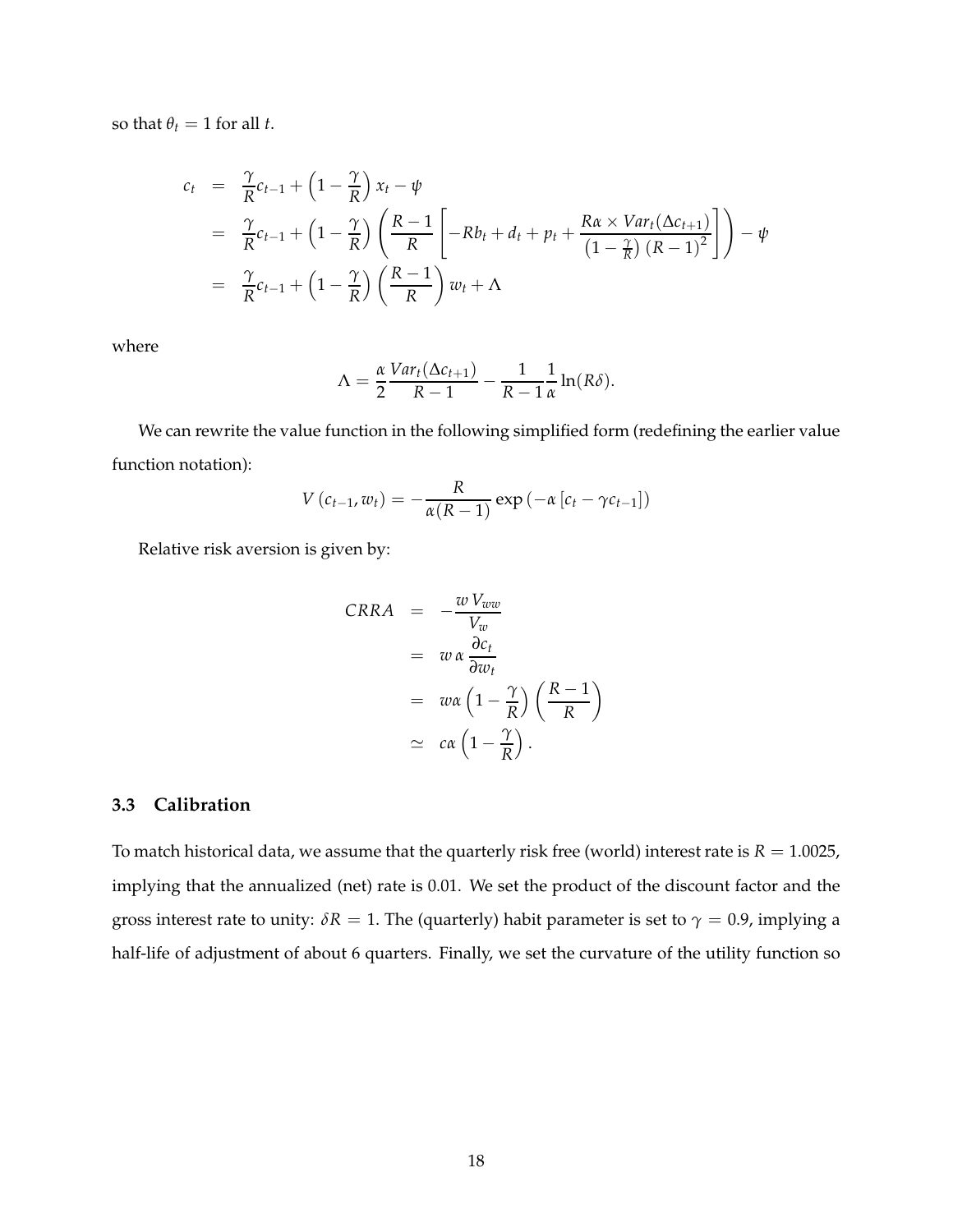that relative risk aversion (at initialization) is approximately four:<sup>31</sup>

$$
\alpha = \frac{4}{d_0\left(1-\frac{\gamma}{R}\right)}.
$$

The curvature of the utility function only affects three of the moments that we study: the equity premium, the standard deviation of equity returns, and the standard deviation of consumption growth. Hence, this parameter is not important for most of what follows.

The stochastic driving process is exogenous capital income, which is calibrated using real capital income from the NIPA accounts. $32$  We use capital income from the NIPA accounts because it is seasonally adjusted (unlike corporate earnings) and is not artificially smoothed (like corporate dividends<sup>33</sup>). Figure 1 plots the natural log of real capital income at a quarterly frequency from 1947:1 to 2010:3.

Using this data, Figure 2 plots the impulse response functions resulting from estimating a range of ARIMA( $p$ ,1,0) models, with  $p = 1, 10, 20, 30, 40$ . We will henceforth refer to these as  $AR(p)$  models, omitting the full notation  $ARIMA(p,1,0)$ . Figure 2 reveals that the order of the model is critical in determining inferences about persistence. Low-order models ( $p = 1$  and 10) generate persistence estimates that are greater than or equal to 1. As the order of the model increases, estimated persistence falls dramatically. For an AR(40) model, estimated persistence after 40 quarters is about 1/3.

For AR(*p*) models with  $p \le 20$ , there is a substantial gap between the persistence implied by the estimated model and the persistence implied by what we are assuming to be the true model, the AR(40). Hence, parsimonious AR(*p*) models yield a form of extrapolation bias in *levels* (not growth rates). In other words, "low-order" AR(*p*) models imply that shocks are far more persistent than they are actually likely to be; low-order models imply excess optimism in good times and excess pessimism in bad times.

$$
\left(\frac{R-1}{R}\right)w\alpha\left(1-\frac{\gamma}{R}\right)\simeq c_0\alpha\left(1-\frac{\gamma}{R}\right)\simeq d_0\alpha\left(1-\frac{\gamma}{R}\right).
$$

<sup>&</sup>lt;sup>31</sup>At initialization, with  $b_0 = 0$ , relative risk aversion in our CARA economy is

 $32$ Specifically, we study the natural log of real net operating surplus of private enterprises as reported in the U.S. National Income and Product Accounts (Bureau of Economic Analysis, 1947:1 to 2010:3). The net operating surplus of private enterprises is reported in NIPA Table 1.10, line 12. This definition is net of capital depreciation. To adjust for inflation, we use the GDP deflator.

 $33$ Dividends also have the problem that they miss cash flow that is returned to shareholders through buy-backs.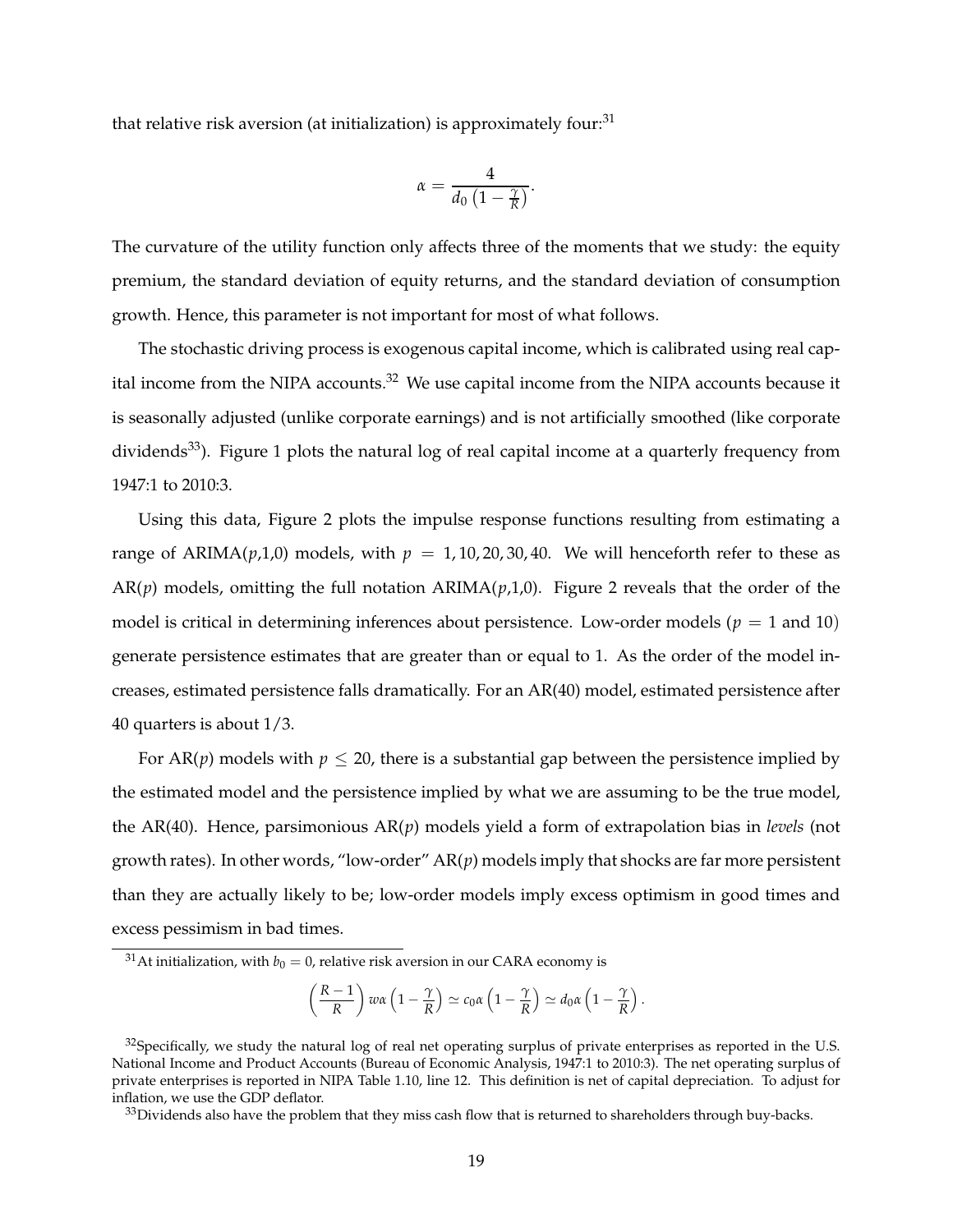The associated coefficient estimates from the five  $AR(p)$  models in Figure 2 are reported in Table 1. There are few significant coefficients after the 10th lag.  $34$ 

In what follows, we will always assume that the *true data-generating process* is the AR(40) estimated in the final column of Table 1 and plotted as an impulse response function in Figure 2. We are not loyal to this particular specification. It is merely a convenient way of capturing humpshaped dynamics: short-run momentum and long-run partial mean reversion. We will assume that this is the true data-generating process because this case is interesting, and not because we believe that there is strong evidence for this specification. We only wish to argue that this humpshaped process—the point estimate from the AR(40) case—is plausible.

The only remaining task is to specify is the beliefs of the agents in the economy. We don't have strong views about this either. We will therefore study the beliefs generated by every AR(*p*) model with  $p = 1, 2, ..., 40$ . In other words, we will assume that the true model is the AR(40) estimate in the last column of Table 1, but that agents believe some AR(*p*) model which may not be the AR(40) model. We will study the properties of all of these belief assumptions:  $p = 1, ..., 40$ . When we assume  $p = 40$ , we are implicitly assuming that the agents know the true model;  $p = 40$ is the rational expectations benchmark. When  $p < 40$ , we are assuming that agents use a simpler model than the true model.

The agents in our model act as if the model on which their beliefs are based is the true model, even though it is actually misspecified. This dogmatic belief in the wrong model is a limiting case of overconfidence (e.g. Lichtenstein et al., 1982). An alternative approach, which would be more realistic and less tractable, would be to assume that agents take the possibility of misspecification into account when making decisions (for such an approach, see the literature on robustness; e.g., Hansen, 2007; Hansen and Sargent, 2007, 2010).

# **4 Simulation and Empirical Evaluation**

To characterize the qualitative predictions of our model, we begin by reporting two impulse response functions—one for asset returns and one for consumption—that summarize the key mech-

 $34$ It is well-known that estimating AR coefficients in small samples yields biased coefficients (e.g., Shaman and Stine, 1988). Monte Carlo simulations indicate that with our sample size, this does not significantly affect estimated persistence.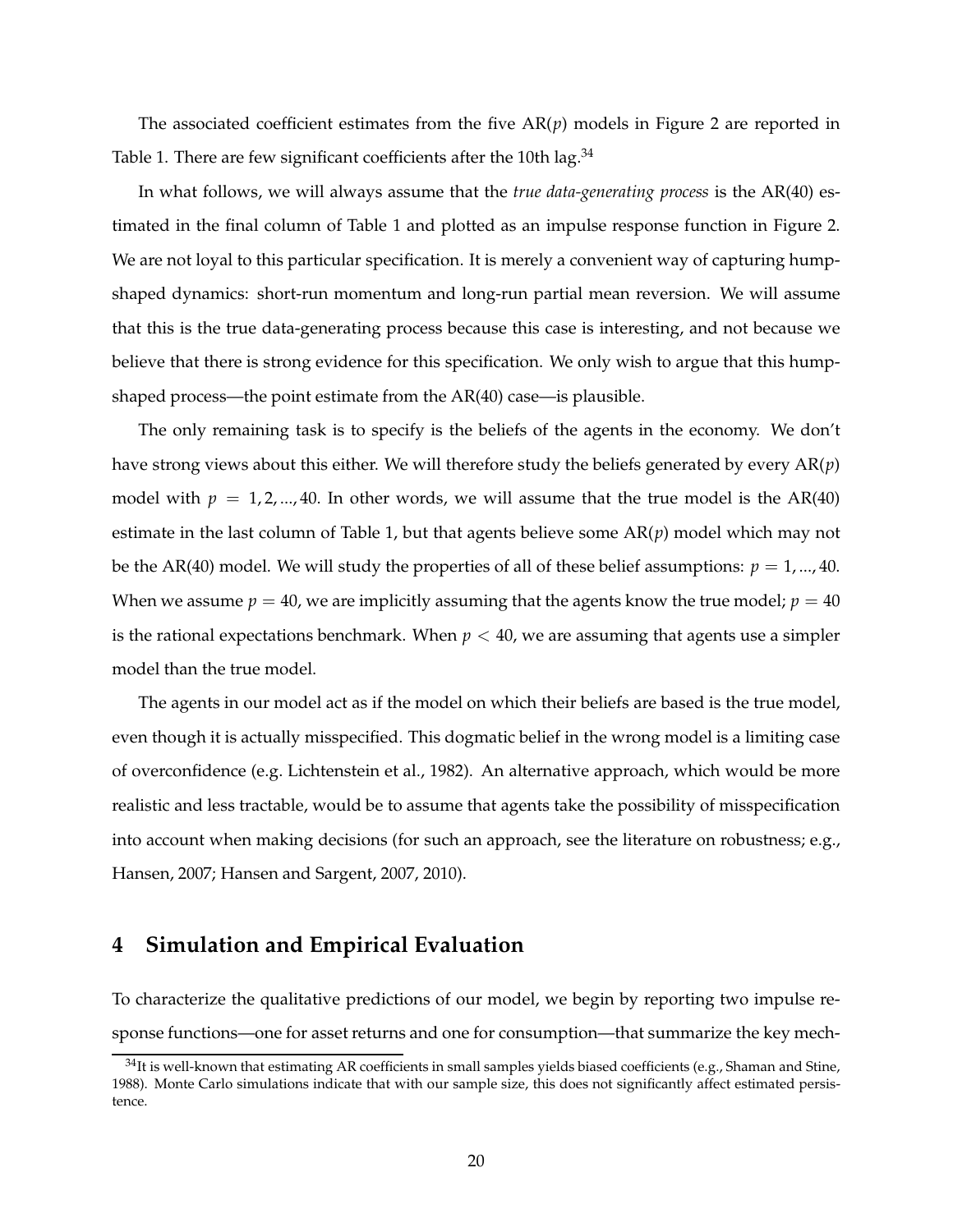anisms in the model. We then describe eight empirical moments that enable us to quantitatively evaluate the model's predictions. These empirical moments characterize the joint evolution of asset prices and consumption. The moments are chosen to test the anomalous predictions that the model makes—e.g., cyclical fluctuations in asset returns and consumption growth. We find that these anomalous predictions match the empirical evidence well. Specifically, when agents hold beliefs generated by an  $AR(p)$  process with  $p \le 20$ , and unlike in the rational expectations benchmark, the model provides a good quantitative fit to the empirical moments.

### **4.1 Impulse Response Functions**

We begin by reporting the impulse response function for cumulative excess returns. In our economy with exponential (CARA) utility, the excess return is more naturally expressed as an "excess gain," *g<sup>t</sup>* , which is defined as:

$$
g_t = p_t + d_t - R p_{t-1}.\tag{2}
$$

Note that:

$$
\frac{g_t}{p_{t-1}} = \frac{p_t + d_t - R p_{t-1}}{p_{t-1}}
$$
  
= 
$$
\frac{p_t + d_t}{p_{t-1}} - R,
$$
 (3)

which is the standard definition of excess return, since *R* is the gross risk-free rate. We study *gt* , without dividing through by scaling factor *pt*−<sup>1</sup> since prices can fall below zero in our CARA economy (assuming no free disposal of negative earnings), so the usual definition of excess return (3) is not appropriate. Henceforth, we will refer to excess gains—equation (2)—when studying asset returns in our model, but the reader should intuitively think of excess gains as excess returns, since excess gains are an appropriately rescaled version of excess returns.

Figure 3 reports the impulse response function for the 'cumulative excess gain' following a positive (one-unit) shock to the earnings process at date zero. The cumulative excess gain is defined as:

cumulative excess gain *t* periods after the shock = 
$$
\sum_{s=0}^{t} g_s
$$
.

The cumulative excess gain is the CARA analog of the cumulative excess return from date 0 to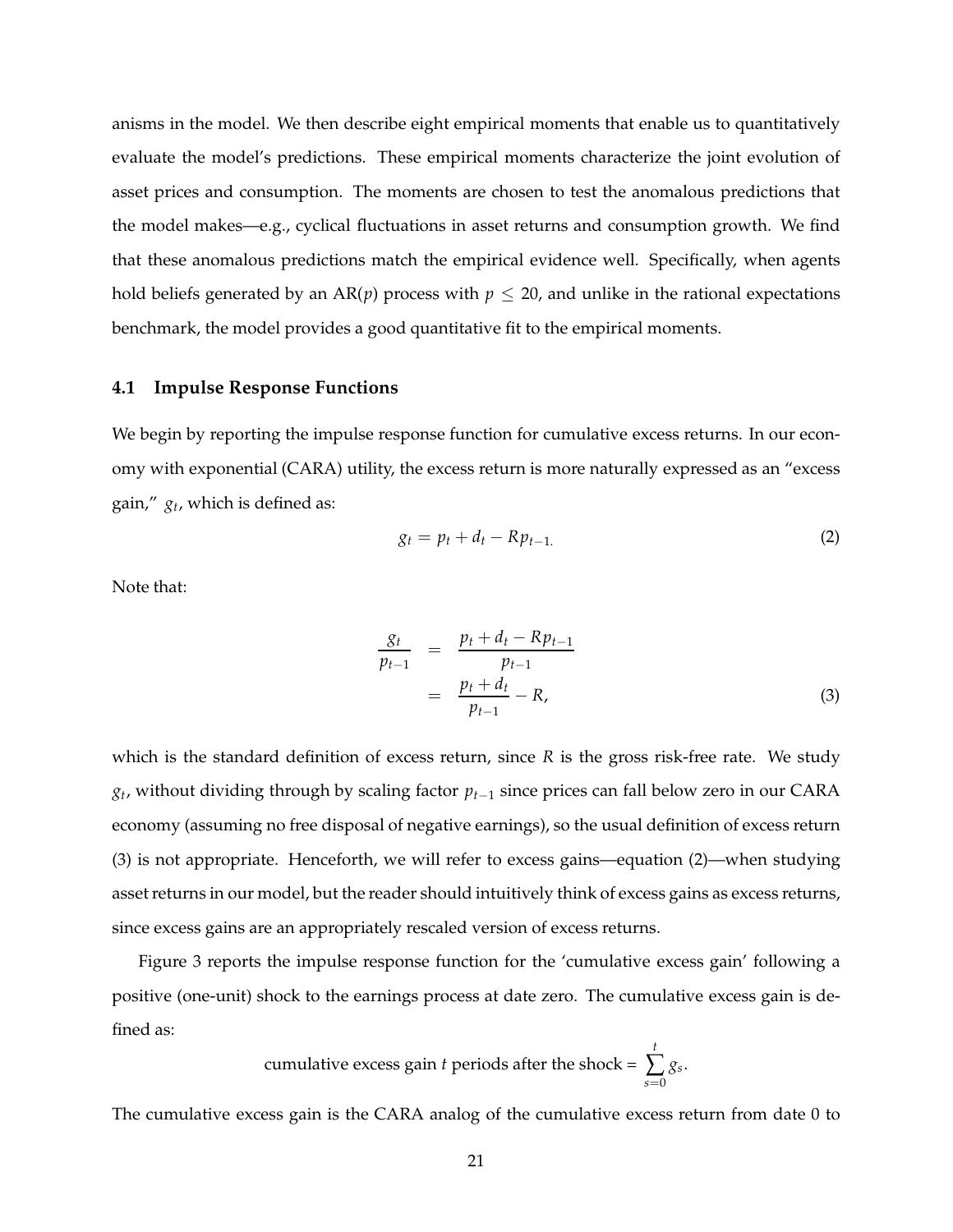date *t*.

In Figure 3, the impulse response function is reported for five simulated economies. In every case, the *true* process for earnings growth is the same—the AR(40) model described in section 3.3. The economies differ only with respect to the *beliefs* that agents hold. Figure 3 analyzes economies in which agents generate forecasts using the following  $AR(p)$  models for earnings growth:  $p =$ 1, 10, 20, 30, 40.

Since the true data-generating process is an AR(40), let's start with the rational expectations case in which agents use the same model, an AR(40), to form beliefs. The impulse response function in this economy is the flat line in Figure 3; i.e., the cumulative excess gain jumps up at date zero and immediately plateaus. In the rational expectations case, an impulse at date zero does not forecast additional excess returns in periods after date zero.

When agents generate beliefs from an  $AR(p)$  model with  $p < 40$ , the natural expectations case, excess gains become more volatile and predictable. For example, when agents use an AR(1) model, they mistakenly infer that earnings impulses are highly persistent (cf. Figure 2). This belief in persistence causes the asset price to jump up more than it should at date zero. Thereafter, the asset price tends to decline, and this decline is not foreseen by the agents. This decline is easy to see on the impulse response function, since there is only one impulse at date 0 and no impulse at any other point in time. In a full-blown simulation of the economy, the stream of negative excess gains would be largely masked by subsequent shocks in the economy. Hence, the predictable negative excess gains would be hard to infer.

As the order of the estimated  $AR(p)$  model rises from  $p = 1$  to  $p = 40$ , the impulse response functions look more and more like the rational expectations impulse response function. As *p* rises, the initial jump in the asset price becomes smaller, since agents with high-order models correctly anticipate more mean reversion in the true data-generating process. As *p* rises, the magnitude of the negative excess returns gets smaller.

Hence, models with low levels of *p* are characterized by a high degree of overreaction in asset prices. Models with *p* equal to or near 40 are characterized by little or no overreaction and little or no predictability of excess gains.

Figure 4 reports the impulse response function for consumption following a positive (oneunit) shock to the earnings process at date zero, and mimics the reporting conventions of Figure 3.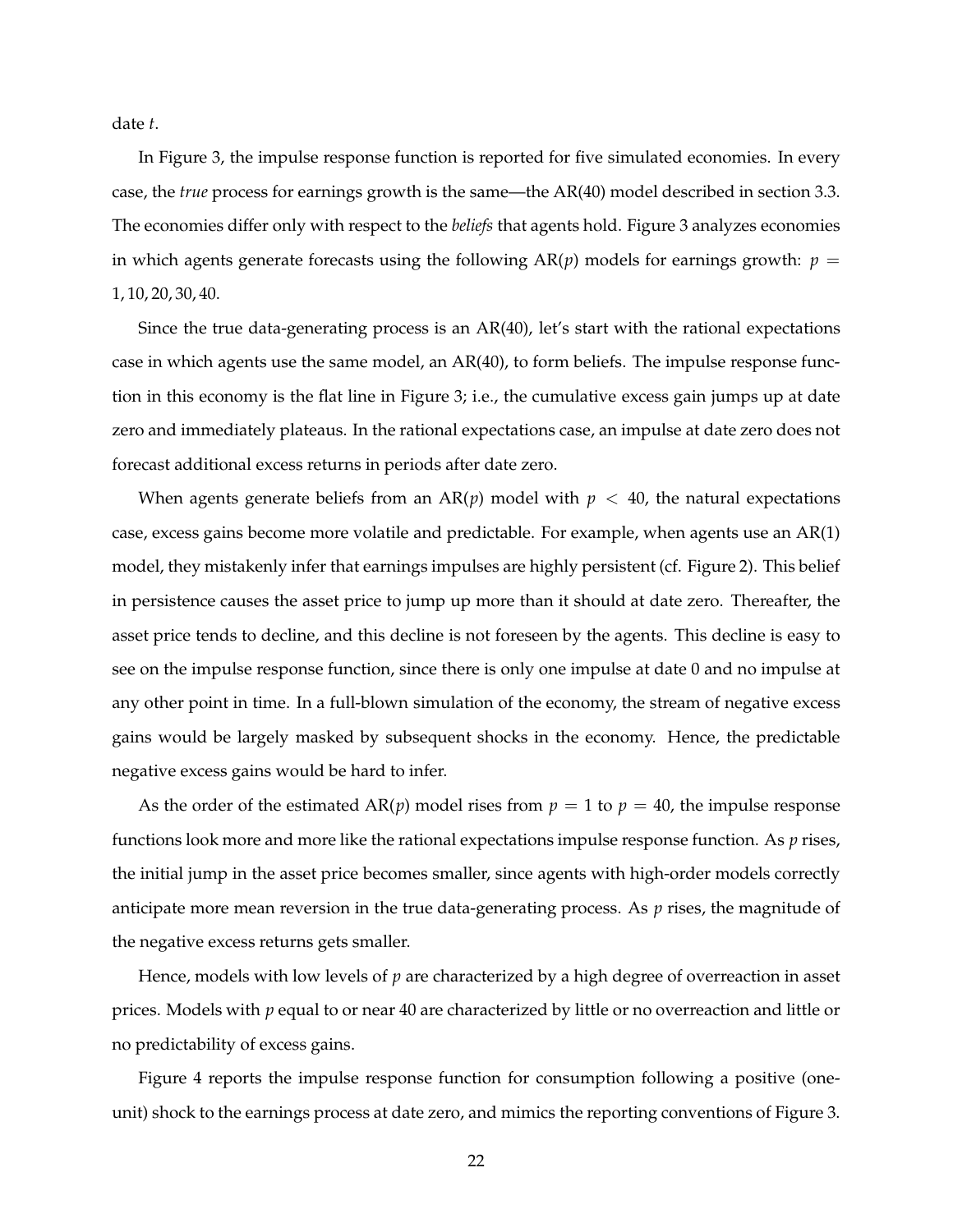Specifically, the impulse response function is reported for five simulated economies. In every case, the true process for earnings growth is the AR(40) model described in section 3.3, while agents generate forecasts using an  $AR(p)$  model. We again plot the cases  $p = 1, 10, 20, 30, 40$ .

Let's again start with the case in which agents have  $AR(40)$  beliefs, which is the rational expectations case. In this world, a shock at date 0 would forecast a slow rise in consumption because the agents in our setting have a preference for slow adjustment, due to the habit term in their utility function. On the other hand, if the habit parameter, *γ*, were zero, the consumption series would jump up at date zero and immediately plateau.

When agents have natural expectations (i.e. they hold beliefs generated from an AR(*p*) model with  $p < 40$ ), the impulse response function for consumption tends to become hump-shaped. For example, when agents use an AR(1) model, they mistakenly infer that the earnings impulse is highly persistent, leading them to overreact to the earnings impulse (despite their preference for slow adjustment). About ten quarters after the initial impulse, they realize that they have gone too far and begin to reduce consumption. Over the long run, consumption falls from its peak level as households realize that their wealth is not as great as they initially thought (mirroring the negative excess gains in Figure 3). Since the NPV of these consumption responses must be the same across the *p* values— a consequence of the budget constraint—the long-run consumption asymptotes are different, reflecting pay-back for the short-run over-consumption.

As the estimated  $AR(p)$  model rises from  $p = 1$  to  $p = 40$  in Figure 4, the impulse response functions again move towards the rational expectations benchmark. The initial growth in consumption becomes smaller, since agents that use high-*p* models believe in more mean reversion in the earnings process and therefore don't believe that the impulse to earnings has made them much more wealthy. Therefore, as *p* increases, the magnitude of the predictable fall in consumption also gets smaller.

In summary, models with low levels of *p* generate overreaction of consumption. Models with *p* equal to or near 40 are characterized by little or no overreaction and little or no eventual declines in consumption.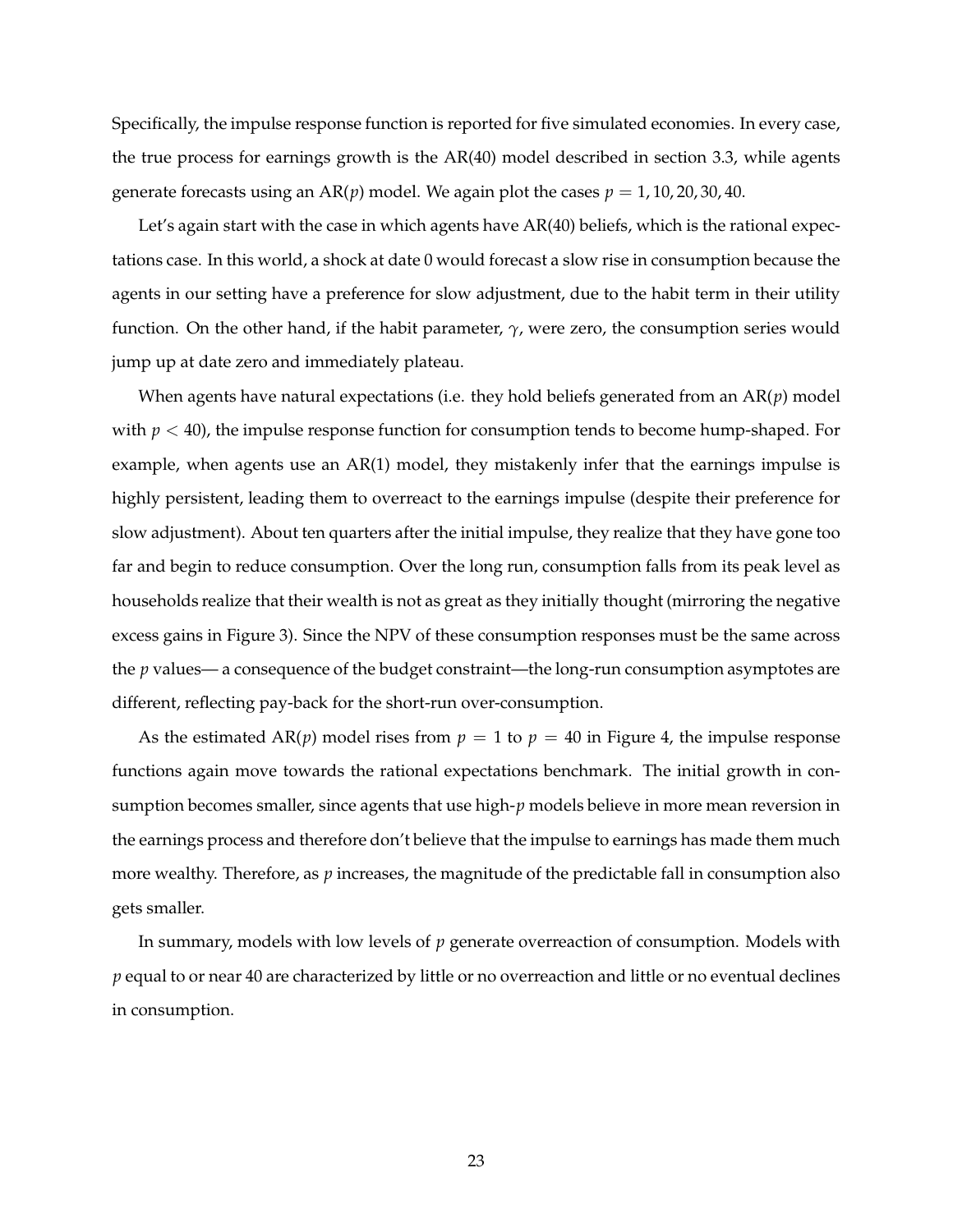#### **4.2 Empirical Moments for Model Evaluation**

We use the following eight moments to evaluate the empirical performance of our model under different assumptions. All data is annual, and goes from 1929 to 2010 (we use annual data so we can go further back in time, as the quarterly series in NIPA only start in 1947). To distinguish this *annual* data from the *quarterly* observation frequency of the model/calibration, we use the new time subscript *τ*.

The moments reveal evidence for reversals that start around two years after an initial impulse. Our model predicts that these reversals will be delayed for two reasons. First, equity prices won't mean revert until agents start to notice a break between their forecasts and the realizations of earnings (see Figure 2). For the simple models that we estimate, this divergence tends to occur about two years after an initial impulse. Second, consumption growth in the short-run is positively auto-correlated because of habits (see Figure 4). The presence of habits delays the onset of mean reversion in consumption and slows down the process of mean reversion. Because it takes longer for the consumption dynamics to play out, we always extend the consumption analysis an extra year beyond the window of the asset price analysis. After an initial impulse at date *τ*, the asset price dynamics are measured from  $\tau + 2$  to  $\tau + 5$ . The consumption dynamics are measured from  $\tau$  + 2 to  $\tau$  + 6. The key empirical moments we study are:

- 1. The correlation between excess returns of equity over the risk-free rate in year *τ* and cumulative excess returns from year  $\tau$  + 2 to year  $\tau$  + 5. This equals  $-0.22$ <sup>35</sup>
- 2. The correlation between the ratio of S&P price at the end of year *τ* and average earnings over years *τ* − 9 to *τ* (the *P/E*<sup>10</sup> *ratio*) and excess returns from year *τ* + 2 to year *τ* + 5. This equals  $-0.38$ <sup>36</sup>
- 3. The correlation between the one-year change in log consumption (i.e.,  $ln(c_{\tau}) ln(c_{\tau-1})$ ) and

<sup>&</sup>lt;sup>35</sup>Excess returns are defined as "the value-weight return on all NYSE, AMEX, and NASDAQ stocks (from CRSP) minus the one-month Treasury bill rate (from Ibbotson Associates)." (source: Ken French's online data library). Early evidence on long-term mean reversion in stock prices was presented in Fama and French (1988a) and Poterba and Summers (1988). The significance of this evidence was subsequently challenged on statistical grounds, e.g. by Richardson (1993). Cutler, Poterba, and Summers (1991) look at a variety of stocks, bonds and foreign exchange markets and find a relatively slight negative autocorrelation in returns in many markets over a horizons of 3 to 5 years. Balvers, Wu, and Gilliland (2000) consider a panel of 18 countries and document strong mean reversion in national equity indexes relative to the world index.

<sup>&</sup>lt;sup>36</sup>Data on stock prices and earnings come from Robert Shiller's website. Earnings and dividend yields as predictors of future returns are studied by e.g. Campbell and Shiller (1988a,b, 2005) and Fama and French (1988b).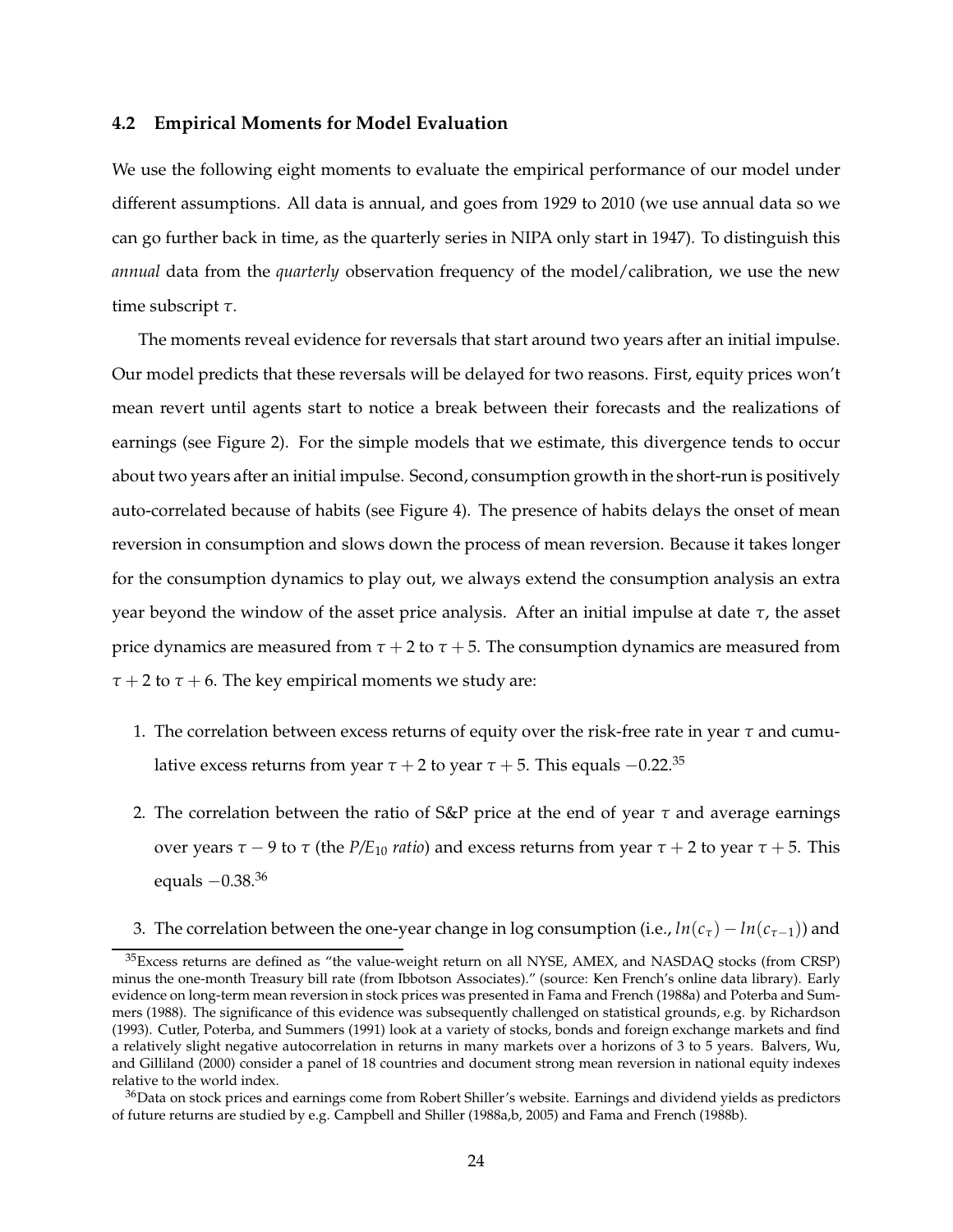cumulative excess returns from year  $\tau + 2$  to year  $\tau + 5$ . This equals  $-0.30$ <sup>37</sup>

- 4. The correlation between the  $P/E_{10}$  ratio and the change in log consumption from year  $\tau + 2$ to year *τ* + 6 (i.e., *ln*(*c*<sub>*τ*+6</sub>) − *ln*(*c*<sub>*τ*+2</sub>)). This equals −0.17.
- 5. The correlation between  $ln(c_{\tau}) ln(c_{\tau-1})$  and  $ln(c_{\tau+6}) ln(c_{\tau+2})$ . This equals -0.25.
- 6. The mean annual excess return of equity over the risk-free rate (the "equity premium"). This equals 7.44%.
- 7. The standard deviation of annual excess return of equity over the risk-free rate. This equals 20.83%.
- 8. The standard deviation of  $ln(c_{\tau}) ln(c_{\tau-1})$ . This equals 0.022.

While the directions and magnitudes of the correlations reported under 1) to 5) are suggestive, one has to be careful with the interpretation: as investigated in the finance literature by Stambaugh (1999), Valkanov (2003) and others, predictive regressions in short samples and with overlapping data can yield biased coefficients, and standard statistical inference may not be valid.<sup>38</sup>

To get an idea of the statistical significance of our results as well as the magnitude of a potential bias, we conduct a series of bootstrap exercises (similar to e.g. Nelson and Kim, 1993). For moment 1), we draw repeatedly (with replacement) from the observed realization of excess returns under the assumption that excess returns are not serially correlated, and construct the measure of subsequent cumulative excess returns that we use in the empirical data. We then calculate the correlation between the two series and repeat this 10,000 times for samples of length 75 (corresponding to our empirical sample size), so we can construct a confidence interval under the null of independent returns. For moment 5), we instead assume one-period log consumption growth follows an AR(1) process. $39$  We estimate this process and then simulate time series of consumption (of length equal to our empirical sample) by repeatedly drawing from the residuals. From this

 $37$  For our consumption measure, we use real per capita expenditures on non-durable consumption and services, from NIPA. The nominal data on expenditures are in NIPA table 2.3.5, while price indices are in table 2.3.4. The population data come from table 2.1. Consumption growth is a relatively little studied predictor for excess returns. However, in recent work, Moller (2008) and Moller and Rangvid (2011) show that high consumption growth between quarters 3 and 4 significantly predicts low excess returns over the following year.

 $38$ See Lettau and Ludvigson (2010) for an overview of the issues as well as potential remedies.

<sup>&</sup>lt;sup>39</sup>This is the approximate process that consumption growth should follow when a consumer has habit preferences; see e.g. Dynan (2000).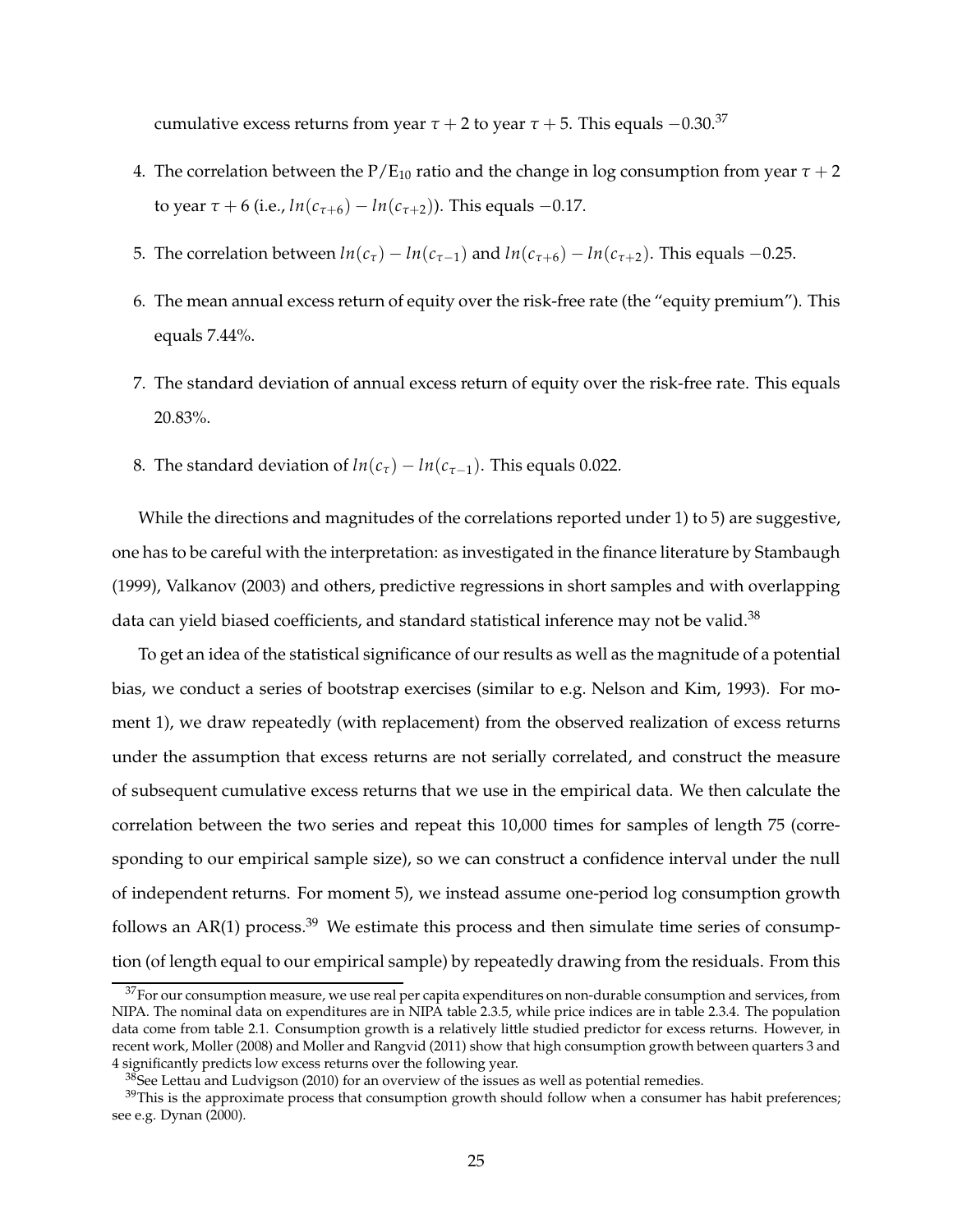series, we construct the change in log consumption between years  $\tau + 2$  and  $\tau + 6$ , and correlate it with the one-period change in log consumption. Again, this is repeated 10,000 times, and we construct confidence intervals based on the obtained correlations.

For moments 2) to 4), we proceed in a similar manner: e.g. for 2), i) we assume and estimate an AR(1) process for  $P/E_{10}$  (accounting for the small-sample bias in the autoregression coefficient); ii) we assume that excess returns are independently distributed (the null); and iii) draw residual pairs under the null (with replacement), construct the predicted variable we use in the data (for a sample of equal length to our data), and estimate the correlation between the two series. We again repeat this 10,000 times and construct 90% and 95% confidence intervals for the correlation coefficient.

The results in Table 2 show that the correlations 3) and 5) are outside of the 90% confidence interval constructed under the null, but not outside the 95% interval. The "long-horizon autocorrelation" of excess returns (1) as well as the correlation of  $P/E_{10}$  with subsequent excess returns (2) are not quite significant at 10%, while the correlation between  $P/E$  and subsequent consumption growth (4) is far from significant. $40$ 

These relatively "weak" results do not come as a surprise, as a large literature in finance has established that predictability patterns that had appeared highly statistically significant in the early (1980s) literature are much less significant once statistical complications are accounted for. That said, our use of annual rather than quarterly data (as is more common in the literature) presumably weakens our statistical power. Furthermore, there exist more sophisticated ways of testing for predictability, and overall the finance literature seems to have concluded that "despite complexities with statistical inference in return predictability regressions, it is difficult to reconcile the historical behavior of the U.S. stock market without admitting some degree of predictability in excess returns" (Lettau and Ludvigson, 2010, p. 620). Finally, even where we cannot reject the null hypothesis of no predictability, we certainly also cannot reject an alternative null with economically high predictability—the currently available data just do not allow us to know.

<sup>&</sup>lt;sup>40</sup>The wide confidence intervals for 2) and 4) may seem surprising; they are due to the high persistence of the  $P/E_{10}$  and the use of overlapping data for consumption growth and excess returns (see Boudoukh, Richardson, and Whiltelaw, 2008).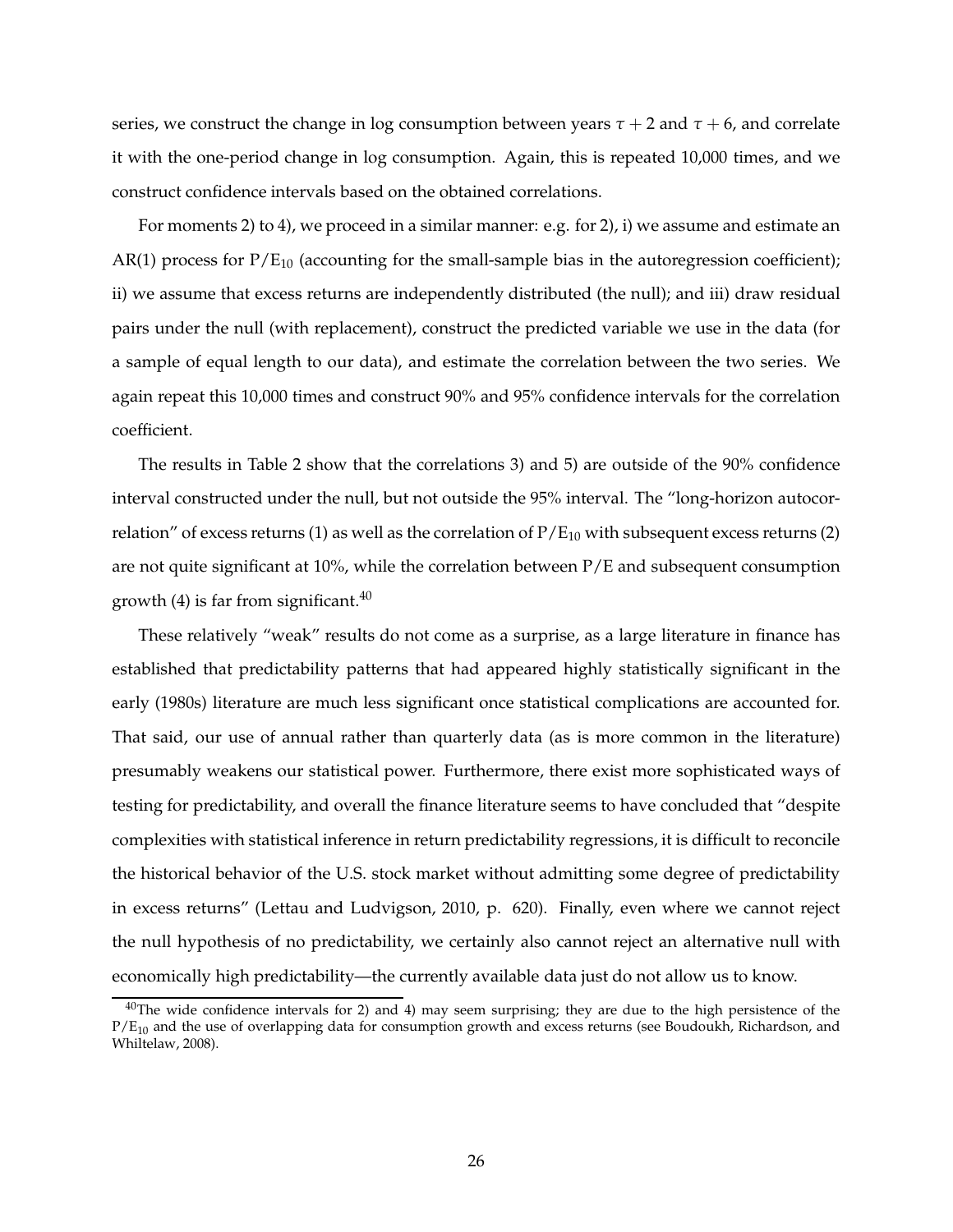#### **4.3 Asset Return Predictability**

For the next eight exhibits, we will illustrate the implications of the model for the full range of natural expectations cases. Specifically, beliefs about earnings are generated for all AR(*p*) models, for  $p = 1, \dots, 40$ . As usual, we always assume that the true model generating earnings is an AR(40). The rational expectations case therefore coincides with the case  $p = 40$ ; natural expectations correspond to the cases  $1 \leq p < 40$ . It turns out that when p is between 10 and 20 the natural expectations model does a good job of matching the point estimates for the eight empirical moments.

In the exhibits that follow, we always study simulations with 328 periods of quarterly data, matching the duration of our available empirical data (annual U.S. data since 1929). We then calculate the eight moments on these 328 simulated periods. We repeat this exercise 200 times and average the eight moments over these 200 (independent) simulations. We match the sample duration of our empirical data and the sample duration of our simulated data to make finite sample biases comparable across the empirical and simulated moments.

Figure 5 studies the correlation between excess returns in year *τ* and cumulative excess returns from year  $\tau$  + 2 to  $\tau$  + 5. The empirical correlation is −0.22. For low values of *p*, the simulated moment is about −0.3, rising to about −0.15 as *p* rises to 20. For the rational expectations case,  $p = 40$ , the correlation is approximately<sup>41</sup> zero.

Similarly, Figure 6 studies the correlation between the  $P/E_{10}$  ratio at year-end  $\tau$  and cumulative excess returns from year  $\tau + 2$  to  $\tau + 5$ . The empirical correlation is  $-0.38$ . For low values of *p*, the simulated moment is about −0.5, rising to about −0.35 as *p* rises to 20. For the rational expectations case,  $p = 40$ , the correlation is again approximately zero.

The natural expectations model matches these moments, because good earnings news at date zero generates overreaction in asset prices (and increase the  $P/E_{10}$  ratio, since the denominator is relatively unresponsive given that it is averaged over 40 quarters). Over the next five years, some of that initial return will be reversed as agents discover that the good earnings news was not as persistent as they had anticipated.

In our model, Lettau and Ludvigson's (2001) *cay* variable is positively correlated with ex-

 $41$ The rational expectations benchmark is slightly below zero due to a variant of Hurwicz bias.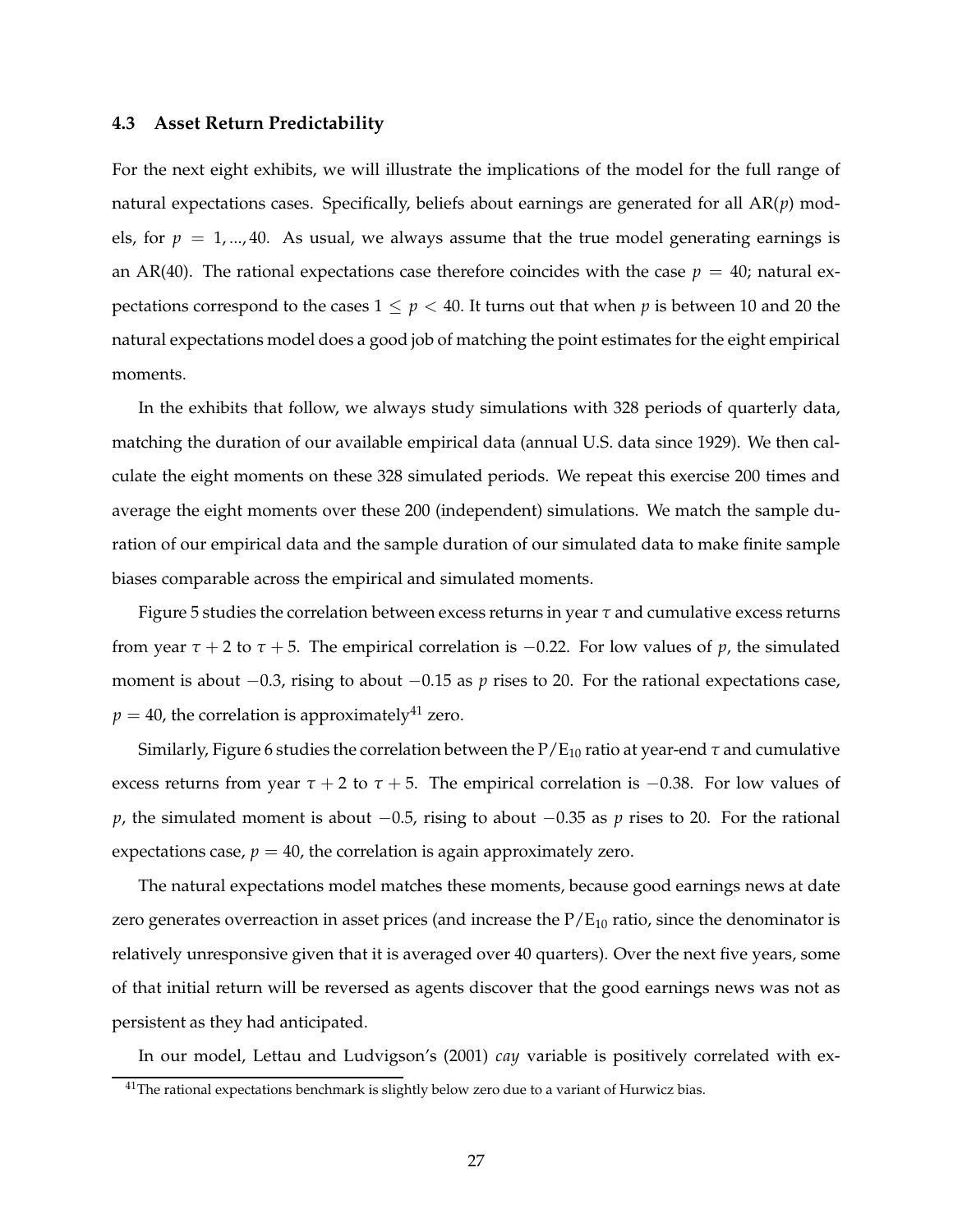cess returns (for the same reason that P/E predicts future excess returns). The *cay* variable is constructed by identifying the co-integration residual between consumption and wealth:  $cav_t$  = *<sup>c</sup><sup>t</sup>* <sup>−</sup> <sup>Ψ</sup>*w<sup>t</sup>* . In our model, a positive earnings shock raises asset values but does relatively little to consumption in the short run (due to slow adjustment). Thus a positive earnings shock causes *cay* to fall. Over the next five years, asset returns will tend to be low, due to unanticipated mean reversion in earnings. Hence, our model provides an alternative explanation for the observed positive correlation between *cay* and future excess returns.<sup>42</sup>

Figure 7 studies the correlation between consumption growth at year *τ* and equity returns from year  $\tau$  + 2 to  $\tau$  + 5. The empirical correlation is −0.30. For low values of *p*, the simulated moment is about −0.5, rising to about −0.35 as *p* rises to 20. For the rational expectations case,  $p = 40$ , the correlation is approximately zero.<sup>43</sup> A high level of lagged consumption growth is a proxy for a positive earnings shock (at that date or some preceding date). Natural expectations agents subsequently discover that the earnings news was not as persistent as they had anticipated, leading to below average excess gains/returns.

#### **4.4 Consumption Growth Predictability**

Figure 8 studies the correlation between the  $P/E_{10}$  ratio at year-end  $\tau$  and consumption growth from year  $\tau$  + 2 to  $\tau$  + 6. The empirical correlation is  $-0.17$ . For low values of *p*, the simulated moment is about −0.35, rising to about −0.15 as *p* rises to 20. For the rational expectations case,  $p = 40$ , the simulated correlation is approximately  $+0.25$ ; this large positive value in the rational expectations case is due to habit formation and slow adjustment in consumption. For the natural expectations agents,  $p < 40$ , the negative correlations arise because unanticipated mean reversion in earnings swamps the effects of habit formation. Good earnings news increases the  $P/E$ ratio, since the denominator is relatively unresponsive given that it is averaged over 40 quarters. Over the next five years, some of that initial return will be reversed as natural expectations agents discover that the earnings news was not as persistent as they had anticipated. This causes consumption to decline from year  $\tau$  + 2 to  $\tau$  + 6 for the natural expectations agents. This decline is

 $42$ The classical explanation, derived from the intertemporal budget constraint, is that rational, forward-looking consumers will consume little today relative to their wealth if they expect future returns to be low. In our model, *cay* correlates with future excess returns only because expectations overreact to shocks; the future returns *expected* by our agents are always constant.

<sup>&</sup>lt;sup>43</sup>Once again, Hurwicz bias lowers the rational expectations correlation below zero.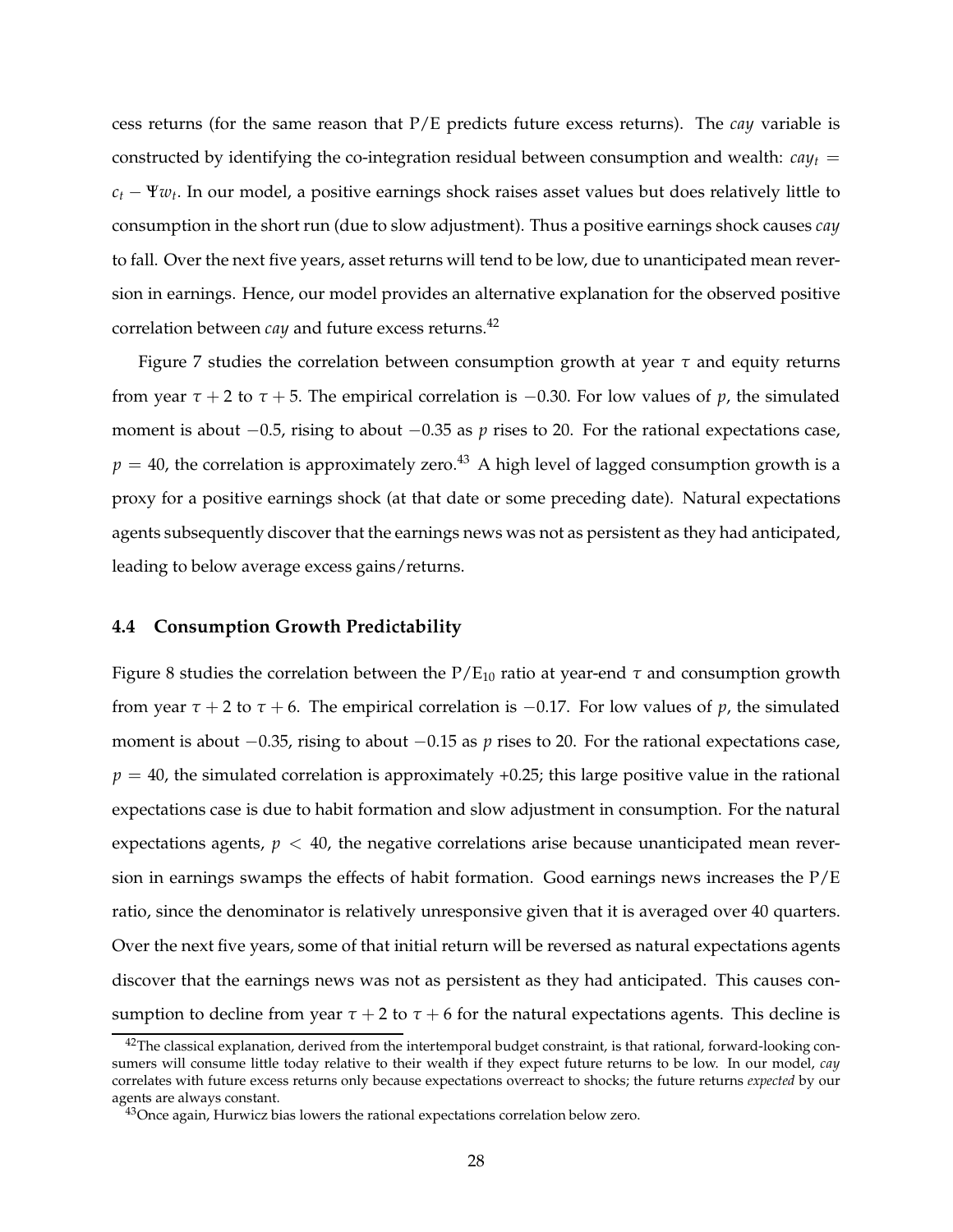strong enough to overcome the positive correlation that would otherwise arise because of habit formation. The consumption impulse response function—Figure 4—illustrates the effects of the countervailing forces of unanticipated mean reversion and habit formation. For the natural expectations agents, unanticipated mean reversion offsets the pure effects of habit formation.

Figure 9 studies the correlation between consumption growth at year *τ* and consumption growth from year  $\tau$  + 2 to  $\tau$  + 6. The empirical correlation is  $-0.25$ . For low values of *p*, the simulated moment is about  $-0.3$ , rising to about  $-0.2$  as *p* rises to 20. For the rational expectations case,  $p = 40$ , the simulated correlation is approximately +0.15; once again, the positive correlation in the rational expectations case is due to habit formation. The consumption of natural expectations agents ( $p < 40$ ) initially overreacts to a positive earnings shock. Subsequently, they realize that the initial positive earnings shock was not as persistent as they had anticipated, which in turn causes consumption to decline from year  $\tau$  + 2 to  $\tau$  + 6. This decline is strong enough to overcome the positive correlation that would otherwise arise because of slow habit-based adjustment.

The fact that consumption growth is only relatively weakly predicted by lagged equity prices is a strength of our model.<sup>44</sup> Beeler and Campbell (2009) point out that Bansal and Yaron's (2004) long-run risks model is problematic because it implies much more predictability of consumption growth from lagged price/dividend ratios than is present in the data, while at the same time generating too little excess return predictability.<sup>45</sup> Beeler and Campbell also note the empirical evidence for medium-run mean reversion in the level of consumption, while the long-run risks model implies that all autocorrelations of consumption growth should be positive.

### **4.5 The Equity Premium and Standard Deviations**

In the natural expectations economy, agents perceive that equities are much riskier than they actually are. Specifically, agents with natural expectations *believe* in asset-price dynamics that imply that long-run risk in equity markets*,*  $cov(\Delta_h c_{t+h}, \tilde{R}_{t,t+h})/h$ *,* is an order of magnitude larger than it actually is (for large *h*). $^{46}$  In our calibrated simulations this normalized covariance ( $cov(\Delta_h c_{t+h}, \tilde{R}_{t,t+h})/h$ )

 $44$ On the other hand, as there is only one source of shocks in our model, equity returns and consumption growth, as well as the P/E ratio and consumption growth, display a higher contemporaneous correlation than in the data. A more realistic model would incorporate other aggregate shocks (e.g., labor income) which would reduce these correlations without qualitatively changing the economy's other properties.

 $45$ For an alternative view, see Bansal, Kiku, and Yaron (2009), who argue that consumption growth becomes much more predictable once additional predictor variables are considered.

<sup>46</sup>In this expression, ∆*<sup>h</sup> ct*+*<sup>h</sup>* is the *h*-year growth rate in consumption and *R*˜ *t*,*t*+*h* is the *h*-year excess return.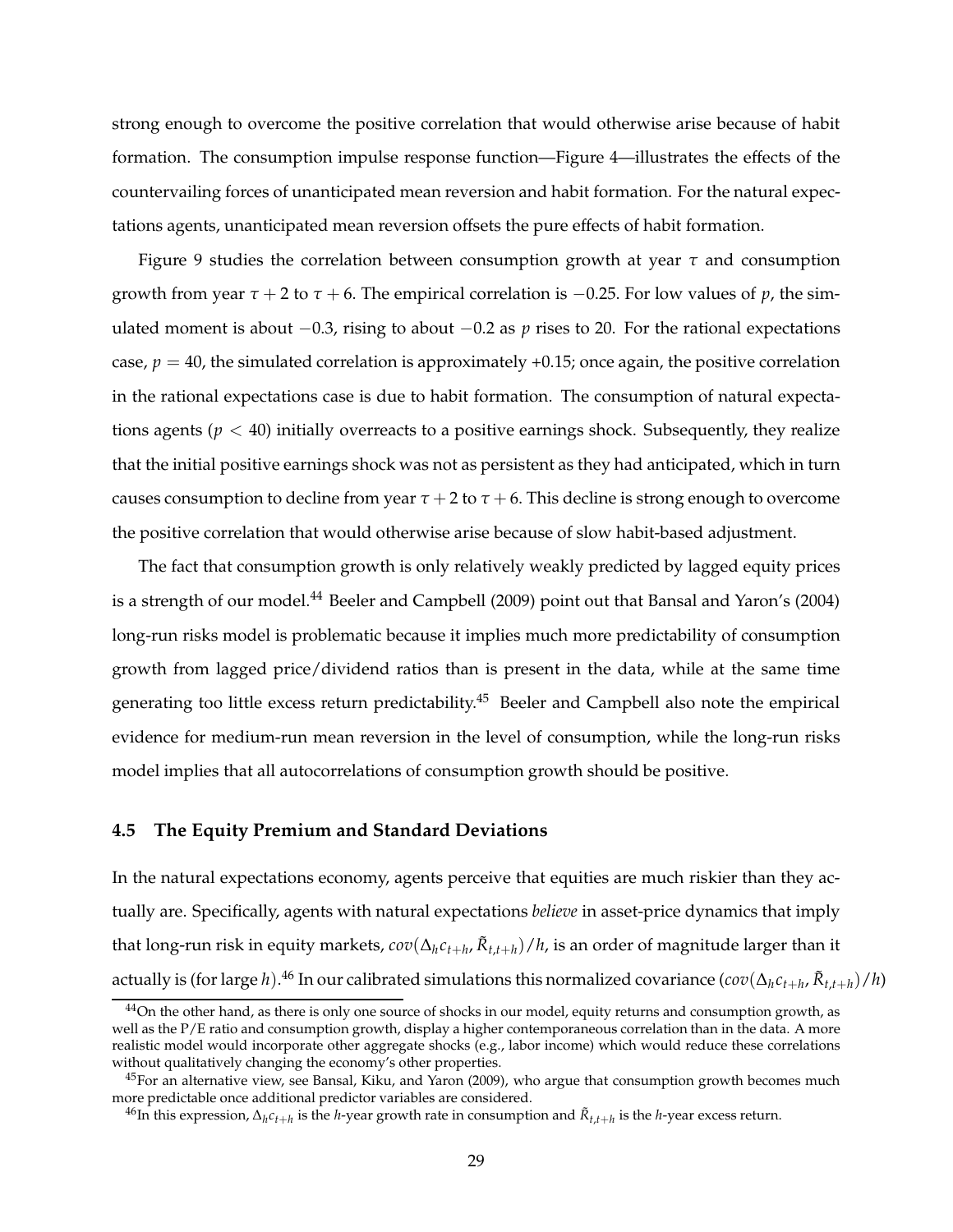rises steeply for  $h \leq 4$ , and then falls as *h* rises beyond this horizon, generating a strong humpshaped pattern. The normalized covariance falls at long horizons, because earnings mean revert more than anticipated by the agents in the economy. Mean reverting asset prices and mean reverting consumption jointly pull down the long-horizon (large *h*) normalized covariance. Actual U.S. data *also* displays a hump-shaped pattern for the normalized covariance.<sup>47</sup> In contrast, in the *rational expectations* version of our economy (with or without habits), the normalized covariance rises monotonically with *h*, which is empirically counterfactual.

As explained above, agents believe that earnings innovations are highly persistent, equity returns are highly volatile, and consumption growth will therefore covary strongly with equity returns in the long run. This leads agents with low values of *p* to require a high premium to hold equities. By contrast, when  $p = 40$  – the rational expectations case – the equity premium is only 1/10 of 1%. Figure 10 plots the (annual) equity premium for different values of *p* as well as the historical premium of  $7.4\%$ <sup>48</sup>

Finally, we are able to roughly match the equity premium without generating counterfactually high levels of asset return volatility – see Figure 11 – or consumption volatility – see Figure 12. No matter what the order of the forecasting model, the standard deviation of consumption volatility is less than the historical standard deviation of consumption volatility. We don't see this as a substantial problem for two reasons. First, we can raise the standard deviation of consumption changes by lowering the (high) level of the habit: e.g., set  $\gamma = 0.75$  rather than the calibrated value of 0.9. Second, the post-War variation in consumption is substantially lower than the full-sample variation, which is used to generate the empirical line in the figure.

# **5 Agents with Rational Expectations**

Starting with the natural expectations economy described above (with  $p < 40$ ), we now add a vanishingly small measure of agents with rational expectations. These 'RE agents' know all of the coefficients in the true data-generating process for dividends—the AR(40) model. This perfect

<sup>&</sup>lt;sup>47</sup>In the annual U.S. data we use throughout, the normalized covariance takes on the following values for  $h =$ 1, 2, ..., 10 years: 0.0006, 0.0015, 0.0019, 0.0013, 0.0007, 0.0002, −0.0004, −0.0006, −0.0006, −0.0006. See related analyses in Parker (2001), and Gabaix and Laibson (2002).

 $48$ See Appendix B for the formulae that we use to calculate the equity premium. The X marks on the upper edge of Figure 10 represent equity premia that exceed the vertical scale of the figure.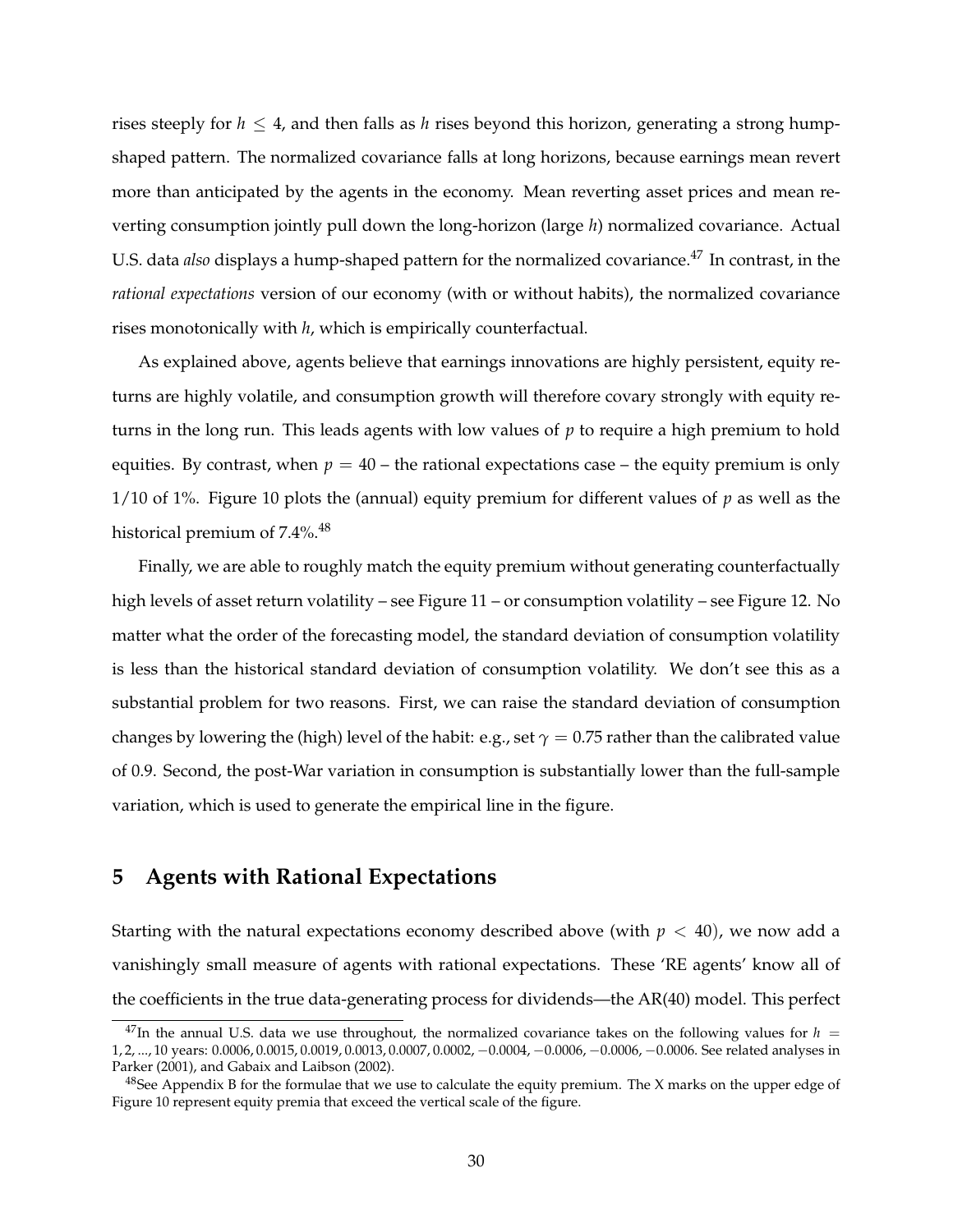knowledge is meant to proxy for the more plausible assumption that these new agents have a high degree of sophistication relative to the agents with natural expectations.

We solve for the behavior of the RE agents assuming that they have no effect on equilibrium prices. This *small mass* assumption is made for tractability. Future work should consider equilibria in which the rational agents are wealthy enough to influence equilibrium prices. The current analysis is a limit case of the results that will apply in that more realistic case.

Appendix C derives the optimal asset allocation and consumption policy functions of the RE agents. Later in this section, we present the optimal policy rules for the RE agent. Those policy rules take a large set of other objects as inputs. We now discuss and define those inputs before turning to the key result of this section.

Let  $\Phi$  be the vector of true autoregressive coefficients in the earnings process, which as always is an AR(40) process. Let  $\hat{\Phi}$  be the vector of autoregressive coefficients in the earnings process as perceived by the NE agents. Let  $\sigma_{\varepsilon}$  be the true standard deviation of shocks to the dividend process. Let  $\hat{\sigma}_{c}^{2}$  be the conditional variance of consumption changes as perceived by the NE agents. Let  $e_{1,p} = [1 \ 0 \ 0 \ ... \ 0]'$  be a standard basis vector of length  $p$ . We define the following variables, which will appear in the policy functions:

$$
\sigma_{g} = \frac{R}{R-1} \sigma_{\varepsilon} e'_{1,p} \left( I - \frac{1}{R} \hat{\Phi} \right)^{-1} e_{1,p}.
$$
\n
$$
\mu = \frac{R\alpha}{(1 - \frac{\gamma}{R})(R-1)} \hat{\sigma}_{c}^{2}.
$$
\n
$$
M = \frac{R}{R-1} e'_{1,p} \left[ \Phi - \hat{\Phi} \left( I - \frac{1}{R} \hat{\Phi} \right)^{-1} \left( I - \frac{1}{R} \Phi \right) \right].
$$
\n
$$
B = \frac{1}{2R \left( 1 - \frac{\gamma}{R} \right) \alpha \sigma_{g}^{2}} \sum_{k=0}^{\infty} R^{-k} \hat{\Phi}^{k} M^{t} M \hat{\Phi}^{k}.
$$
\n
$$
A' = \frac{2\mu}{R \sigma_{g}} \left( \frac{1}{2(1 - \frac{\gamma}{R}) \alpha \sigma_{g}} M + \sigma_{\varepsilon} e'_{1,p} B \hat{\Phi} \right) \left( I - \frac{1}{R} \hat{\Phi} \right)^{-1}.
$$
\n
$$
\lambda = (1 - \frac{\gamma}{R}) \sigma_{\varepsilon}^{2} e'_{1,p} B e_{1,p}
$$
\n
$$
q = \frac{1 + 2\alpha \lambda}{2(R-1) \left( 1 - \frac{\gamma}{R} \right) \alpha \sigma_{g}^{2}} \mu^{2} - \frac{\mu \sigma_{\varepsilon}}{\sigma_{g} (R-1)} A^{\prime} e_{1,p} + \frac{1}{2\alpha (R-1) (1 - \frac{\gamma}{R})} \ln \left( 1 + 2\alpha \lambda \right).
$$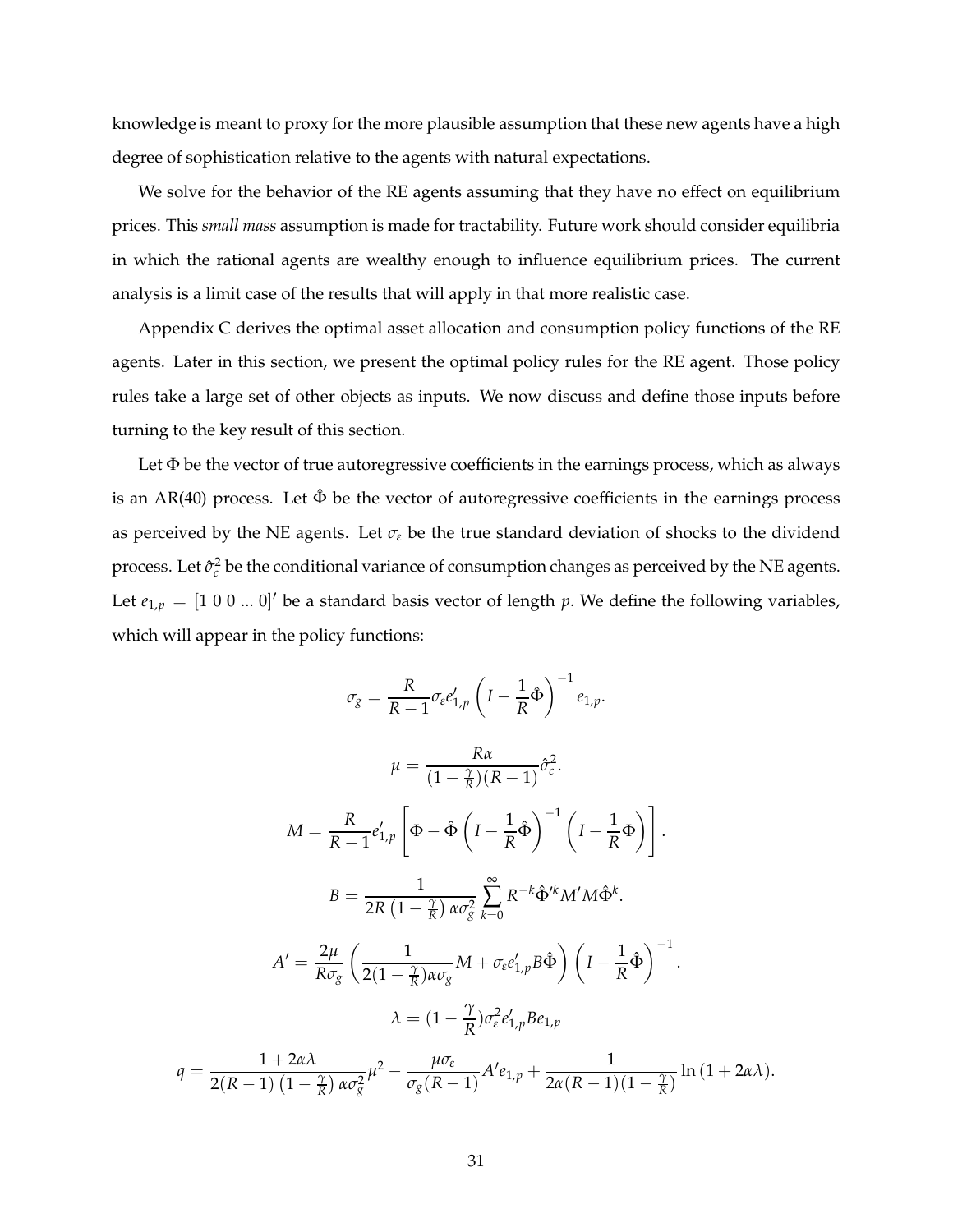We can now describe the policy function of RE agents. We introduce a new variable, *θ<sup>t</sup>* , which is the quantity of units of the Lucas tree held by an RE agent. By comparison, the quantity of units of the Lucas tree held by an NE agent is normalized to one. Hence, when *θ<sup>t</sup>* > 1, each RE agent holds more equities than each NE agent.

**Theorem 1** *For an agent with rational expectations, the optimal asset allocation, θ<sup>t</sup>* , *is given by*

$$
\theta_t = \frac{R}{R-1} \frac{1}{\sigma_g} \left( \frac{\mu + M \Delta \vec{d}_t}{\left(1 - \frac{\gamma}{R}\right) \alpha \sigma_g} + \frac{2 \mu \sigma_\varepsilon^2}{\sigma_g} e'_{1,p} B e_{1,p} - \sigma_\varepsilon A' e_{1,p} - 2 \sigma_\varepsilon e'_{1,p} B \hat{\Phi} \Delta \vec{d}_t \right),
$$

*and the optimal consumption rule is given by:*

$$
c_t = \left(1 - \frac{\gamma}{R}\right) \left(\frac{R-1}{R} w_t + A'\Delta \vec{d}_t + \Delta \vec{d}_t B \Delta \vec{d}_t + q\right) + \frac{\gamma}{R} c_{t-1}.
$$

The proof is provided in Appendix C. The consumption policy rule implies that consumption is still a weighted average of the annuity value of wealth and lagged consumption, with weights  $\left(1-\frac{\gamma}{R}\right)$  $\frac{\gamma}{R}$ ) and  $\frac{\gamma}{R}$ . There are two additional terms in the consumption policy, reflecting the impact of dividend shocks beyond their direct effect on prices and hence wealth. These two additional terms represent the ability of the fully informed investor to predict future "returns" (gains), and adjust consumption accordingly. In our setting, the rational agent knows about mean reversion that is not "priced in" to asset prices. In our calibration, the first order effect (*A* ′∆*d*~ *<sup>t</sup>*) tends to partially offset the effect of wealth shocks: a rational agent changes her consumption *less* than a wealth shock would imply since the agent recognizes that mean reversion will reverse part of the original wealth shock. The second order effect ( $\Delta \vec{d}_t' B \Delta \vec{d}_t$ ) is strictly positive and increasing in the scale of ∆*ḋ̃<sub>t</sub>,* because the benefit of being able to predict returns is greater when large shocks have occurred in the past.

The asset allocation result is harder to interpret than the consumption rule, though it is also a linear function of the dividend history. However, we can derive a simple lower bound on the average equity holding:

**Corollary 2** *On average, rational agents will hold a quantity of equities greater than*

$$
\overline{\theta}_{min} = \frac{\widehat{\sigma}_{\varepsilon}^2}{\sigma_{\varepsilon}^2}.
$$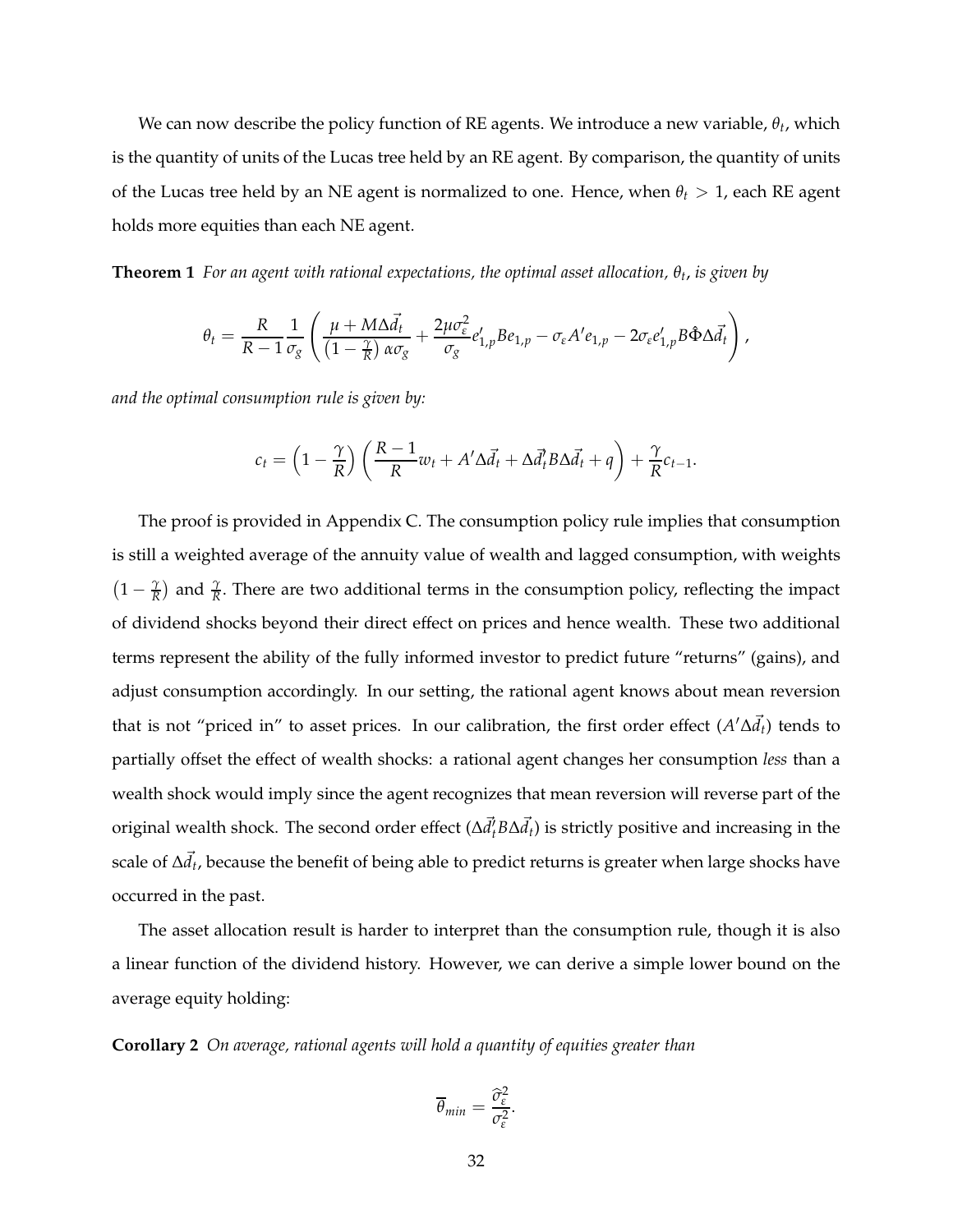Note that  $\frac{\widehat{\sigma}^2_\epsilon}{\sigma^2_\epsilon}$  is the ratio of variances of impulses to earnings. The numerator,  $\widehat{\sigma}^2_\epsilon$ , is the variance perceived by the NE agents. The denominator,  $\sigma_{\varepsilon}^2$ , is the variance perceived by the RE agents. Since the NE agents estimate a simpler model than the (true) model used by the RE agents, it follows that  $\widehat{\sigma}_{\varepsilon}^2 > \sigma_{\varepsilon}^2$ .

The average value of *θ<sup>t</sup>* (given in Appendix C) includes two terms related to the consumption policy matrices *A* and *B*. These terms reflect the contrarian nature of the consumption policy: because dividend shocks have a muted effect on consumption via *A*, and because shocks of any sort increase consumption via *B*, the Lucas tree is less risky for the rational investors than would otherwise be the case, and the equilibrium outcome is for them to hold even more equities than the natural expectations agents. Because both of these terms have a positive impact on average equity holdings, discarding them generates the lower bound described above.

The lower bound can also be interpreted as the policy of an agent who knows there is an equity premium, but is not able to time returns. In our framework, this would occur if  $\hat{\sigma}_{\varepsilon} > \sigma_{\varepsilon}$  but  $M = 0$ .

In Figure 13, we report the average asset allocation, and this lower bound, over different model orders chosen by the NE agents. The extent to which NE agents choose low-order models determines both the excessive variance they perceive, and the ability of rational agents to predict returns, and it is therefore unsurprising that the equity holdings for rational agents is generally decreasing in the order of model chosen by the NE agents.

Finally, RE agents will make counter-cyclical equity investments. Because of overreaction among the NE agents, the (rational) expected return on equities falls after positive shocks, leading the RE agents to lower their equity exposure during good times. Conversely the RE agents increase their equity exposure during bad times.

# **6 Conclusion**

This paper examines an open endowment economy in which (1) fundamentals have hump-shaped dynamics (momentum in the short run and partial mean reversion in the long run), and (2) agents don't know these dynamics and generate beliefs by fitting parsimonious models. We show that these two assumptions have a large set of empirically valid implications: endogenous extrapolation bias; pro-cyclical excess optimism; overreaction in asset pricing; mean reversion in returns;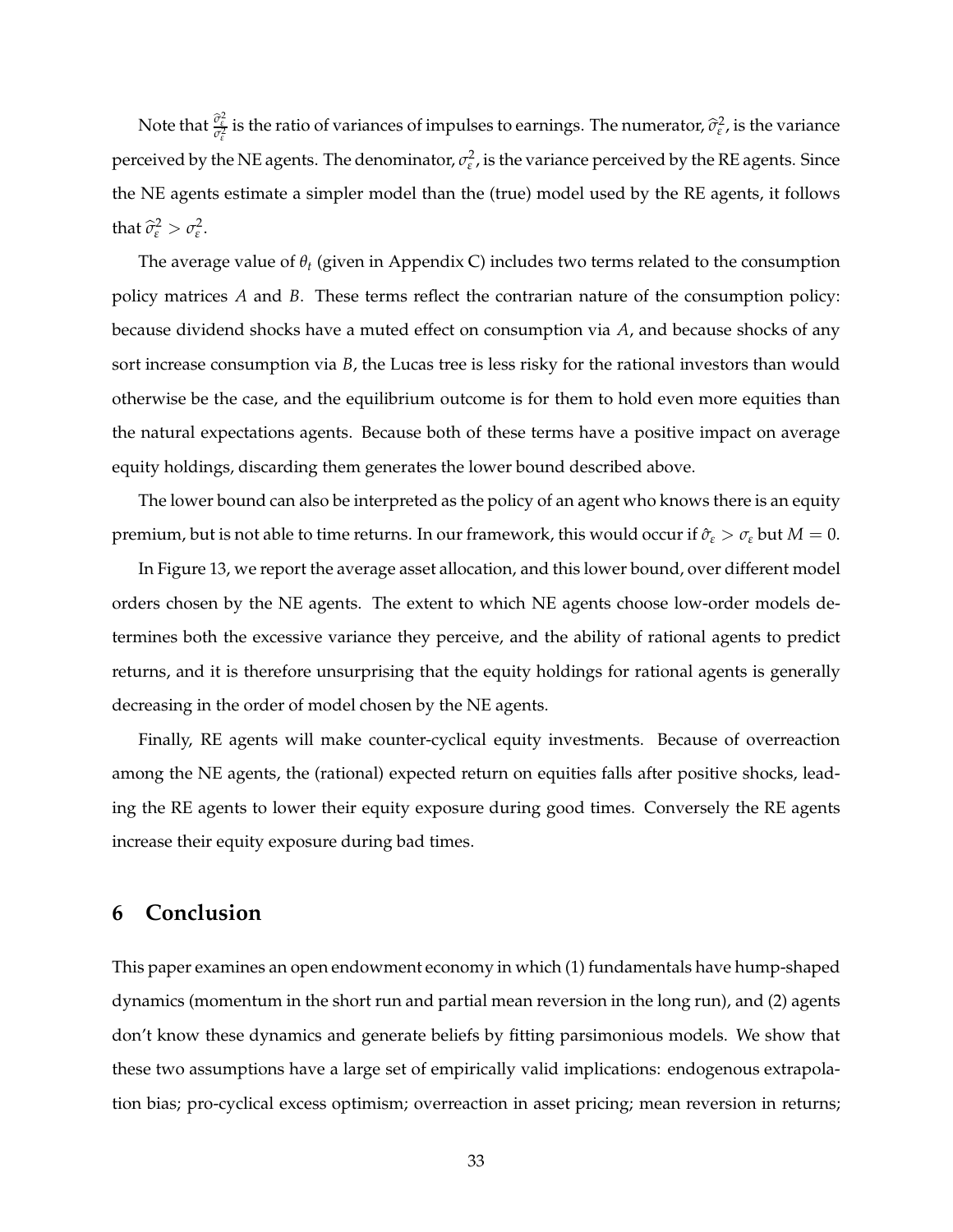amplified dynamics in consumption; cyclical dynamics in consumption; a high equity premium; relatively highly levered equity exposure among sophisticated investors; and counter-cyclical asset allocation among sophisticated investors. The framework that we have described provides a parsimonious and psychologically plausible explanation for these stylized facts.

We believe that our two assumptions also characterize other 'macro' markets. For example, the same approach could be used to study dynamics in housing prices, residential investment, non-residential investment, inventory accumulation, international capital flows, bond markets, or commodity prices.<sup>49</sup> Wherever our two assumptions apply, markets will be characterized by amplified cycles, overreaction, excess volatility, and asset returns that are negatively autocorrelated over the medium-run.

Finally, we wish to highlight a gap in our analysis. Our model is about belief formation, but all of our evidence about beliefs is indirect – for instance, consumption and asset price dynamics. We believe that researchers should also measure beliefs directly. Some research on bubbles has moved in this direction (e.g., Case and Shiller, 2003; Vissing-Jorgensen, 2003; Shiller, 2005; Piazzesi and Schneider, 2009, 2011) and we hope that more will do so in the future.

 $49$ For some alternative approaches, see for example Lansing (2009), Hassan and Mertens (2010), Adam and Marcet (2010), LeBaron (2010), Burnside, Eichenbaum, and Rebelo (2011), and Piazzesi and Schneider (2011).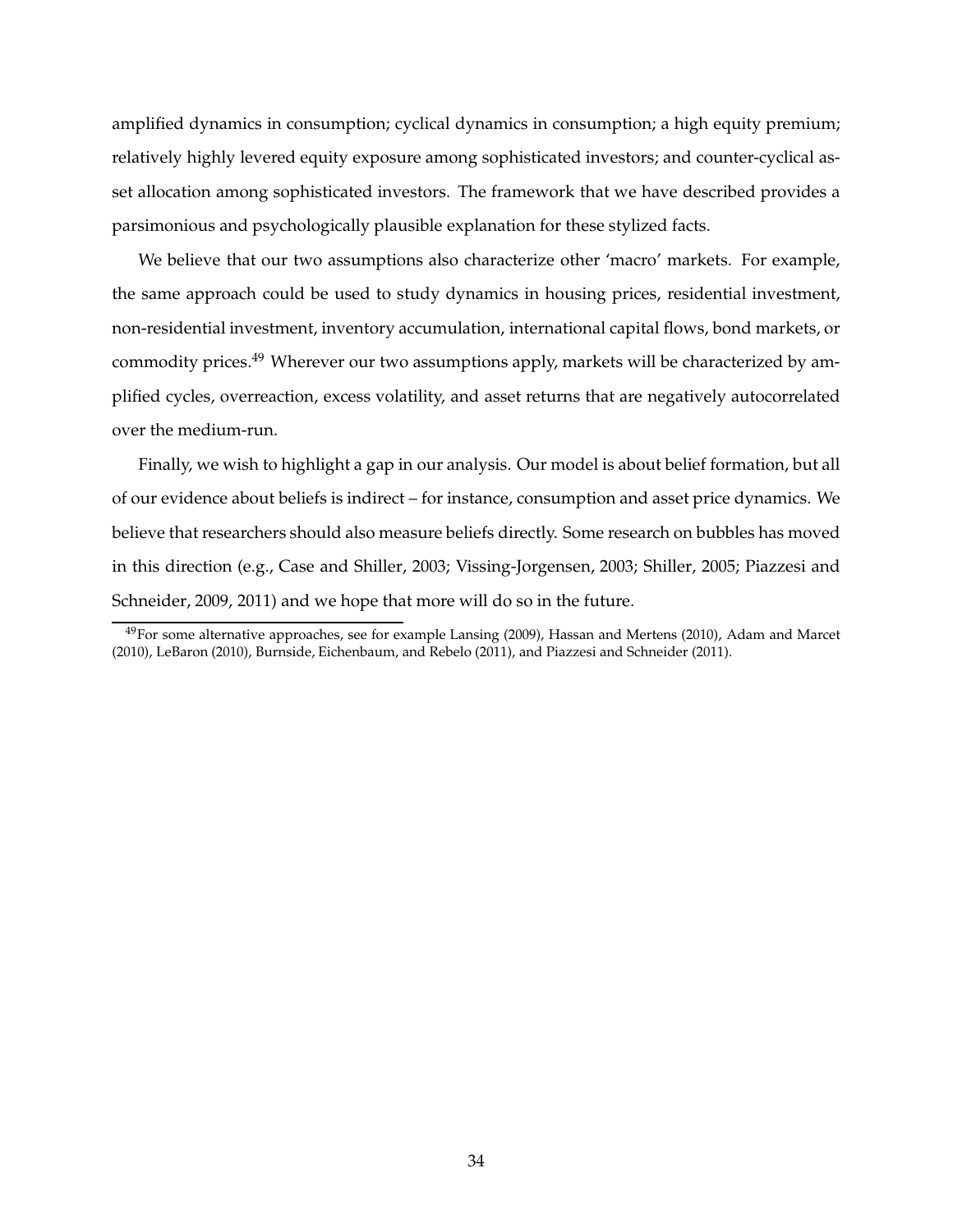# **References**

- ABRAHAM, J. M. AND P. H. HENDERSHOTT (1996): "Bubbles in Metropolitan Housing Markets," *Journal of Housing Research*, 7, 191–207.
- ADAM, K. AND A. MARCET (2010): "Booms and Busts in Asset Prices," *Bank of Japan IMES Discussion Paper Series 2010-E-2*.
- ALESSIE, R. AND A. LUSARDI (1997): "Consumption, saving and habit formation," *Economic Letters*, 55, 103–108.
- BACCHETTA, P., E. MERTENS, AND E. VAN WINCOOP (2009): "Predictability in financial markets: What do survey expectations tell us?" *Journal of International Money and Finance*, 28, 406–426.
- BAKER, M. AND J. WURGLER (2007): "Investor Sentiment in the Stock Market," *Journal of Economic Perspectives*, 21, 129–151.
- BALL, L. (2000): ""Near-Rationality and Inflation in Two Monetary Regimes"," *NBER Working Paper 7988*.
- BALVERS, R., Y. WU, AND E. GILLILAND (2000): "Mean Reversion across National Stock Markets and Parametric Contrarian Investment Strategies," *Journal of Finance*, 55, 745–772.
- BANSAL, R., D. KIKU, AND A. YARON (2009): "An Empirical Evaluation of the Long-Run Risks Model for Asset Prices," *Working Paper*.
- BANSAL, R. AND A. YARON (2004): "Risks for the Long Run: A Potential Resolution of Asset Pricing Puzzles," *Journal of Finance*, 59, 1481–1509.
- BARBERIS, N. C. (2010): "Psychology and the Financial Crisis of 2007-2008," *Working Paper, Yale School of Management*.
- BARBERIS, N. C., A. SHLEIFER, AND R. W. VISHNY (1998): "A Model of Investor Sentiment," *Journal of Financial Economics*, 49, 307–343.
- BARSKY, R. B. AND J. B. DELONG (1993): "Why Does the Stock Market Fluctuate?" *Quarterly Journal of Economics*, 108, 291–311.
- BEELER, J. AND J. Y. CAMPBELL (2009): "The Long-Run Risks Model and Aggregate Asset Prices: An Empirical Assessment," *NBER Working Paper 14788*.
- BENARTZI, S. (2001): "Excessive Extrapolation and the Allocation of 401(k) Accounts to Company Stock," *Journal of Finance*, 56, 1747–1764.
- BENARTZI, S. AND R. H. THALER (2007): "Heuristics and Biases in Retirement Savings Behavior," *Journal of Economic Perspectives*, 21, 81–104.
- BERGMAN, N. AND S. ROYCHOWDHURY (2008): "Investor Sentiment and Corporate Disclosure," *Journal of Accounting Research*, 46, 1057–1083.
- BOUDOUKH, J., M. RICHARDSON, AND R. F. WHILTELAW (2008): "The Myth of Long-Horizon Predictability," *Review of Financial Studies*, 21, 1577–1605.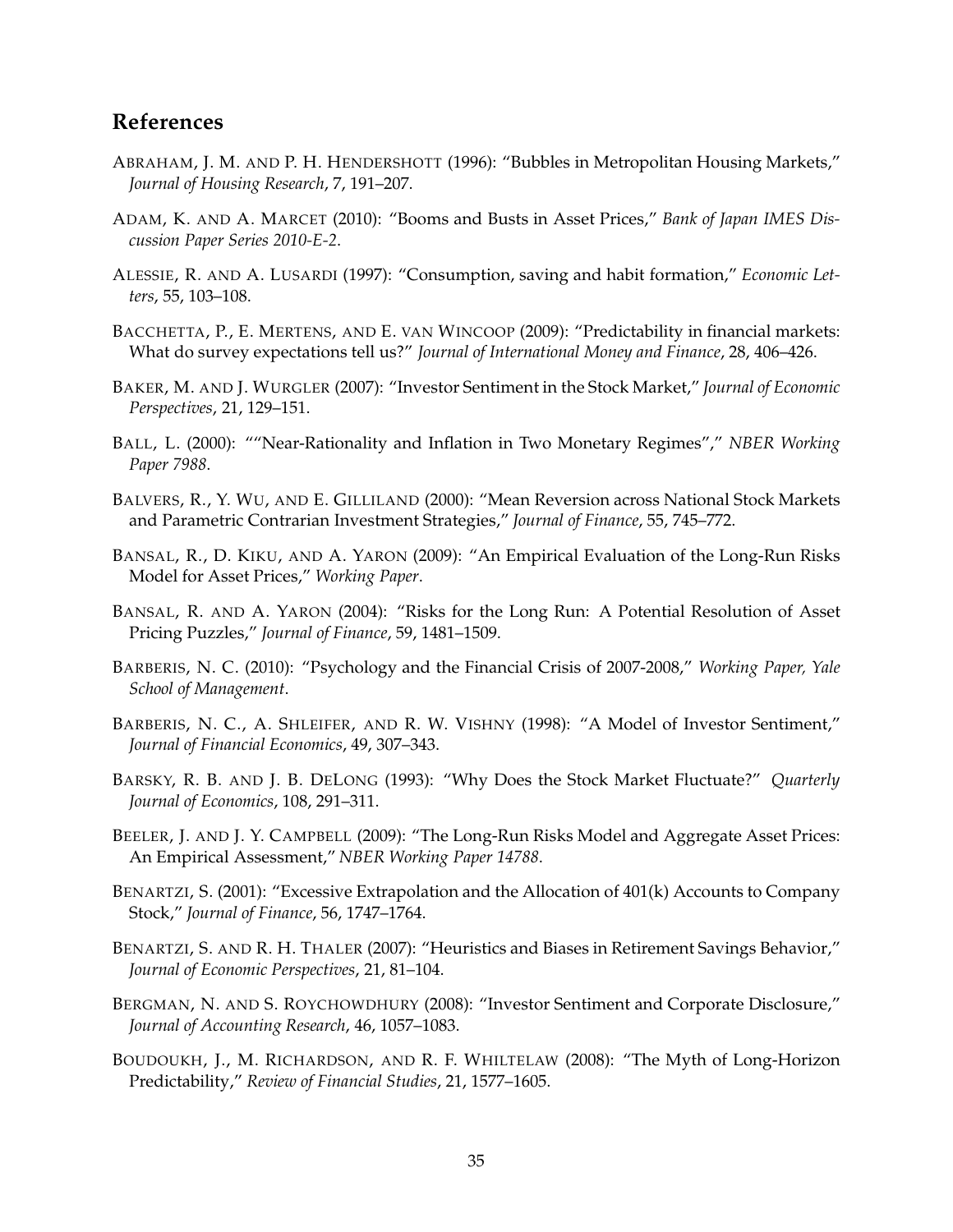- BRANCH, W. A. AND G. W. EVANS (2007): "Model uncertainty and endogenous volatility," *Review of Economic Dynamics*, 10, 207–37.
- ——— (2010): "Asset Return Dynamics and Learning," *Review of Financial Studies*, 23, 1651–1680.
- BRAV, A. AND J. HEATON (2002): "Competing Theories of Financial Anomalies," *Review of Financial Studies*, 15, 575–606.
- BULKLEY, G. AND R. D. F. HARRIS (1997): "Irrational Analysts' Expectations as a Cause of Excess Volatility in Stock Prices," *Economic Journal*, 107, 359–371.
- BURNSIDE, C., M. EICHENBAUM, AND S. REBELO (2011): "Understanding Booms and Busts in Housing Markets," *Working Paper*.
- CABALLERO, R. J. (1990): "Consumption puzzles and precautionary savings," *Journal of Monetary Economics*, 25, 113–136.
- CAMPBELL, J. Y. (2003): "Consumption-Based Asset Pricing," in *Handbook of the Economics of Finance Vol. IB*, ed. by M. H. George Constantinides and R. Stulz, Amsterdam: North Holland, chap. 13, 803–887.
- CAMPBELL, J. Y. AND J. H. COCHRANE (1999): "By Force of Habit: A Consumption-Based Explanation of Aggregate Stock Market Behavior," *Journal of Political Economy*, 107, 205–251.
- CAMPBELL, J. Y. AND N. G. MANKIW (1987): "Are Output Fluctuations Transitory?" *Quarterly Journal of Economics*, 102, 857–880.
- CAMPBELL, J. Y. AND R. J. SHILLER (1988a): "Stock Prices, Earnings, and Expected Dividends," *Journal of Finance*, 43, 661–676.
- (1988b): "The Dividend-Price Ratio and Expectations of Future Dividends and Discount Factors," *Review of Financial Studies*, 1, 195–228.
- $-$  (2005): "Valuation Ratios and the Long-Run Stock Market Outlook: An Update," in Ad*vances in Behavioral Finance*, ed. by R. H. Thaler, Princeton University Press, vol. II, 173–201.
- CARROLL, C. D., M. SOMMER, AND J. SLACALEK (2011): "International Evidence on Sticky Consumption Growth," *Review of Economics and Statistics*, forthcoming.
- CASE, K. E. AND R. J. SHILLER (2003): "Is There a Bubble in the Housing Market?" *Brookings Papers on Economic Activity*, 2, 299–342.
- CECCHETTI, S. G., P.-S. LAM, AND N. C. MARK (2000): "Asset Pricing with Distorted Beliefs: Are Equity Returns Too Good to Be True?" *American Economic Review*, 90, 787–804.
- CHALMERS, J. AND J. REUTER (2009): "How Do Retirees Value Life Annuities? Evidence from Public Employees." *NBER Working Paper 15608*.
- CHAN, L. K. C., J. KARCESKI, AND J. LAKONISHOK (2003): "The Level and Persistence of Growth Rates." *Journal of Finance*, 58, 643–684.
- CHEN, L., C. E. MOISE, AND X. S. ZHAO (2009): "Myopic Extrapolation, Price Momentum, and Price Reversal," *Working Paper*.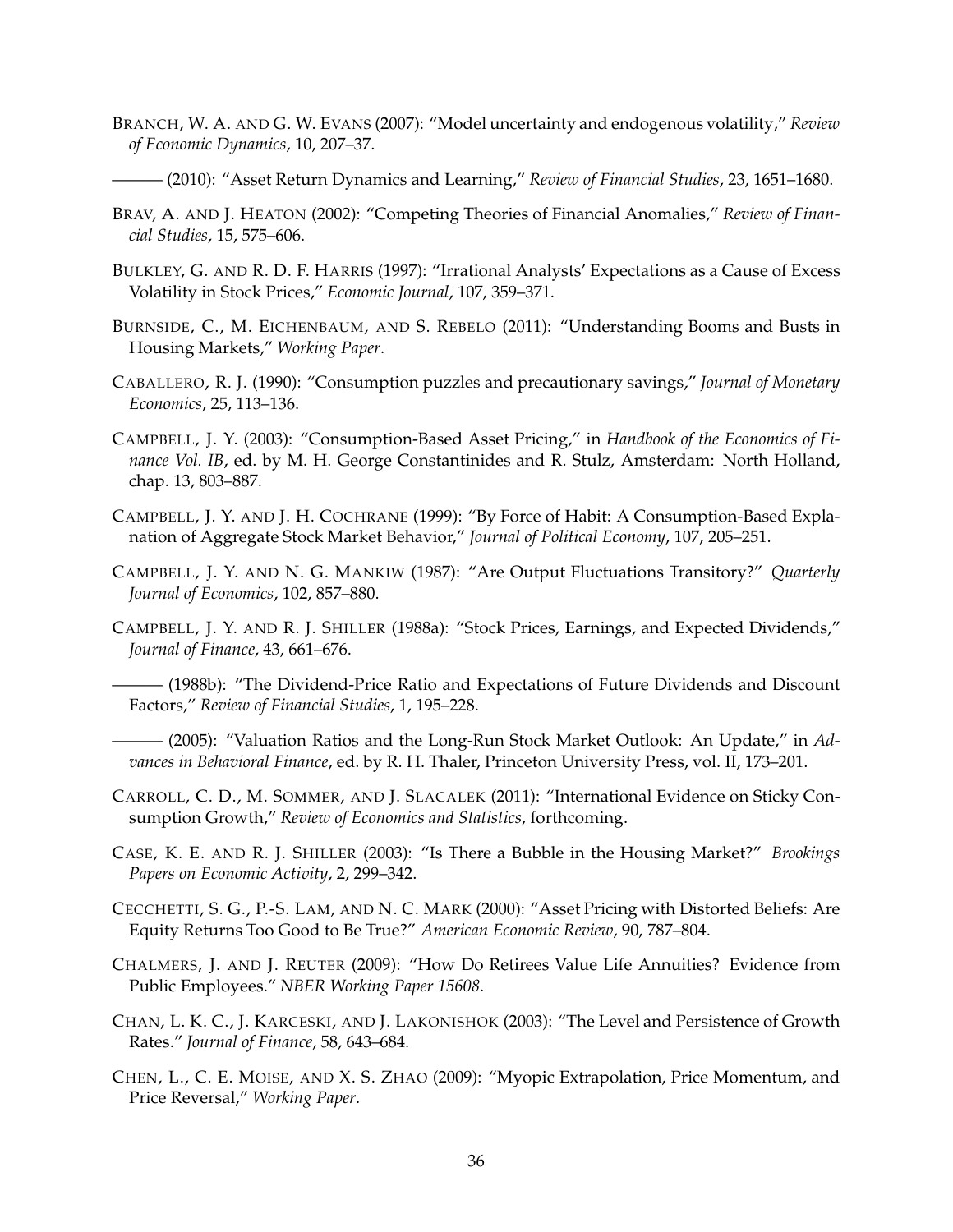- CHEVALIER, J. A. AND G. ELLISON (1997): "Risk Taking by Mutual Funds as a Response to Incentives," *Journal of Political Economy*, 105, 1167–1200.
- CHOI, J. J. (2006): "Extrapolative Expectations and the Equity Premium," *Working Paper*.
- CHOI, J. J., D. I. LAIBSON, B. C. MADRIAN, AND A. METRICK (2004): "Employees' Investment Decisions About Company Stock," in *Pension Design and Structure: New Lessons from Behavioral Finance*, ed. by O. S. Mitchell and S. P. Utkus, New York: Oxford University Press, 121–136.

——— (2009): "Reinforcement Learning and Savings Behavior," *Journal of Finance*, 64, 2515–2534.

- COCHRANE, J. H. (1988): "How Big is the Random Walk in GNP?" *Journal of Political Economy*, 96, 893–920.
- ——— (2007): "Financial Markets and the Real Economy," in *Handbook of the Equity Premium*, ed. by R. Mehra, Amsterdam: North Holland, 273–325.
- CUTLER, D. M., J. M. POTERBA, AND L. H. SUMMERS (1991): "Speculative Dynamics," *Review of Economic Studies*, 58, 529–546.
- DANIEL, K. D., D. HIRSHLEIFER, AND A. SUBRAHMANYA (1998): "Investor psychology and security market under- and overreactions," *Journal of Finance*, 53, 1839–1886.
- DE BONDT, W. F. M. (1993): "Betting on Trends: Intuitive Forecasts of Financial Risk and Return," *International Journal of Forecasting*, 9, 355–371.
- DE BONDT, W. F. M. AND R. H. THALER (1985): "Does the Stock Market Overreact?" *Journal of Finance*, 40, 793–805.
- ——— (1989): "Anomalies: A Mean-Reverting Walk Down Wall Street," *Journal of Economic Perspectives*, 3, 189–202.
- ——— (1990): "Do Security Analysts Overreact?" *American Economic Review*, 80, 52–57.
- DE GRAUWE, P. (2010): "Top-Down versus Bottom-Up Macroeconomics," *CESifo Working Paper 3020*.
- DELONG, J. B., A. SHLEIFER, L. H. SUMMERS, AND R. WALDMANN (1990): "Positive Feedback Investment Strategies and Destabilizing Rational Speculation," *Journal of Finance*, 45, 379–395.
- DWYER, G. P., A. W. WILLIAMS, R. C. BATTALIO, AND T. I. MASON (1993): "Tests of Rational Expectations in a Stark Setting," *Economic Journal*, 103, 586–601.
- DYNAN, K. E. (2000): "Habit Formation in Consumer Preferences: Evidence from Panel Data," *American Economic Review*, 90, 391–406.
- DYNAN, K. E. AND D. M. MAKI (2001): "Does Stock Market Wealth Matter for Consumption?" *FEDS Discussion Paper No. 2001-23*.
- EASTERWOOD, J. C. AND S. R. NUTT (1999): "Inefficiency in Analysts' Earnings Forecasts: Systematic Misreaction or Systematic Optimism?" *Journal of Finance*, 54, 1777–1797.
- EUSEPI, S. AND B. PRESTON (2011): "Expectations, Learning and Business Cycle Fluctuations," *American Economic Review*, forthcoming.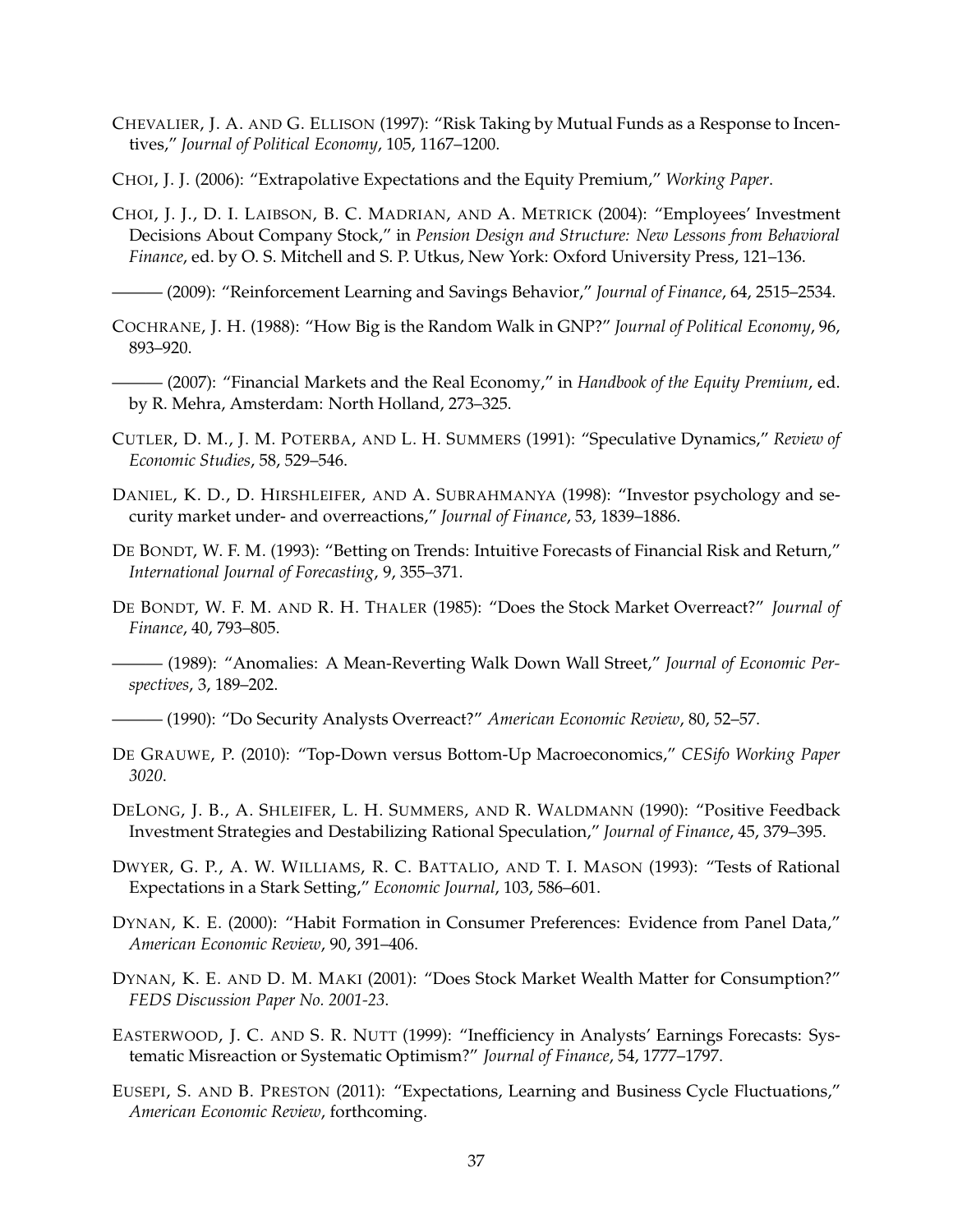- EVANS, G. W. AND S. HONKAPOHJA (2001): *Learning and Expectations in Macroeconomics*, Princeton: Princeton University Press.
- ——— (2011): "Learning as a Rational Foundation for Macroeconomics and Finance," *Working Paper*.
- FAMA, E. AND K. FRENCH (1988a): "Permanent and temporary components of stock prices," *Journal of Political Economy*, 96, 246–273.
- ——— (1988b): "Dividend Yields and Expected Stock Returns," *Journal of Financial Economics*, 25, 23–49.
- FRIEDMAN, B. (1979): "Optimal Expectations and the Extreme Information Assumptions of 'Rational Expectations' Macromodels," *Journal of Monetary Economics*, 5, 23–41.
- FUSTER, A., D. LAIBSON, AND B. MENDEL (2010): "Natural Expectations and Macroeconomic Fluctuations," *Journal of Economic Perspectives*, 24, 67–84.
- GABAIX, X. (2011): "A Sparsity-Based Model of Bounded Rationality," *NBER Working Paper 16911*.
- GABAIX, X., D. LAIBSON, G. MOLOCHE, AND S. WEINBERG (2006): "Costly Information Acquisition: Experimental Analysis of a Boundedly Rational Model," *American Economic Review*, 96, 1043–1068.
- GABAIX, X. AND D. I. LAIBSON (2002): "The 6D Bias and the Equity Premium Puzzle," *NBER Macroeconomics Annual*, 16, 257–311.
- GERARDI, K. S., A. LEHNERT, S. M. SHERLUND, AND P. S. WILLEN (2008): "Making Sense of the Subprime Crisis," *Brookings Papers on Economic Activity*, 2008, 69–145.
- GIGERENZER, G. AND D. G. GOLDSTEIN (1996): "Reasoning the fast and frugal way: Models of bounded rationality," *Psychological Review*, 103, 650–669.
- GLAESER, E. L., J. D. GOTTLIEB, AND J. GYOURKO (2010): "Can Cheap Credit Explain the Housing Boom?" *NBER Working Paper 16230*.
- GOETZMANN, W. N., L. PENG, AND J. YEN (2009): "The Subprime Crisis and House Price Appreciation," *NBER Working Paper 15334*.
- GOURINCHAS, P.-O. AND A. TORNELL (2004): "Exchange rate puzzles and distorted beliefs," *Journal of International Economics*, 64, 303–333.
- GREENWOOD, R. AND S. G. HANSON (2010): "Issuer Quality and Corporate Bond Returns," *Working Paper, Harvard University*.
- HANNAN, E. (1980): "The Estimation of the Order of an ARMA Process," *Annals of Statistics*, 8, 1071–1081.
- HANSEN, L. P. (2007): "Beliefs, Doubts and Learning: Valuing Macroeconomic Risk," *American Economic Review*, 97, 1–30.
- HANSEN, L. P. AND T. J. SARGENT (2007): *Robustness*, Princeton NJ: Princeton University Press.
- ——— (2010): "Fragile beliefs and the price of uncertainty," *Quantitative Economics*, 1, 129–162.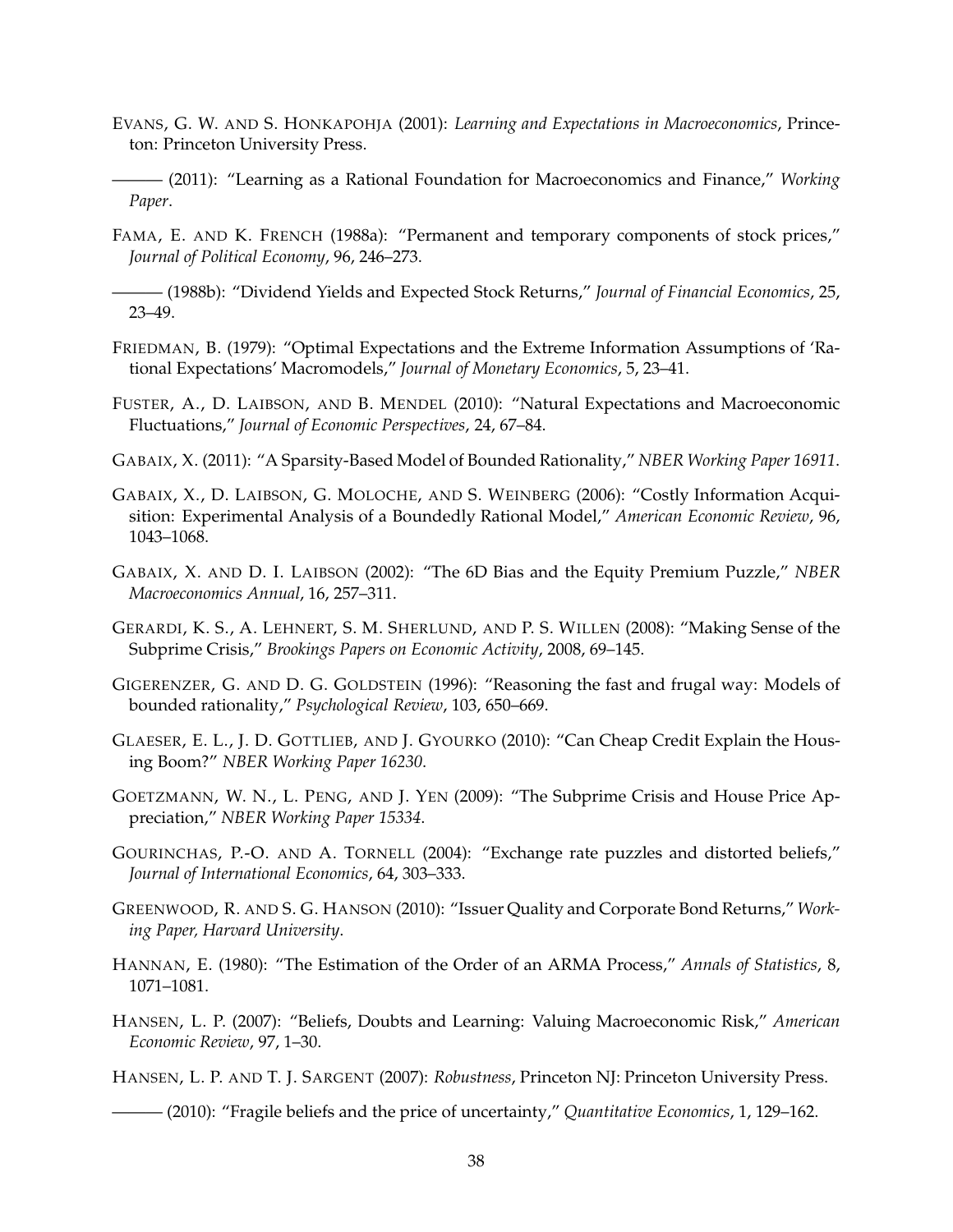- HARUVY, E., Y. LAHAV, AND C. N. NOUSSAIR (2007): "Traders' Expectations in Asset Markets: Experimental Evidence," *American Economic Review*, 97, 1901–1920.
- HASSAN, T. A. AND T. M. MERTENS (2010): "The Social Cost of Near-Rational Investment," *Working Paper*.
- HEY, J. D. (1994): "Expectations Formation: Rational or Adaptive or ...?" *Journal of Economic Behavior and Organization*, 25, 329–349.
- HOMMES, C., J. SONNEMANS, J. TULNSTRA, AND H. VAN DE VELDEN (2008): "Expectations and Bubbles in Asset Pricing Experiments," *Journal of Economic Behavior and Organization*, 67, 116– 133.
- HONG, H. AND J. C. STEIN (1999): "A Unified Theory of Underreaction, Momentum Trading, and Overreaction in Asset Markets," *Journal of Finance*, 54, 2143–2184.
- ——— (2007): "Disagreement and the Stock Market," *Journal of Economic Perspectives*, 21, 109–128.
- HONG, H., J. C. STEIN, AND J. YU (2007): "Simple Forecasts and Paradigm Shifts," *Journal of Finance*, 62, 1207–1242.
- HUANG, K. X., Z. LIU, AND T. ZHA (2009): "Learning, Adaptive Expectations and Technology Shocks," *Economic Journal*, 119, 377–405.
- KAHNEMAN, D. AND A. N. TVERSKY (1973): "On the Psychology of Prediction," *Psychological Review*, 80, 237–251.
- LA PORTA, R. (1996): "Expectations and the Cross-Section of Stock Returns," *Journal of Finance*, 51, 1715–42.
- LAKONISHOK, J., A. SHLEIFER, AND R. W. VISHNY (1994): "Contrarian Investment, Extrapolation, and Risk," *Journal of Finance*, 49, 1541–1578.
- LANSING, K. J. (2006): "Lock-in of extrapolative expectations in an asset pricing model," *Macroeconomic Dynamics*, 10, 317–348.
	- (2009): "Speculative Growth, Overreaction, and the Welfare Cost of Technology-Driven Bubbles," *Federal Reserve Bank of San Francisco Working Paper 2008-08*.
- LEBARON, B. (2010): "Heterogeneous Gain Learning and the Dynamics of Asset Prices," *Working Paper, Brandeis University*.
- LEBARON, B., W. B. ARTHUR, AND R. G. PALMER (1999): "Time Series Properties of an Artificial Stock Market," *Journal of Economic Dynamics and Control*, 23, 1487–1516.
- LEROY, S. F. AND R. D. PORTER (1981): "The present value relation: Tests based on implied variance bounds," *Econometrica*, 49, 555–574.
- LETTAU, M. AND S. C. LUDVIGSON (2001): "Consumption, Aggregate Wealth and Expected Stock Returns," *Journal of Finance*, 56, 815–849.
	- ——— (2010): "Measuring and Modeling Variation in the Risk-Return Tradeoff," in *Handbook of Financial Econometrics*, ed. by Y. Ait-Sahalia and L. P. Hansen, Elsevier Science B.V., North Holland, Amsterdam, vol. 1, 617–690.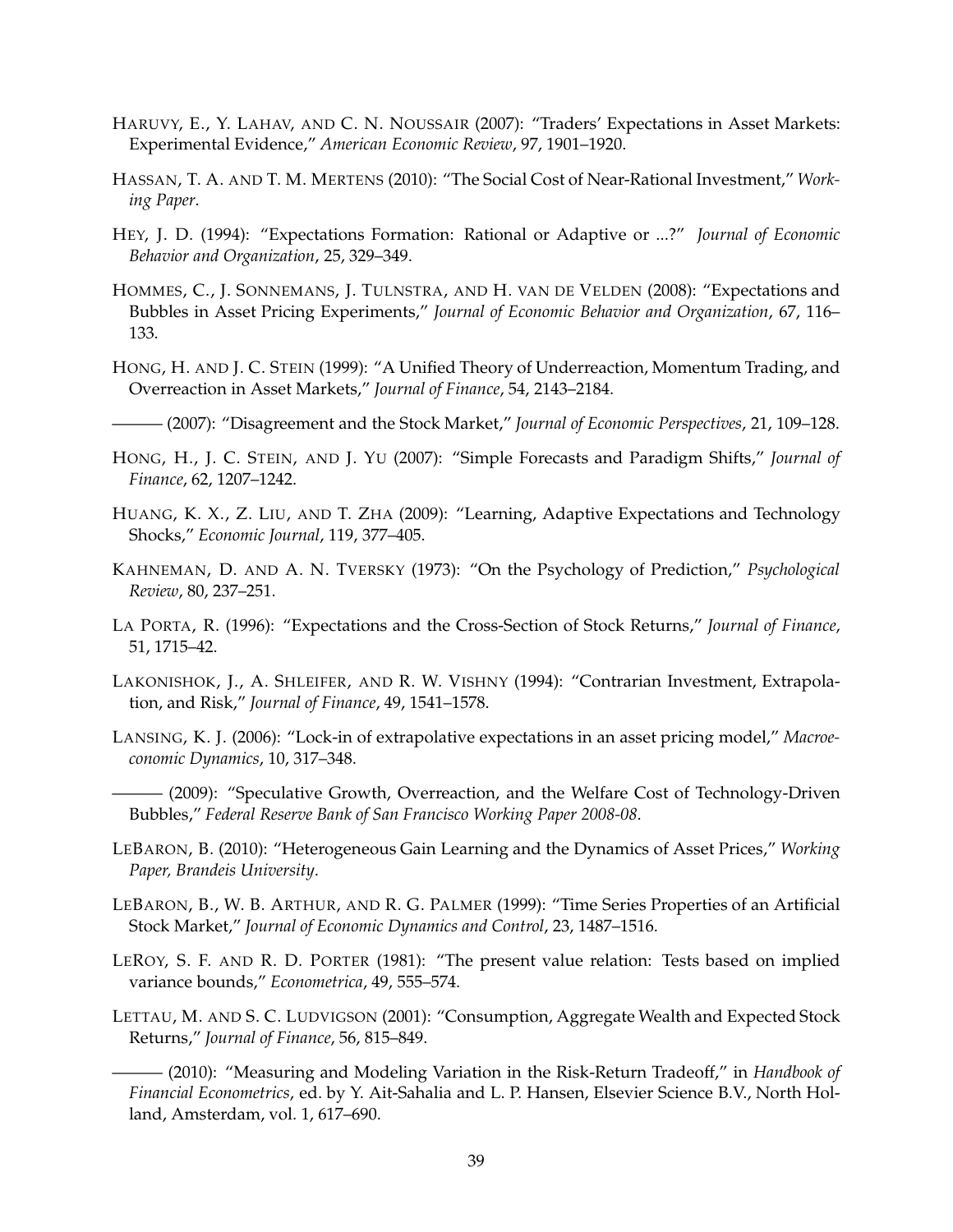- LICHTENSTEIN, S., B. FISCHHOFF, AND L. PHILIPS (1982): "Calibration of Probabilities: The State of the Art to 1980," in *Judgment Under Uncertainty: Heuristics and Biases*, ed. by D. Kahneman, P. Slovic, and A. Tversky, Cambridge: Cambridge University Press.
- LIM, T. (2001): "Rationality and Analysts' Forecast Bias," *Journal of Finance*, 56, 369- 385.
- MALMENDIER, U. AND S. NAGEL (2011): "Depression Babies: Do Macroeconomic Experiences Affect Risk Taking?" *Quarterly Journal of Economics*, 126, 373–416.
- MARCET, A. AND J. P. NICOLINI (2003): "Recurrent Hyperinflations and Learning," *American Economic Review*, 93, 1476–1498.
- MCQUARRIE, A. D. AND C.-L. TSAI (1998): *Regression and Time Series Model Selection*, Singapore: World Scientific Publishing.
- MOLLER, S. V. (2008): "Consumption growth and time-varying expected stock returns," *Finance Research Letters*, 5, 129–136.
- MOLLER, S. V. AND J. RANGVID (2011): "The fourth-quarter consumption growth rate and expected returns," *Working Paper, Aarhus School of Business and Copenhagen Business School*.
- MORLEY, J., C. NELSON, AND E. ZIVOT (2003): "Why are Beveridge-Nelson and unobservedcomponent decompositions of GDP so different?" *Review of Economics and Statistics*, 85, 235–243.
- MUELLBAUER, J. N. AND A. MURPHY (1997): "Booms and Busts in the UK Housing Market," *Economic Journal*, 107, 1701–1727.
- NEATH, A. AND J. CAVANAUGH (1997): "Regression and time series model selection using variants of the Schwarz information criterion," *Communications in Statistics - Theory and Methods*, 26, 559–580.
- NELSON, C. AND M. KIM (1993): "Predictable Stock Returns: The Role of Small Sample Bias," *Journal of Finance*, 48, 641–661.
- PARKER, J. A. (2001): "The Consumption Risk of the Stock Market," *Brookings Papers on Economic Activity*, 2, 279–348.
- PASTOR, L. AND P. VERONESI (2009): "Learning in Financial Markets," *Annual Review of Financial Economics*, 1, 361–381.
- PERRON, P. AND T. WADA (2009): "Let's take a break: Trends and cycles in US real GDP," *Journal of Monetary Economics*, 56, 749–765.
- PIAZZESI, M. AND M. SCHNEIDER (2009): "Momentum Traders in the Housing Market: Survey Evidence and a Search Model," *American Economic Review*, 99, 406–411.
	- ——— (2011): "Trend and Cycle in Bond Premia," *Working Paper*.
- POTERBA, J. M. AND L. H. SUMMERS (1988): "Mean reversion in stock prices: Evidence and Implications," *Journal of Financial Economics*, 22, 27–59.
- PREVITERO, A. (2010): "Stock Market Returns and Annuitization," *Working Paper*.
- RABIN, M. (2002): "Inference by Believers in the Law of Small Numbers," *Quarterly Journal of Economics*, 117, 775–816.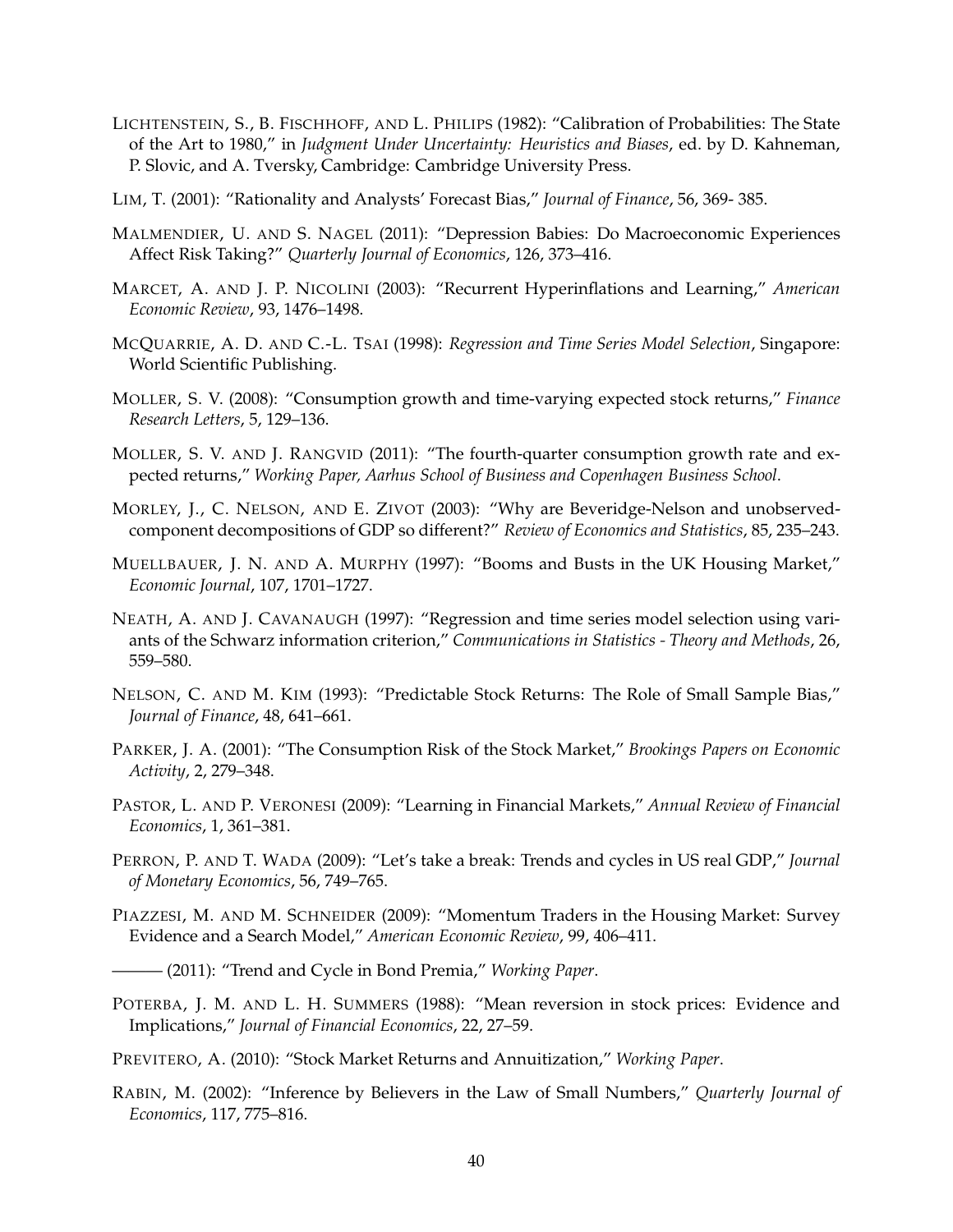- RABIN, M. AND D. VAYANOS (2010): "The Gambler's and Hot-Hand Fallacies: Theory and Applications," *Review of Economic Studies*, 77, 730–778.
- REINHART, C. AND K. ROGOFF (2009): *This Time is Different: Eight Centuries of Financial Folly*, Princeton NJ: Princeton University Press.
- RICHARDSON, M. (1993): "Temporary Components of Stock Prices: A Skeptic's View," *Journal of Business & Economic Statistics*, 11, 199–207.
- SARGENT, T. J. (1993): *Bounded Rationality in Macroeconomics*, Oxford: Oxford University Press.
- SHAMAN, P. AND R. A. STINE (1988): "The Bias of Autoregressive Coefficient Estimators," *Journal of the American Statistical Association*, 83, 842–848.
- SHILLER, R. J. (1981): "Do stock prices move too much to be justified by subsequent changes in dividends?" *American Economic Review*, 71, 421–436.
- ——— (2005): *Irrational Exuberance, Second Edition*, Princeton: Princeton University Press.
- SIMS, C. (1998): "Stickiness," *Carnegie-Rochester Conference Series on Public Policy*, 49, 317–356.
- ——— (2003): "Implications of Rational Inattention," *Journal of Monetary Economics*, 50, 665–690.
- SIRRI, E. R. AND P. TUFANO (1998): "Costly Search and Mutual Fund Flows," *Journal of Finance*, 53, 1589–1622.
- STAMBAUGH, R. F. (1999): "Predictive Regressions," *Journal of Financial Economics*, 54, 375–421.
- STOCK, J. H. (1994): "Unit Roots, Structural Breaks and Trends," in *Handbook of Econometrics*, ed. by R. F. Engle and D. McFadden, Elsevier, vol. IV, chap. 46, 2739–2841.
- TESFATSION, L. S. AND K. L. JUDD, eds. (2006): *Handbook of Computational Economics: Agent-Based Computational Economics*, vol. 2, Amsterdam: North-Holland Publishing Company.
- TIMMERMANN, A. G. (1993): "How learning in financial markets generates excess volatility and predictability in stock prices," *Quarterly Journal of Economics*, 108, 1135–1145.
- TORTORICE, D. L. (2011): "Unemployment Expectations and the Business Cycle," *Working Paper*.
- TVERSKY, A. N. AND D. KAHNEMAN (1973): "Availability: A Heuristic for Judging Frequency and Probabilities," *Cognitive Psychology*, 5, 207–232.
- ——— (1974): "Judgment under Uncertainty: Heuristics and Biases," *Science*, 185, 1124–1131.
- VALKANOV, R. (2003): "Long-Horizon Regressions: Theoretical Results and Applications," *Journal of Financial Economics*, 68, 201–232.
- VISSING-JORGENSEN, A. (2003): "Perspectives on Behavioral Finance: Does 'Irrationality' Disappear With Wealth? Evidence from Expectations and Actions," *NBER Macroeconomics Annual*, 18, 139–194.
- WOODFORD, M. (2009): "Information-Constrained State-Dependent Pricing," *Journal of Monetary Economics*, 56, 100–124.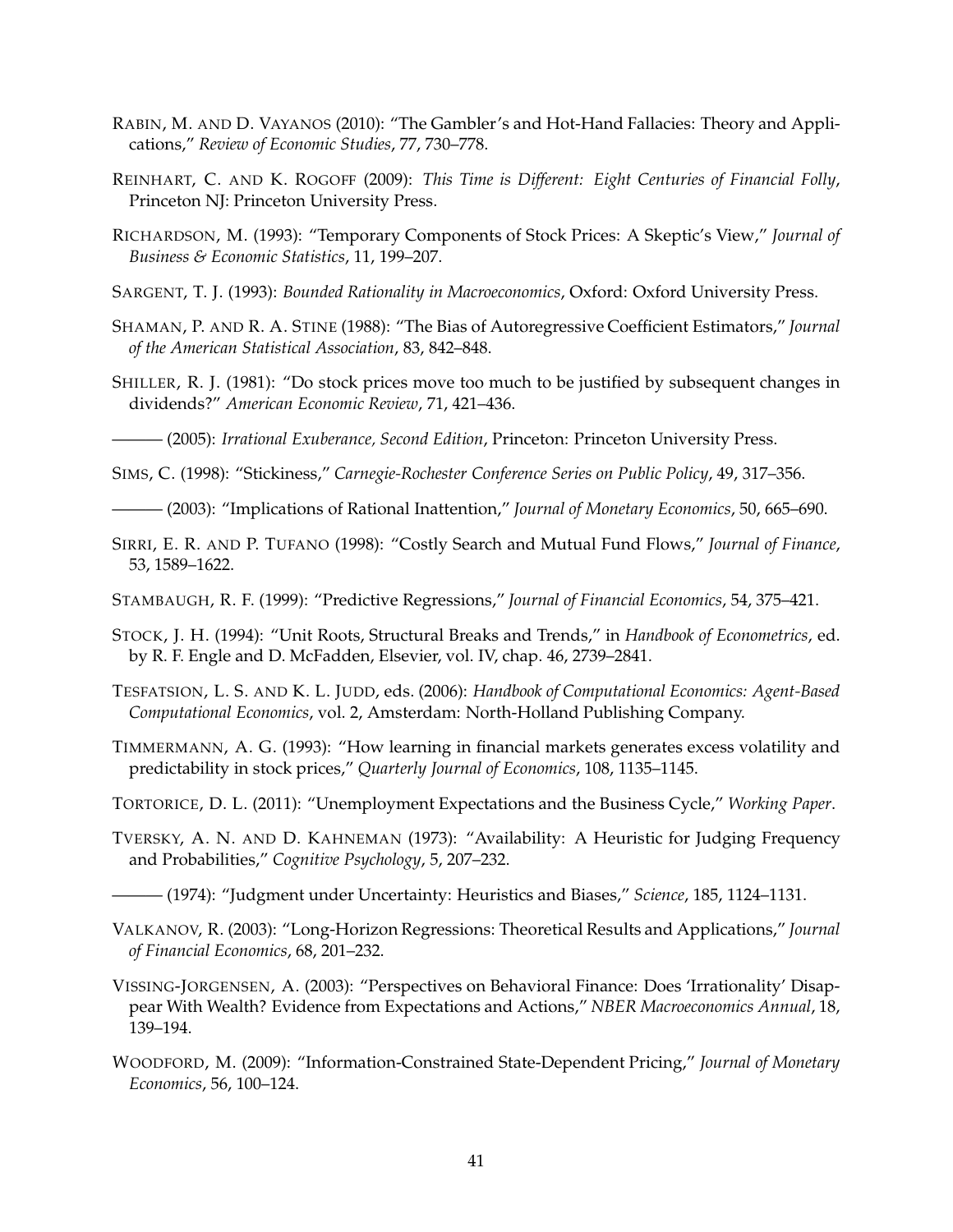# **Appendices**

# **A Matrix Representation of Consumption Model**

In this section, we solve for the optimal consumption policy for beliefs based on an ARIMA(*p*,1,0) model:

$$
\Delta d_t = \Phi(L)\Delta d_t + \sigma_{\varepsilon}\varepsilon_t
$$

We can represent this system as an  $AR(1)$  system with evolution operator  $\Phi$ :

$$
\begin{bmatrix}\n\Delta d_t \\
\Delta d_{t-1} \\
\vdots \\
\Delta d_{t-p+1}\n\end{bmatrix} = \begin{bmatrix}\n\phi_1 & \phi_2 & \dots & \phi_p \\
1 & 0 & \dots & 0 \\
0 & 1 & \dots & 0 \\
\vdots & \vdots & \ddots & \vdots \\
0 & 0 & \dots & 0\n\end{bmatrix} \begin{bmatrix}\n\Delta d_{t-1} \\
\Delta d_{t-2} \\
\vdots \\
\Delta d_{t-p}\n\end{bmatrix} + \begin{bmatrix}\n\sigma_{\varepsilon} \\
0 \\
\vdots \\
0\n\end{bmatrix} \varepsilon_t
$$

There is also the foreign debt variable, *b<sup>t</sup>* , which evolves as

$$
b_{t+1}=c_t+Rb_t-d_t-y.
$$

Here we analyze a slightly more general version of the model, which includes constant labor income *y*. We also assume that *R* is constant. Define the AR(1) representation state vector:

$$
z_t = \begin{bmatrix} b_t & c_{t-1} & 1 & y & d_t & \Delta d_t & \Delta d_{t-1} & \dots & \Delta d_{t-p+1} \end{bmatrix}^T
$$

We use CARA utility with habits, as in Alessie and Lusardi (1997):

$$
u(c_t, c_{t-1}) = -\frac{1}{\alpha} \exp(-\alpha(c_t - \gamma c_{t-1}))
$$

Now, guess a linear policy function,  $c_t = P'z_t$ . Because the policy function is linear, we can define the AR(1) evolution operator:

$$
M = \bar{M} + NP' = \begin{bmatrix} R & 0 & 0 & -1 & -1 & \vec{0} \\ 0 & 0 & 0 & 0 & 0 & \vec{0}' \\ 0 & 0 & 1 & 0 & 0 & \vec{0}' \\ 0 & 0 & 0 & 1 & 0 & \vec{0}' \\ 0 & 0 & 0 & 0 & 1 & e'_{1,p} \Phi \\ \vec{0} & \vec{0} & \vec{0} & \vec{0} & \vec{0} & \Phi \end{bmatrix} + (e_{1,p+5} + e_{2,p+5})P',
$$

where  $e_{i,n}$  is the *i'th* basis vector of length *n*. This satisfies

$$
z_t = Mz_{t-1} + C\varepsilon_t,
$$

where  $C = (e_{5,p+5} + e_{6,p+5}) \sigma_{\epsilon}$ , i.e. *C* is a column vector that applies the random shock to  $d_t$  and ∆*d<sup>t</sup>* and is otherwise empty. An alternative evolution equation is

$$
z_t = \bar{M}z_{t-1} + Nc_{t-1} + C\varepsilon_t.
$$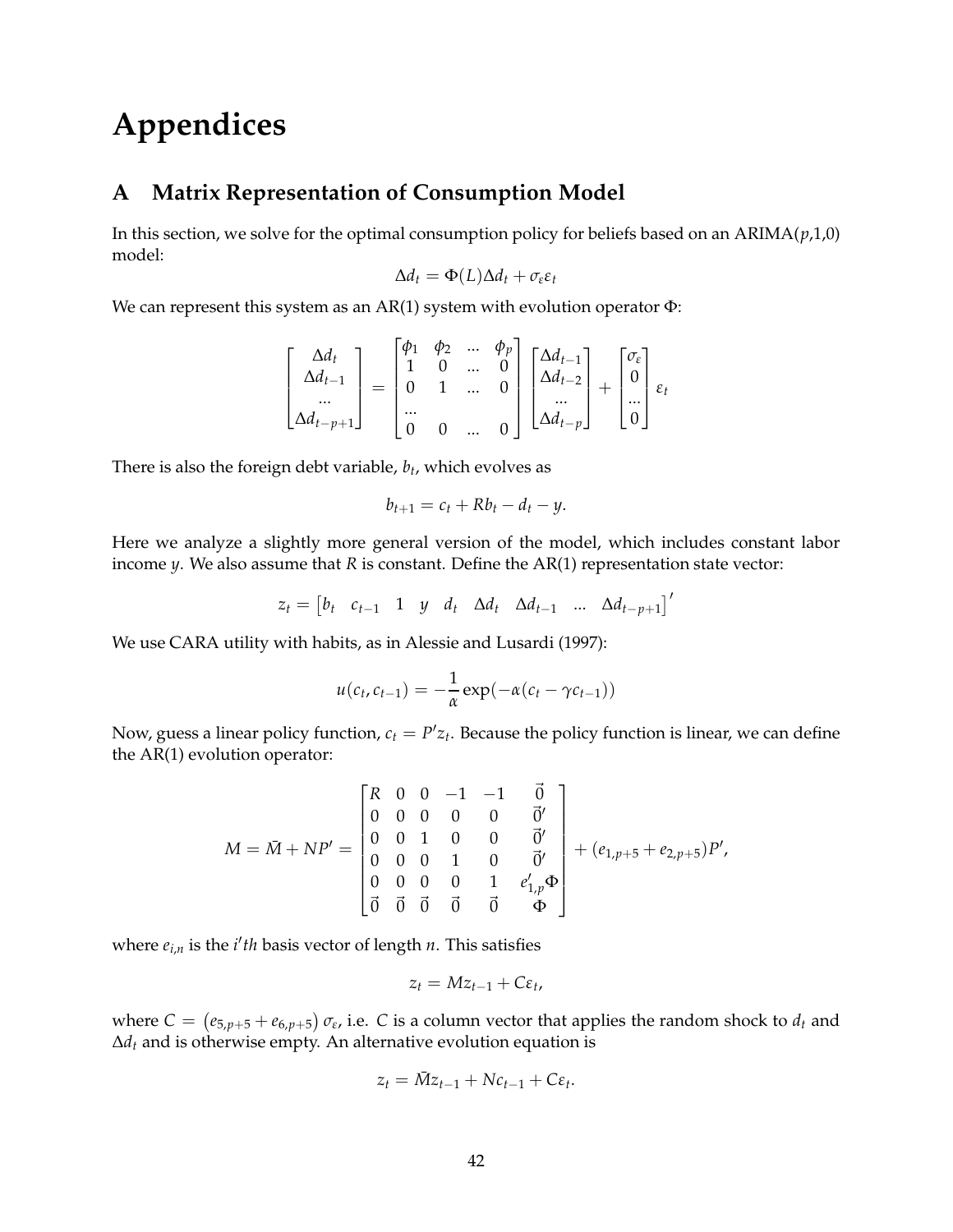We guess that the value function is of the form

$$
V(z_t) = -\frac{\Psi}{\alpha} \exp(-\alpha (c_t - \gamma c_{t-1}))
$$

Define  $\tilde{P} = P - \gamma e_{2, p+5}$ , and plug into the Bellman equation:

$$
-\frac{\Psi}{\alpha}e^{-\alpha\tilde{P}^{t}z_{t}}=-\frac{1}{\alpha}e^{-\alpha\tilde{P}^{t}z_{t}}+\delta E\left[-\frac{\Psi}{\alpha}e^{-\alpha\tilde{P}^{t}z_{t+1}}\right]
$$

The expectation for  $\tilde{P}'z_{t+1}$  is  $\tilde{P}'Mz_t$ , and the variance is  $C'\tilde{P}\tilde{P}'C$ . So the Bellman equation simplifies to:

$$
-\frac{\Psi}{\alpha}e^{-\alpha\tilde{P}'z_t}=-\frac{1}{\alpha}e^{-\alpha\tilde{P}'z_t}-\delta\frac{\Psi}{\alpha}e^{-\alpha(\tilde{P}'Mz_t-\frac{\alpha}{2}C'\tilde{P}\tilde{P}'C)}
$$

Now, without worrying about optimality, we solve the Bellman equation. Dividing through by common terms,

$$
\Psi = 1 + \delta \Psi e^{-\alpha (\tilde{P}'(M-I)z_t - \frac{\alpha}{2}C'\tilde{P}\tilde{P}'C)}
$$

For this equation to be solved for all *z<sup>t</sup>* , it must be that for some constant *κ*,

$$
\tilde{P}'(M-I)z_t=\kappa
$$

Next, we need to derive an optimality condition for *c<sup>t</sup>* . The first-order condition is that

$$
\exp(-\alpha \tilde{P}' z_t) + \delta E[\Psi \exp(-\alpha \tilde{P}' z_{t+1}) \tilde{P}' N] = 0
$$

Expanding the expectation, and noting that  $\tilde{P}'N$  is a scalar constant,

$$
\exp(-\alpha \tilde{P}'z_t) + \delta \Psi \tilde{P}' N \exp(-\alpha (\tilde{P}' M z_t - \frac{\alpha}{2} C' \tilde{P} \tilde{P}' C) = 0
$$

Dividing through,

$$
0 = 1 + \delta \Psi \tilde{P}' N \exp(-\alpha (\tilde{P}'(M - I)z_t - \frac{\alpha}{2} C' \tilde{P} \tilde{P}' C))
$$

Again, note that if  $\tilde{P}(M - I)z_t = \kappa$  for all *t*, this equation can be satisfied for some constant Ψ. Combining the two equations, we can see that

$$
0 = 1 + \tilde{P}'N(\Psi - 1)
$$

Solving,

$$
\Psi=1-\frac{1}{\tilde{P}'N}
$$

At this point, we will try to guess *P* and show that our guess satisfies the equations above. For some constants *K* and *Q*,

$$
P = \begin{bmatrix} -(R-1)(1-\frac{\gamma}{R}) \\ \frac{\gamma}{R} \\ Q \\ \frac{R-\gamma}{R} \\ \left[Ke_{1,p}'(I-\frac{1}{R}\Phi)^{-1}\frac{1}{R}\Phi\right]'\end{bmatrix}
$$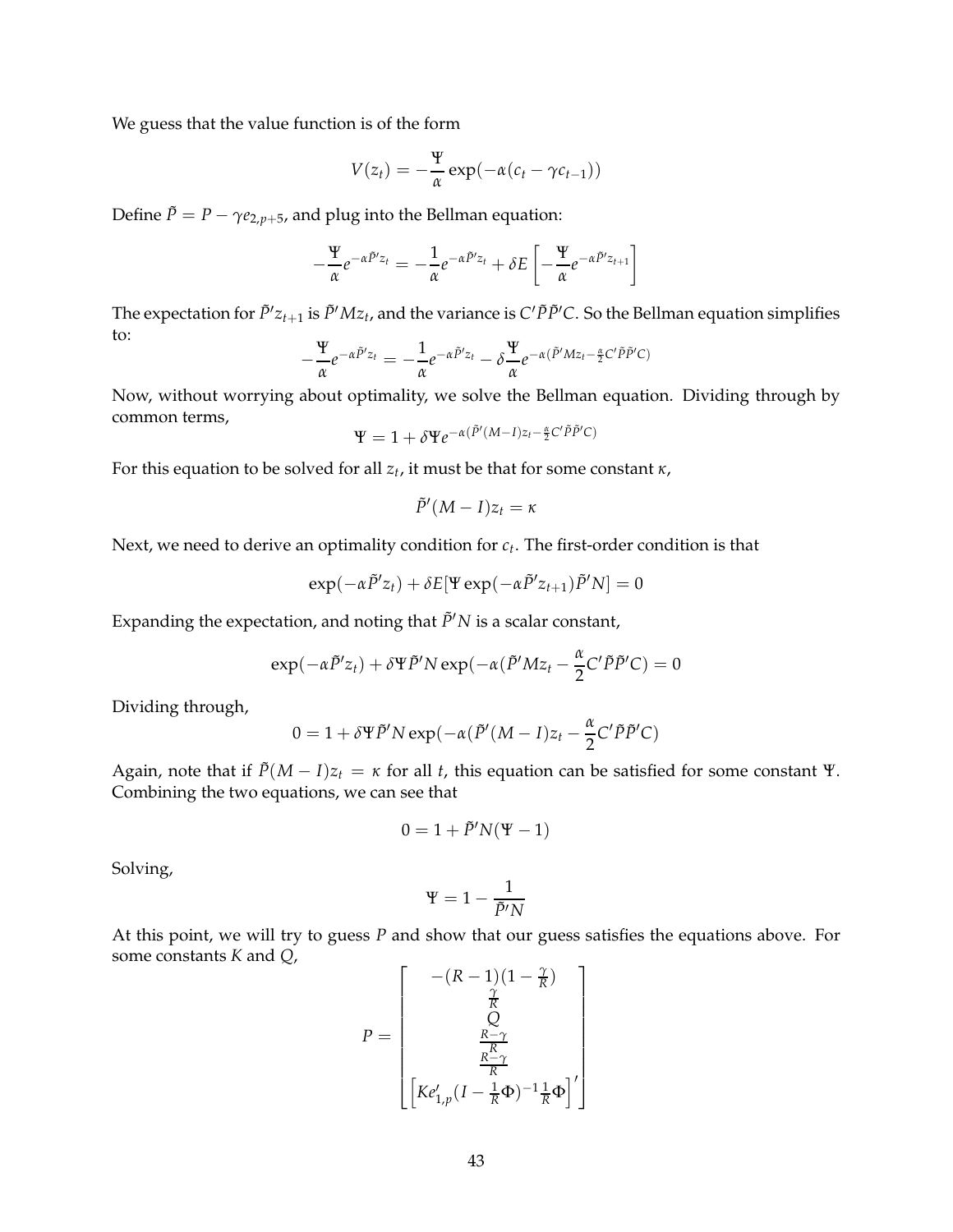We can first solve for  $\tilde{P}'N$ .

$$
\tilde{P}'N = (P - \gamma e_{2,p+5})N = -(R-1)(1 - \frac{\gamma}{R}) + \frac{\gamma}{R} - \gamma = 1 - R
$$

Therefore,

$$
\Psi = 1 - \frac{1}{1 - R} = \frac{R}{R - 1}
$$

Returning to the first order condition,

$$
0 = 1 - R\delta e^{-\alpha(\tilde{P}'(M-I)z_t - \frac{\alpha}{2}C'\tilde{P}\tilde{P}'C)}
$$

Next, we need to confirm that  $\tilde{P}'(M-I)z_t = \kappa$  for all *t*.

$$
M - I = \bar{M} - I + NP' = \begin{bmatrix} R - 1 & 0 & 0 & -1 & -1 & \vec{0} \\ 0 & -1 & 0 & 0 & 0 & \vec{0}' \\ 0 & 0 & 0 & 0 & 0 & \vec{0}' \\ 0 & 0 & 0 & 0 & 0 & \vec{0}' \\ 0 & 0 & 0 & 0 & 0 & e'_{1,p}\Phi \\ \vec{0} & \vec{0} & \vec{0} & \vec{0} & \vec{0} & \Phi - I \end{bmatrix} + NP'
$$

$$
NP' = \begin{bmatrix} -(R-1)(1-\frac{\gamma}{R}) & \frac{\gamma}{R} & Q & \frac{R-\gamma}{R} & K e'_{1,p}(I-\frac{1}{R}\Phi)^{-1}\frac{1}{R}\Phi \\ -(R-1)(1-\frac{\gamma}{R}) & \frac{\gamma}{R} & Q & \frac{R-\gamma}{R} & \frac{R-\gamma}{R} & K e'_{1,p}(I-\frac{1}{R}\Phi)^{-1}\frac{1}{R}\Phi \\ 0 & 0 & 0 & 0 & 0 & 0 \\ 0 & 0 & 0 & 0 & 0 & 0 \\ 0 & 0 & 0 & 0 & 0 & 0 \\ 0 & 0 & 0 & 0 & 0 & 0 \\ 0 & 0 & 0 & 0 & 0 & 0 \\ 0 & 0 & 0 & 0 & 0 & 0 \end{bmatrix}
$$
  

$$
M - I = \begin{bmatrix} (R-1)\frac{\gamma}{R} & \frac{\gamma}{R} & Q & \frac{-\gamma}{R} & \frac{-\gamma}{R} & K e'_{1,p}(I-\frac{1}{R}\Phi)^{-1}\frac{1}{R}\Phi \\ -(R-1)(1-\frac{\gamma}{R}) & \frac{-R+\gamma}{R} & Q & \frac{R-\gamma}{R} & \frac{R-\gamma}{R} & K e'_{1,p}(I-\frac{1}{R}\Phi)^{-1}\frac{1}{R}\Phi \\ 0 & 0 & 0 & 0 & 0 & 0 \\ 0 & 0 & 0 & 0 & 0 & 0 \\ 0 & 0 & 0 & 0 & 0 & e'_{1,p}\Phi \\ 0 & 0 & 0 & 0 & 0 & e'_{1,p}\Phi \\ 0 & -Q(R-1) & 0 & -Q(R-1) \end{bmatrix}
$$
  

$$
\tilde{P}'(M - I) = \begin{bmatrix} 0 & -Q(R-1) \\ 0 & -Q(R-1) \\ 0 & -Q(R-1) \\ 0 & -\frac{1}{R}\Phi + \frac{R-\gamma}{R}e'_{1,p}\Phi + \frac{1}{R}\Phi'_{1,p}\Phi + \frac{1}{R}\Phi'_{1,p}\Phi \\ + K e'_{1,p}(I-\frac{1}{R}\Phi)^{-1}\frac{1}{R}\Phi + \frac{R-\gamma}{R}e'_{1,p}\Phi + \frac{1}{R}\Phi'_{1,p}\Phi + \frac{1}{R}\Phi'_{1,p}\Phi + \frac{1}{R}\Phi'_{1,p}\Phi + \frac{1}{R}\Phi'_{1,p}\Phi + \frac{1}{R}\Phi'_{1,p}\
$$

We need to solve for *K* so that the last element becomes zero. Simplifying,

$$
0 = -RKe'_{1,p}\left(I - \frac{1}{R}\Phi\right)^{-1}\frac{1}{R}\Phi + \frac{R-\gamma}{R}e'_{1,p}\Phi + RKe'_{1,p}\left(I - \frac{1}{R}\Phi\right)^{-1}\frac{1}{R}\Phi\frac{1}{R}\Phi
$$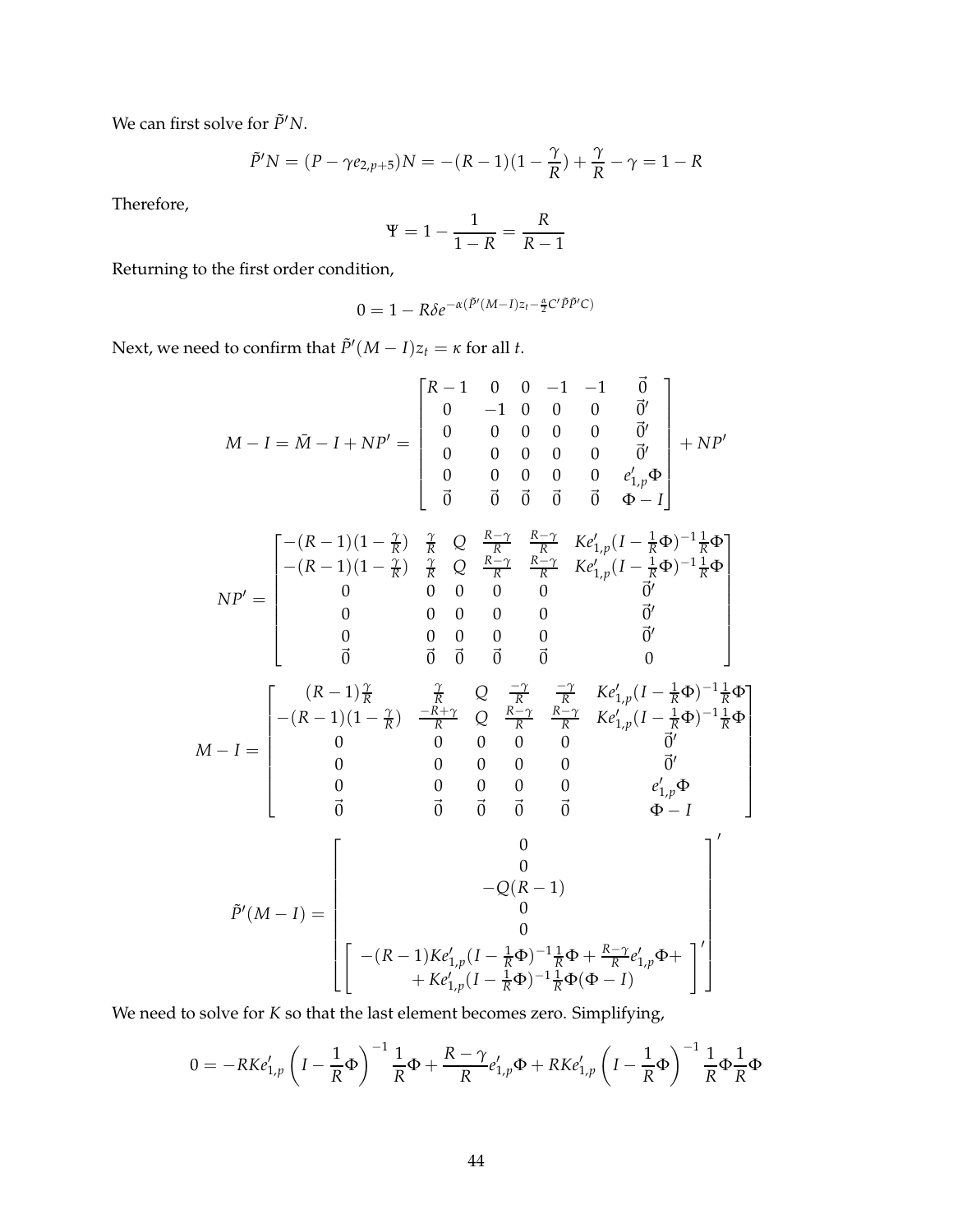Noting that

$$
\left(I - \frac{1}{R}\Phi\right)^{-1} \frac{1}{R}\Phi \frac{1}{R}\Phi = \left(I - \frac{1}{R}\Phi\right)^{-1} \frac{1}{R}\Phi - \frac{1}{R}\Phi
$$

We can simplify to

$$
0 = \frac{R - \gamma}{R} e'_{1,p} \Phi - RKe'_{1,p} \frac{1}{R} \Phi
$$

Solving,

$$
K = \frac{R - \gamma}{R} = \left(1 - \frac{\gamma}{R}\right)
$$

For this value of *K*, and any value of *Q*,  $\tilde{P}(M - I)z_t = \kappa = -Q(R - 1)$  for all *t*. To solve for *Q*, we can rewrite the FOC, replacing for our value of Ψ,

$$
0 = 1 - \exp\left(\alpha \left[\frac{1}{\alpha} \ln(R\delta) + Q(R-1) + \frac{\alpha}{2} C' \tilde{P} \tilde{P}' C\right]\right)
$$

$$
\tilde{P}'C = \sigma_{\varepsilon} \left(1 - \frac{\gamma}{R}\right) e'_{1,p} \left(I - \frac{1}{R} \Phi\right)^{-1} e_{1,p} = \sigma_{c}
$$

$$
Q = \frac{1}{R-1} \left[-\frac{1}{\alpha} \ln(R\delta) - \frac{\alpha}{2} \sigma_{c}^{2}\right]
$$

We have now fully solved for the linear policy function, and shown that it is optimal. In the body of the paper we impose the additional restriction,  $y_t = 0$ .

## **B Asset Pricing**

Next, we derive a price for the dividend stream. Our timing convention is that the price at time *t* does not include the dividend at time *t*. To calculate the equilibrium price of the Lucas tree, we consider the asset allocation problem (as opposed to the planner's problem). We then solve for the asset price that leads the representative agent to hold one unit of the equity tree.

Start with the Bellman Equation:

$$
V\left(c_{t-1}, w_t, p_t, \vec{d}_t\right) = \sup_{\theta_t, c_t} u(c_t, c_{t-1}) + E_t \delta V\left(c_t, (w_t - c_t - \theta_t p_t) R ++ \theta_t \left(d_{t+1} + p_{t+1}\right), p_{t+1}, \vec{d}_{t+1}\right),
$$

or alternatively

$$
V\left(c_{t-1}, x_t, p_t, \vec{d}_t\right) = \frac{-R}{\alpha(R-1)} \exp\left(-\alpha \left[c_t - \gamma c_{t-1}\right]\right),
$$

where

$$
c_t = \frac{\gamma}{R}c_{t-1} + \left(1 - \frac{\gamma}{R}\right)x_t - \psi.
$$

Consumption is a weighted average of lagged consumption and the (risk-neutral) annuity value of future dividends, *x<sup>t</sup>* , shifted down by an additive constant *ψ*. Let's write *x<sup>t</sup>* so that we allow the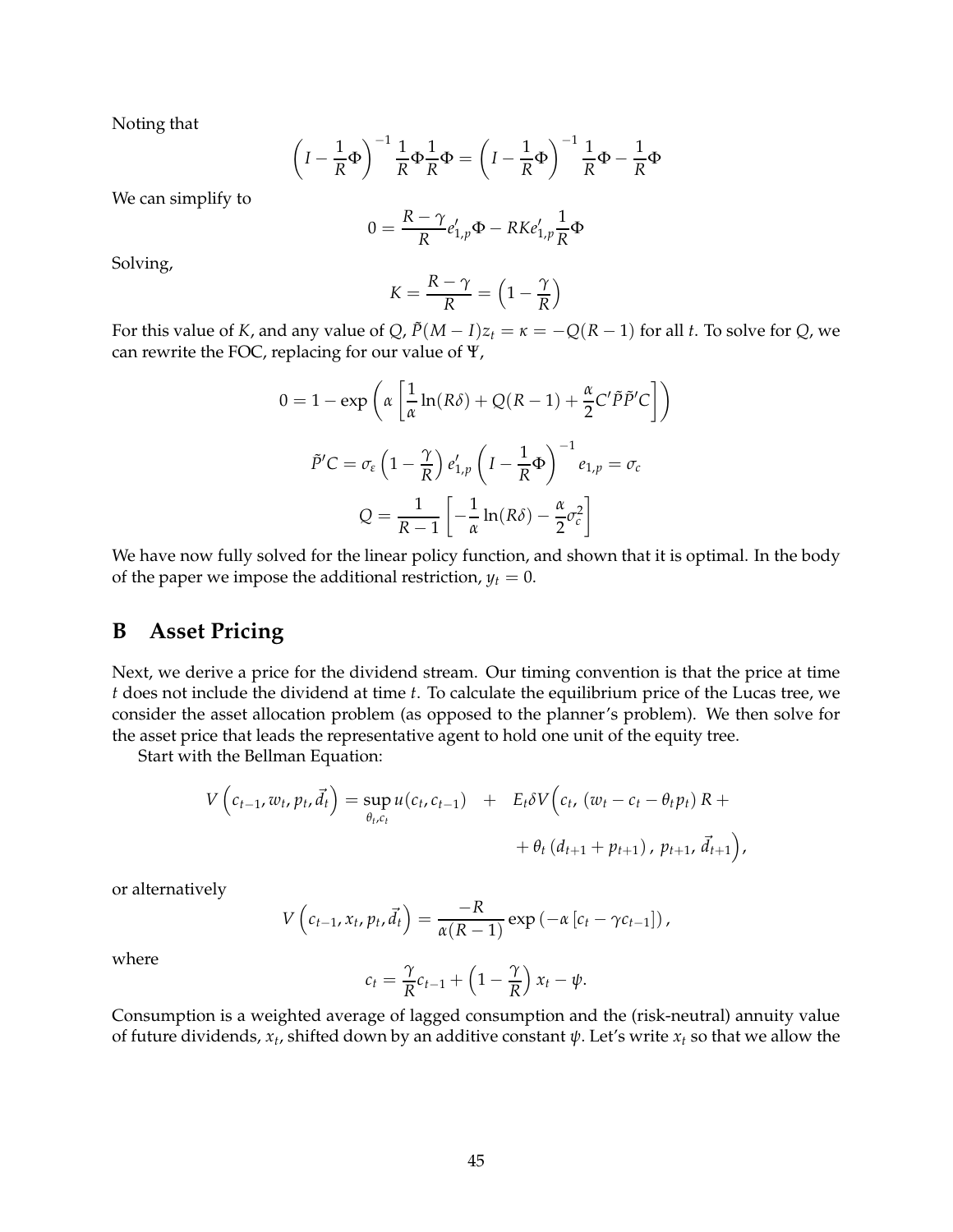agent to buy more or less of the risky tree. Buying more means raising *θ* above unity.

$$
x_t = \frac{R-1}{R} \left[ -Rb_t - (\theta - 1) p_t + d_t + \theta \sum_{s=1}^{\infty} \frac{E_t d_{t+s}}{R^s} \right]
$$

$$
\psi = \frac{1}{R-1} \left[ \frac{1}{\alpha} \ln(R\delta) + \frac{\alpha}{2} Var_t(\Delta c_{t+1}) \right].
$$

In equilibrium,  $\theta = 1$  (supply equals demand). The associated first-order condition is:

$$
\frac{dV}{d\theta} = 0 \text{ at } \theta = 1
$$

We can expand this derivative:

$$
\frac{dV}{d\theta} = \frac{\partial V}{\partial c_t} \left[ \frac{\partial c_t}{\partial x_t} \frac{\partial x_t}{\partial \theta} + \frac{\partial c_t}{\partial \psi} \frac{\partial \psi}{\partial \theta} \right] = 0,
$$

which implies that the asset price, *p<sup>t</sup>* , is chosen such that

$$
\frac{\partial c_t}{\partial x_t} \frac{\partial x_t}{\partial \theta} + \frac{\partial c_t}{\partial \psi} \frac{\partial \psi}{\partial \theta} = 0 \text{ at } \theta = 1
$$
 (4)

Let's evaluate each of these partial derivatives in turn:

$$
\frac{\partial c_t}{\partial x_t} = \left(1 - \frac{\gamma}{R}\right)
$$
\n
$$
\frac{\partial x_t}{\partial \theta} = \frac{R - 1}{R} \left[-p_t + \sum_{s=1}^{\infty} \frac{E_t d_{t+s}}{R^s}\right]
$$
\n
$$
\frac{\partial c_t}{\partial \theta_t} = -1
$$
\n
$$
\frac{\partial \psi}{\partial \theta_t} = \frac{1}{R - 1} \frac{\alpha}{2} \frac{\partial Var_t(\Delta c_{t+1})}{\partial \theta}
$$
\n
$$
= \frac{1}{R - 1} \frac{\alpha}{2} 2\theta Var_t(\Delta c_{t+1})
$$

Now we are ready to use our equilibrium condition (equation (4)):

$$
\frac{\partial c_t}{\partial x} \frac{\partial x}{\partial \theta} = -\frac{\partial c_t}{\partial \psi} \frac{\partial \psi}{\partial \theta} \text{ (evaluated at } \theta = 1)
$$

$$
\left(1 - \frac{\gamma}{R}\right) \frac{R - 1}{R} \left[-p_t + \sum_{s=1}^{\infty} \frac{E_t d_{t+s}}{R^s}\right] = \frac{1}{R - 1} \frac{\alpha}{2} 2Var_t(\Delta c_{t+1})
$$

Rearrange to get

$$
-p_t + \sum_{s=1}^{\infty} \frac{E_t d_{t+s}}{R^s} = \frac{R\alpha \times Var_t(\Delta c_{t+1})}{\left(1 - \frac{\gamma}{R}\right) \left(R - 1\right)^2}
$$

$$
p_t = \sum_{s=1}^{\infty} \frac{E_t d_{t+s}}{R^s} - \frac{R\alpha \times Var_t(\Delta c_{t+1})}{\left(1 - \frac{\gamma}{R}\right) \left(R - 1\right)^2}
$$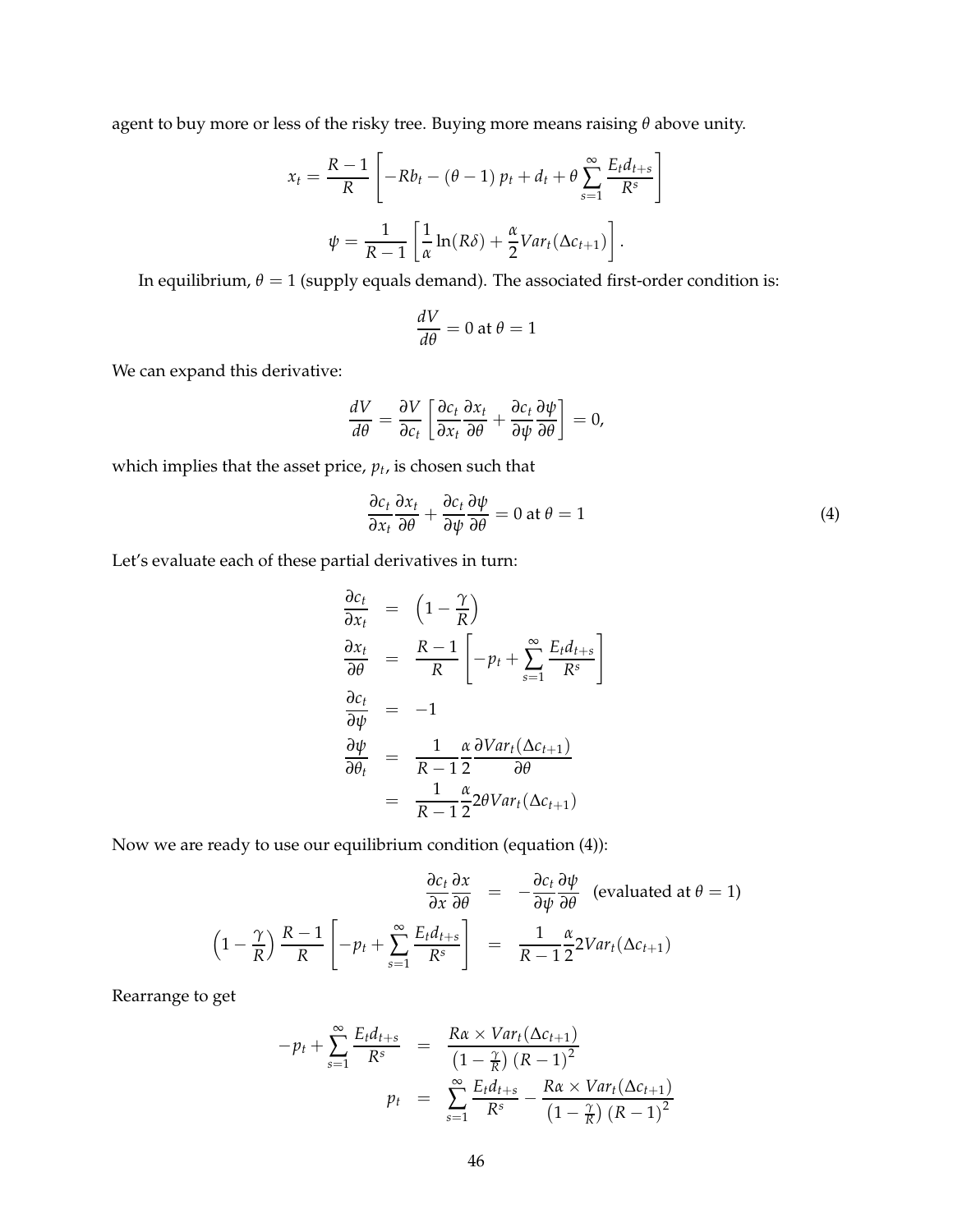We can also express the expectation of the discounted stream of dividends using our earlier matrix notation, implying that

$$
p_t = \frac{1}{R-1}d_t + \frac{R}{R-1}e'_{1,p}\left(I - \frac{1}{R}\Phi\right)^{-1}\frac{1}{R}\Phi\Delta\vec{d}_t - \frac{R\alpha}{(1-\frac{\gamma}{R})(R-1)^2}\sigma_c^2
$$

#### **B.1 Equity Premium**

The mathematical expectation of the equity premium does not exist in our economy, since equity prices are not bounded below by zero. Instead of characterizing the expected equity premium, we characterize the equity premium conditional on a history in which all dividends take on their expected value. Specifically, assume that  $d_t = d$  and  $\Delta d_t = 0$ . The average quarterly return conditional on this history is  $\frac{d}{p_t}$ , where

$$
p_t = \frac{d}{R-1} - \frac{R\alpha}{(1-\frac{\gamma}{R})(R-1)^2}\sigma_c^2.
$$

Hence,

$$
\frac{d}{p} = \frac{d}{\frac{d}{R-1} - \frac{R\alpha}{\left(1-\frac{\gamma}{R}\right)(R-1)^2}\sigma_c^2}
$$

Therefore the annualized equity premium when dividends have a flat history (i.e.,  $\Delta \vec{d}_t \, = \, 0$ ) is given by  $\overline{a}$ 

$$
4 \times \left[ \frac{d}{\frac{d}{R-1} - \frac{R\alpha}{\left(1 - \frac{\gamma}{R}\right)(R-1)^2} \sigma_c^2} - (R-1) \right]
$$

# **C Rational Expectations Investors**

#### **C.1 Excess Gains with Natural Expectations**

We start with the definition of the price in the natural expectations framework:

$$
p_t = \frac{1}{R-1}d_t + \frac{R}{R-1}e'_{1,p}\left(I - \frac{1}{R}\Phi\right)^{-1}\frac{1}{R}\Phi\Delta\vec{d}_t - \frac{R\alpha}{(1-\frac{\gamma}{R})(R-1)^2}\sigma_c^2
$$

We would like to understand the gains process, defined as

$$
g_{t+1} = p_{t+1} + d_{t+1} - Rp_t
$$

We replace the Φ matrix and *σ<sup>c</sup>* with their 'hat' equivalents, to denote misspecification. Expanding the definitions of  $p_t$  and  $p_{t+1}$ , we find that

$$
g_{t+1} = d_{t+1} + \frac{1}{R-1}(d_{t+1} - Rd_t) +
$$
  

$$
\frac{R}{R-1}e_{1,p}'\left(I - \frac{1}{R}\hat{\Phi}\right)^{-1}\frac{1}{R}\hat{\Phi}\left(\Delta\vec{d}_{t+1} - R\Delta\vec{d}_{t}\right) + \frac{R\alpha}{(1-\frac{\gamma}{R})(R-1)}\hat{\sigma}_c^2
$$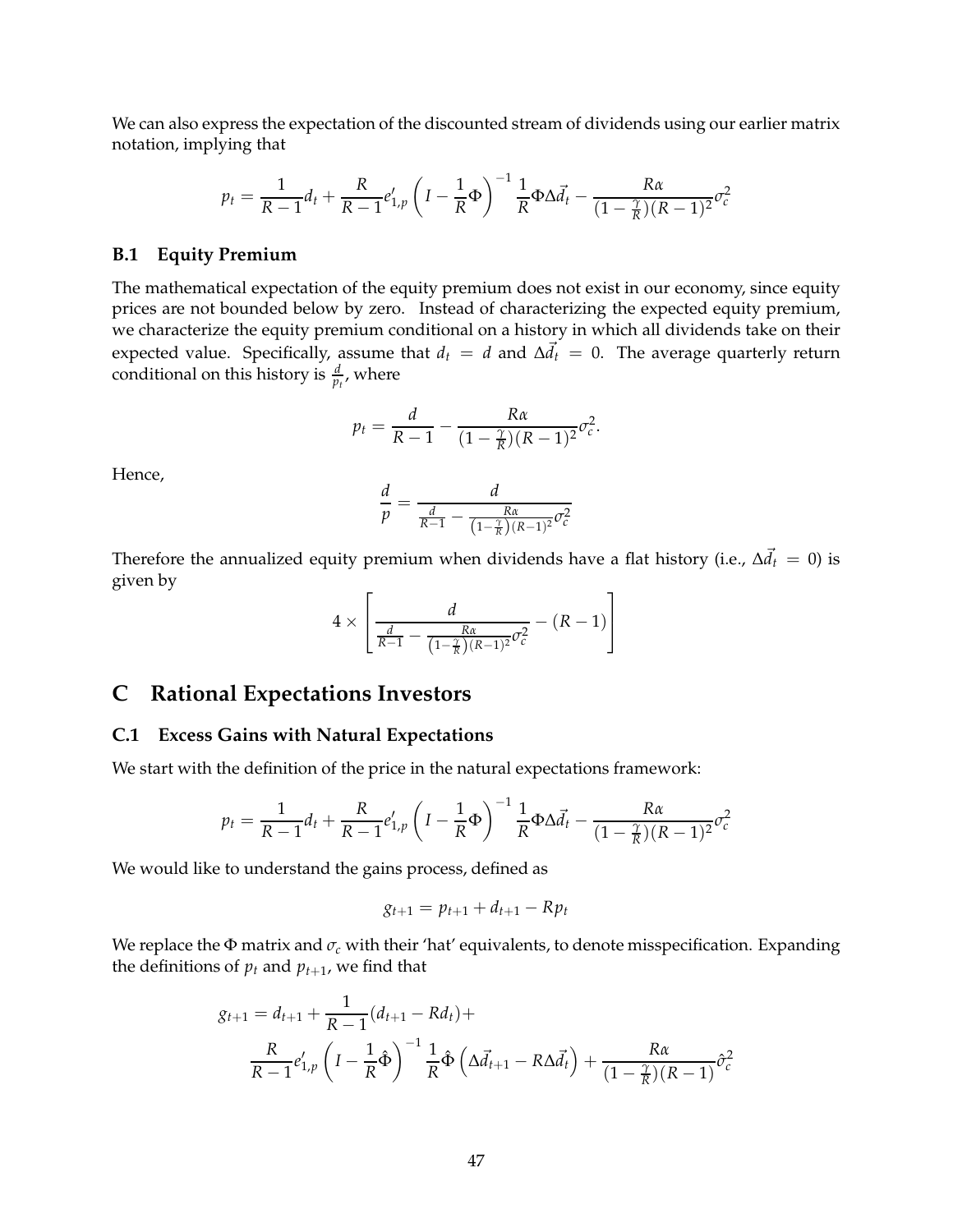Define

$$
\mu = \frac{R\alpha}{(1 - \frac{\gamma}{R})(R - 1)}\hat{\sigma}_c^2
$$

Using the definition of the AR process driving *d<sup>t</sup>* , we can rewrite this as

$$
g_{t+1} = \frac{R}{R-1} e'_{1,p} \left( \Phi \Delta \vec{d}_t + \sigma_e \varepsilon_{t+1} e_{1,p} \right) + + \frac{R}{R-1} e'_{1,p} \left( I - \frac{1}{R} \hat{\Phi} \right)^{-1} \hat{\Phi} \left( \frac{1}{R} \Phi \Delta \vec{d}_t - \Delta \vec{d}_t + \frac{1}{R} \sigma_e \varepsilon_{t+1} e_{1,p} \right) + \mu
$$

Regrouping terms,

$$
g_{t+1} = \frac{R}{R-1} e'_{1,p} \left( \Phi - \hat{\Phi} \left( I - \frac{1}{R} \hat{\Phi} \right)^{-1} \left( I - \frac{1}{R} \Phi \right) \right) \Delta \vec{d}_t +
$$

$$
+ \frac{R}{R-1} \sigma_{\varepsilon} e'_{1,p} \left( I - \frac{1}{R} \hat{\Phi} \right)^{-1} e_{1,p} \varepsilon_{t+1} + \mu
$$

We can define the vector *M* and constant  $\sigma_g$  so that the equation above is

$$
g_{t+1} = M\Delta \vec{d}_t + \sigma_g \varepsilon_{t+1} + \mu
$$

#### **C.2 Budget Constraint**

Let *w<sup>t</sup>* be the agent's wealth in period *t* before consumption is chosen. Assume the agent can hold either risk-free assets with return *R*, or a risky asset. There are no shorting/leverage constraints. The agent's budget constraint is

$$
w_{t+1} = (w_t + y - c_t - \theta_t p_t)R + \theta_t(d_{t+1} + p_{t+1})
$$
  
= 
$$
(w_t + y - c_t)R + \theta_t g_{t+1},
$$

where the choice variables are consumption (*ct*) and dollar amount in the risky asset (*θt*). We can rewrite the budget constraint in terms of the evolution of *g<sup>t</sup>* ,

$$
w_{t+1} = R(w_t + y - c_t) + \theta_t M \Delta \vec{d}_t + \theta_t \sigma_g \varepsilon_{t+1} + \theta_t \mu.
$$

It will be helpful to solve for an inter-temporal budget constraint. The transversality condition is

$$
\lim_{k \to \infty} E_t[R^{-k}w_{t+k}] = 0
$$

Seeing that

$$
E_t[w_{t+2}] = E_t[R(w_{t+1} - c_{t+1} + y) + \theta_{t+1}M\Delta \vec{d}_{t+1} + \theta_{t+1}\mu]
$$
  
= 
$$
E_t[R^2(w_t - c_t + y) + R(-c_{t+1} + y)\theta_{t+1}M\Delta \vec{d}_{t+1} + \theta_{t+1}\mu + R\theta_tM\Delta \vec{d}_t + R\mu]
$$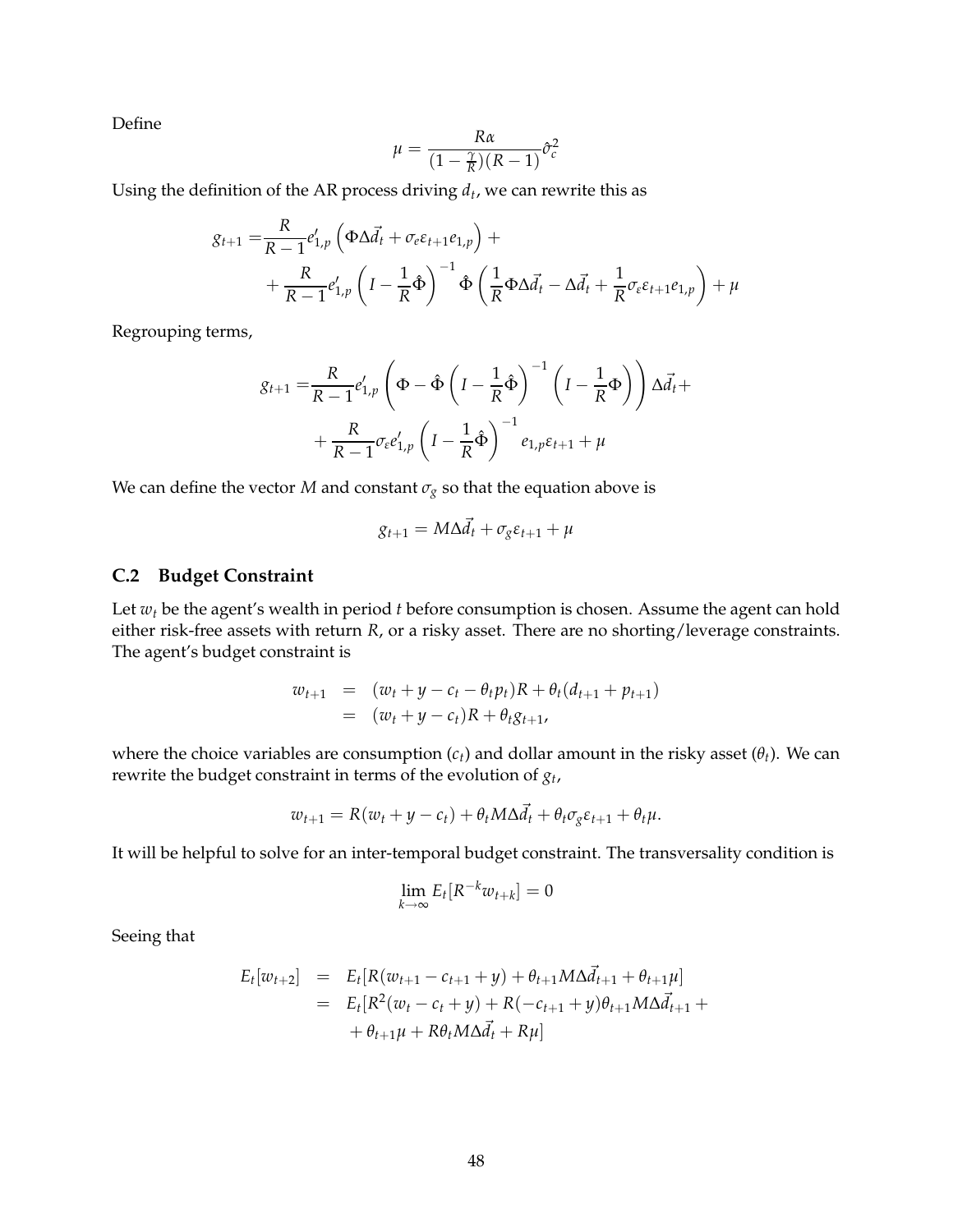We conjecture that

$$
E_t[R^{-k}w_{t+k}] = w_t + \frac{1}{R}\sum_{j=0}^{k-1}R^{-j}E_t[\theta_{t+j}M\Delta \vec{d}_{t+j} + \theta_{t+j}\mu - Rc_{t+j} + Ry]
$$

This holds trivially for  $k = 1$  and  $k = 2$ . Assume it holds for  $k > 1$ :

$$
E_t[R^{-k-1}w_{t+k+1}] = E_t[R^{-k}w_{t+k} - R^{-k}c_{t+k} + R^{-k}y +
$$
  
+  $R^{-k-1}\theta_{t+k}M\Delta \vec{d}_{t+k} + R^{-k-1}\theta_{t+k}\mu]$   
=  $w_t + \frac{1}{R}\sum_{j=0}^k R^{-j}E_t[\theta_{t+j}M\Delta \vec{d}_{t+j} + \theta_{t+j}\mu - Rc_{t+j} + Ry]$ 

By induction, it holds in the limit, and therefore the inter-temporal budget constraint is

$$
\sum_{j=0}^{\infty} E_t[R^{-j}c_{t+j}] = w_t + \frac{R}{R-1}y + \sum_{j=0}^{\infty} E_t[R^{-j-1}\theta_{t+j}M\Delta \vec{d}_{t+j} + R^{-j-1}\theta_{t+j}\mu]
$$

We can rewrite the sum of  $c_{t+j}$  in terms of  $\hat{c}_{t+j} = c_{t+j} - \gamma c_{t+j-1}$ .

$$
\sum_{j=0}^{\infty} E_t[R^{-j}c_{t+j}] = \sum_{j=0}^{\infty} E_t[R^{-j}(\hat{c}_{t+j} + \gamma c_{t+j-1})]
$$
  

$$
= \gamma c_{t-1} + \sum_{j=0}^{\infty} E_t[R^{-j}\hat{c}_{t+j}] + \frac{\gamma}{R} \sum_{j=1}^{\infty} E_t[R^{-j+1}c_{t+j-1}]
$$
  

$$
= \gamma c_{t-1} + \sum_{j=0}^{\infty} E_t[R^{-j}\hat{c}_{t+j}] + \frac{\gamma}{R} \sum_{k=0}^{\infty} E_t[R^{-k}c_{t+k}]
$$

We can then solve to see that

$$
\sum_{j=0}^{\infty} E_t[R^{-j}c_{t+j}] = \frac{1}{1-\frac{\gamma}{R}}(\gamma c_{t-1} + \sum_{j=0}^{\infty} E_t[R^{-j}\hat{c}_{t+j}])
$$

Rewriting the inter-temporal budget constraint,

$$
\sum_{j=0}^{\infty} E_t[R^{-j}\hat{c}_{t+j}] = -\gamma c_{t-1} + \left(1 - \frac{\gamma}{R}\right) \left(w_t + \frac{R}{R-1}y + \sum_{j=0}^{\infty} E_t[R^{-j-1}\theta_{t+j}M\Delta \vec{d}_{t+j} + R^{-j-1}\theta_{t+j}\mu]\right)
$$
(5)

# **C.3 Utility and Value Functions**

The agent has flow utility of the form

$$
u(c_t, c_{t-1}) = -\frac{1}{\alpha}e^{-\alpha(c_t - \gamma c_{t-1})}
$$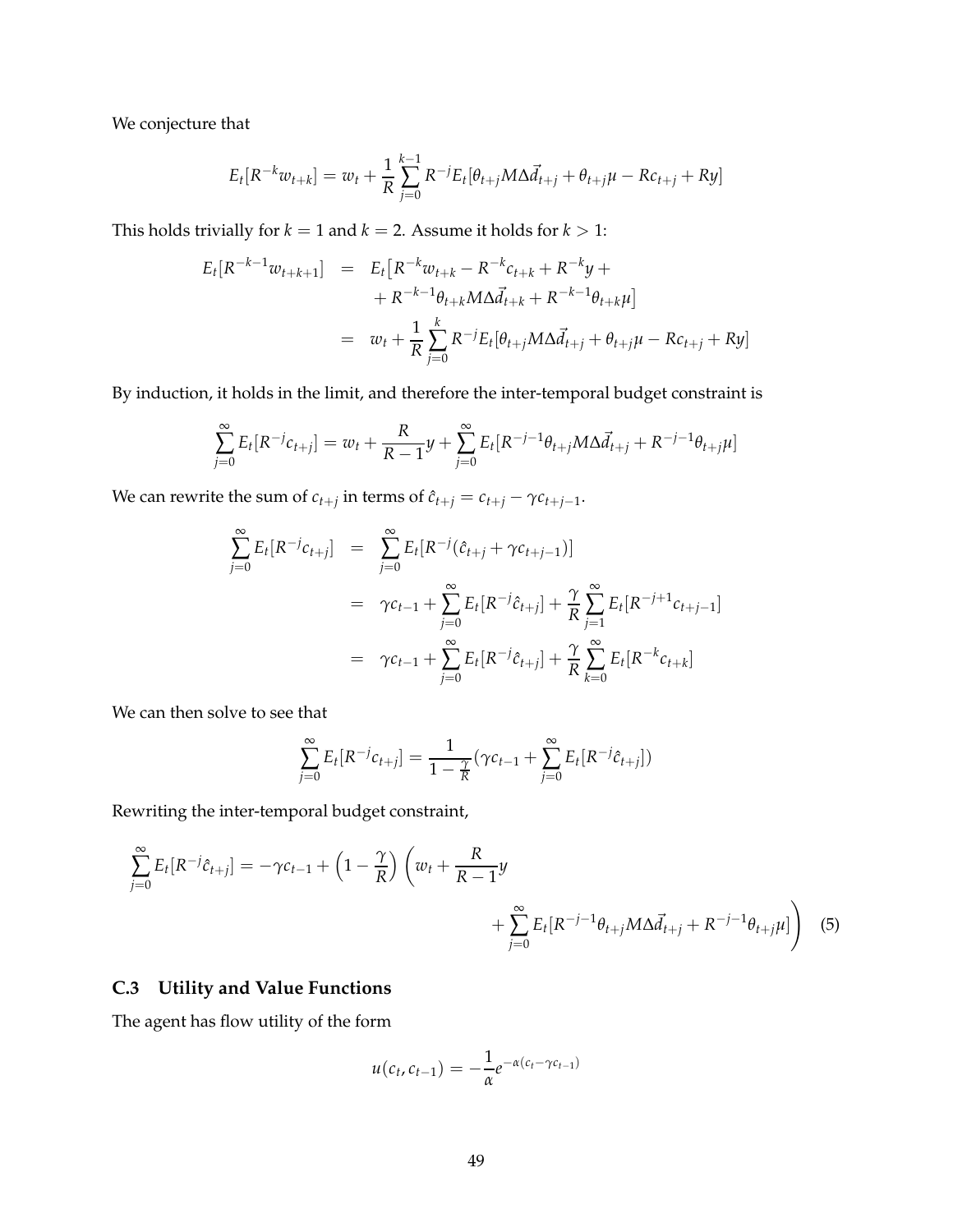It is convenient to define

$$
\hat{c}_t = c_t - \gamma c_{t-1}
$$

The state is captured entirely by  $w_t$ ,  $c_{t-1}$ , and  $\Delta \vec{d}_t$ . The Bellman equation is

$$
V(w_t, c_{t-1}, \Delta \vec{d}_t) = \max_{\hat{c}_t, \theta_t} u(\hat{c}_t) + \delta E_t [V(w_{t+1}, \hat{c}_t + \gamma c_{t-1}, \Delta \vec{d}_{t+1})]
$$

The first order conditions are

$$
u'(\hat{c}_t) = \delta E_t \left[ R \frac{\partial V_{t+1}}{\partial w_{t+1}} - \frac{\partial V_{t+1}}{\partial c_t} \right]
$$
 (6)

and

$$
\delta E_t \left[ \frac{\partial V_{t+1}}{\partial w_{t+1}} \left( M \Delta \vec{d}_t + \mu + \sigma_g \varepsilon_{t+1} \right) \right] = 0
$$

The envelope condition for *w<sup>t</sup>* is

$$
\frac{\partial V_t}{\partial w_t} = \delta E_t \left[ \frac{\partial V_{t+1}}{\partial w_{t+1}} R \right]
$$
 (7)

From the inter-temporal budget constraint (5),

$$
\frac{\partial V_t}{\partial c_{t-1}} = \frac{-\gamma}{1 - \frac{\gamma}{R}} \frac{\partial V_t}{\partial w_t}
$$

We use this to derive the Euler equations, which will be verified after deriving a solution. Rewriting (6), and then using (7),

$$
u'(\hat{c}_t) = \delta E_t \left[ R \frac{\partial V_{t+1}}{\partial w_{t+1}} + \frac{\gamma}{1 - \frac{\gamma}{R}} \frac{\partial V_{t+1}}{\partial w_{t+1}} \right]
$$

$$
\left( 1 - \frac{\gamma}{R} \right) u'(\hat{c}_t) = \delta E_t \left[ R \frac{\partial V_{t+1}}{\partial w_{t+1}} \right] = \frac{\partial V_t}{\partial w_t}
$$

Advancing time by one unit, and taking expectations,

$$
\left(1 - \frac{\gamma}{R}\right) E_t \left[ u'(\hat{c}_{t+1}) \right] = E_t \left[ \frac{\partial V_{t+1}}{\partial w_{t+1}} \right]
$$

The consumption Euler equation, assuming  $\delta R = 1$ , is therefore

$$
u'(\hat{c}_t) = E_t \left[ u'(\hat{c}_{t+1}) \right]
$$

The asset Euler equation is

$$
0 = E_t \left[ \left( 1 - \frac{\gamma}{R} \right) u'(\hat{c}_{t+1}) \left( M \Delta \vec{d}_t + \mu + \sigma_g \varepsilon_{t+1} \right) \right]
$$
(8)

## **C.4 Guess and Check**

We guess that

$$
\hat{c}_t = Dc_{t-1} + \left(1 - \frac{\gamma}{R}\right) \left(\frac{R-1}{R}w_t + A'\Delta \vec{d}_t + \Delta \vec{d}_t' B \Delta \vec{d}_t + q\right),\tag{9}
$$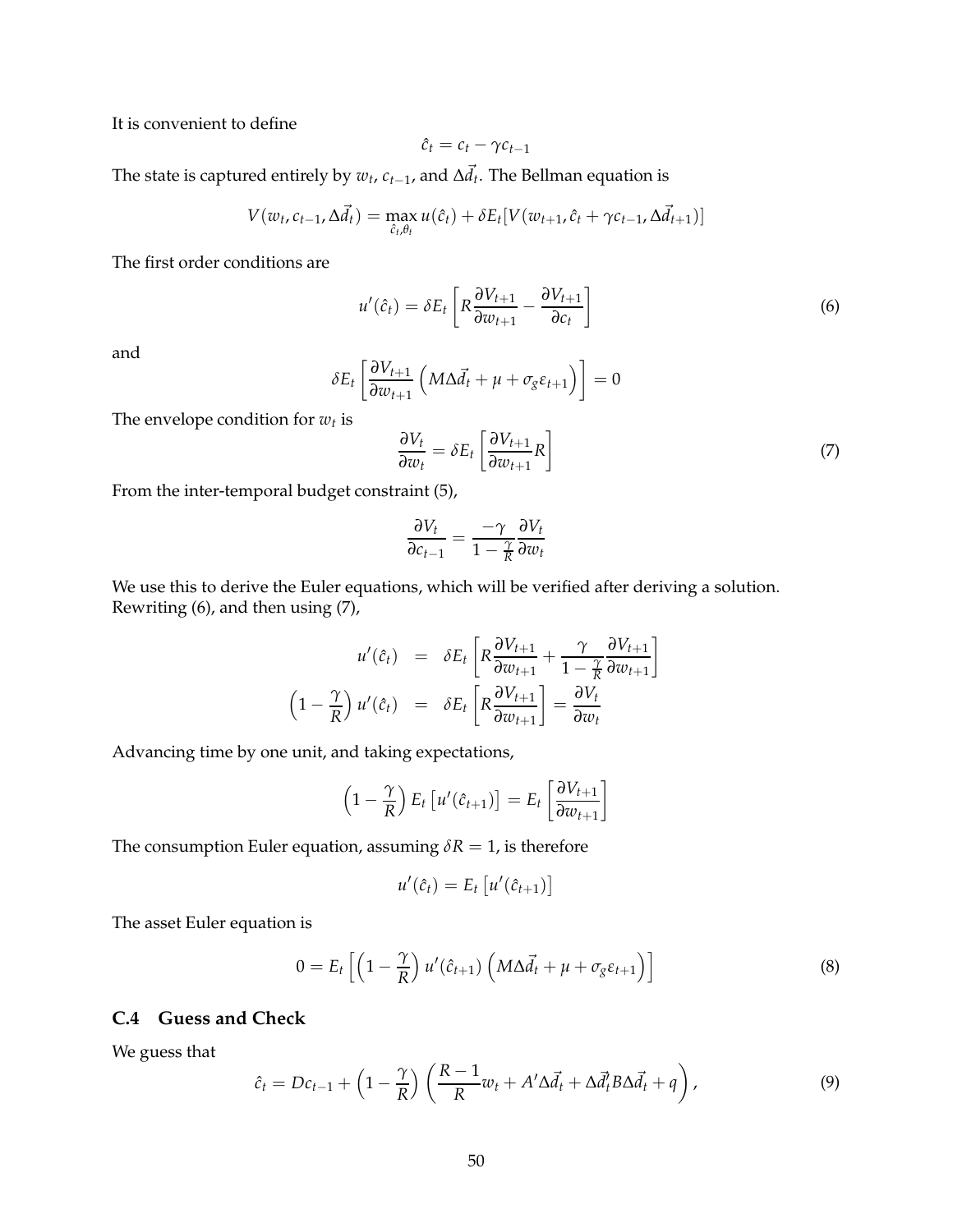where *A* is a vector and *B* is a matrix. From this guess, it follows that

$$
\hat{c}_{t+1} = Dc_t + \left(1 - \frac{\gamma}{R}\right) \left(\frac{R-1}{R} w_{t+1} + A'\Delta \vec{d}_{t+1} + \Delta \vec{d}_{t+1}' B \Delta \vec{d}_{t+1} + q\right)
$$
(10)

From the budget constraint and the evolution of  $\Delta \vec{d}_{t}$  ,

$$
\hat{c}_{t+1} = Dc_t +
$$
\n
$$
\left(1 - \frac{\gamma}{R}\right) \left[\begin{array}{c} \frac{R-1}{R} \left( R(w_t - c_t) + \theta_t M \Delta \vec{d}_t + \theta_t \mu + \theta_t \sigma_g \varepsilon_{t+1} \right) + A' \Phi \Delta \vec{d}_t + \\ + A' e_{1,p} \sigma_\varepsilon \varepsilon_{t+1} + \left( \Phi \Delta \vec{d}_t + e_{1,p} \sigma_\varepsilon \varepsilon_{t+1} \right)' B \left( \Phi \Delta \vec{d}_t + e_{1,p} \sigma_\varepsilon \varepsilon_{t+1} \right) + q \end{array}\right]
$$

Taking expectations,

$$
E_t[\hat{c}_{t+1}] = Dc_t + \left(1 - \frac{\gamma}{R}\right) \left[ \begin{array}{c} \frac{R-1}{R} \left( R(w_t - c_t) + \theta_t M \Delta \vec{d}_t + \theta_t \mu \right) + A' \Phi \Delta \vec{d}_t + \\ + \Delta \vec{d}_t' \Phi' B \Phi \Delta \vec{d}_t + \sigma_e^2 e'_{1,p} B e_{1,p} + q \end{array} \right]
$$

We can then write

$$
\hat{c}_{t+1} = E[\hat{c}_{t+1}] +
$$
\n
$$
\left(1 - \frac{\gamma}{R}\right) \left[ \begin{array}{cc} \left(\frac{R-1}{R}\theta_t\sigma_g + \sigma_{\varepsilon}A'e_{1,p} + \sigma_{\varepsilon}e'_{1,p}B\Phi\Delta\vec{d}_t + \sigma_{\varepsilon}\Delta\vec{d}_t'\Phi'Be_{1,p}\right)\varepsilon_{t+1} + \\ -\sigma_{\varepsilon}^2e'_{1,p}Be_{1,p} + \sigma_{\varepsilon}^2e'_{1,p}Be_{1,p}\varepsilon_{t+1}^2 \end{array}\right]
$$

Define the following constants:

$$
k_t = \left(1 - \frac{\gamma}{R}\right) \left(\frac{R-1}{R} \theta_t \sigma_g + \sigma_{\varepsilon} A' e_{1,p} + \sigma_{\varepsilon} e'_{1,p} B \Phi \Delta \vec{d}_t + \sigma_{\varepsilon} \Delta \vec{d}_t' \Phi' B e_{1,p}\right)
$$
  

$$
\lambda = \left(1 - \frac{\gamma}{R}\right) \sigma_{\varepsilon}^2 e'_{1,p} B e_{1,p}.
$$

We can rewrite  $u'(\hat{c}_{t+1})$  as

$$
u'(\hat{c}_{t+1})=e^{-\alpha(E[\hat{c}_{t+1}]-\lambda+k_t\epsilon_{t+1}+\lambda\epsilon_{t+1}^2)},
$$

and compute expectations to get

$$
E[u'(\hat{c}_{t+1})] = e^{-\alpha(E[\hat{c}_{t+1}] - \lambda)} \times \int_{-\infty}^{\infty} \frac{1}{\sqrt{2\pi}} e^{-\alpha k_t x - \alpha \lambda x^2} e^{-\frac{x^2}{2}} dx
$$

Define another constant,

$$
s=\sqrt{\frac{1}{1+2\alpha\lambda}}
$$

We can complete the square on the integral as follows:

$$
-\alpha k_t x - \alpha \lambda x^2 - 0.5x^2 = -\frac{x^2 + 2\alpha k_t s^2 x}{2s^2} = -\frac{(x + \alpha k_t s^2)^2}{2s^2} + \frac{\alpha^2}{2} k_t^2 s^2
$$

$$
E[u'(\hat{c}_{t+1})] = e^{-\alpha (E[\hat{c}_{t+1}] - \lambda - \frac{1}{2}\alpha k_t^2 s^2)} s \int_{-\infty}^{\infty} \frac{1}{\sqrt{2\pi s^2}} e^{-\frac{(x + \alpha k_t s^2)^2}{2s^2}} dx
$$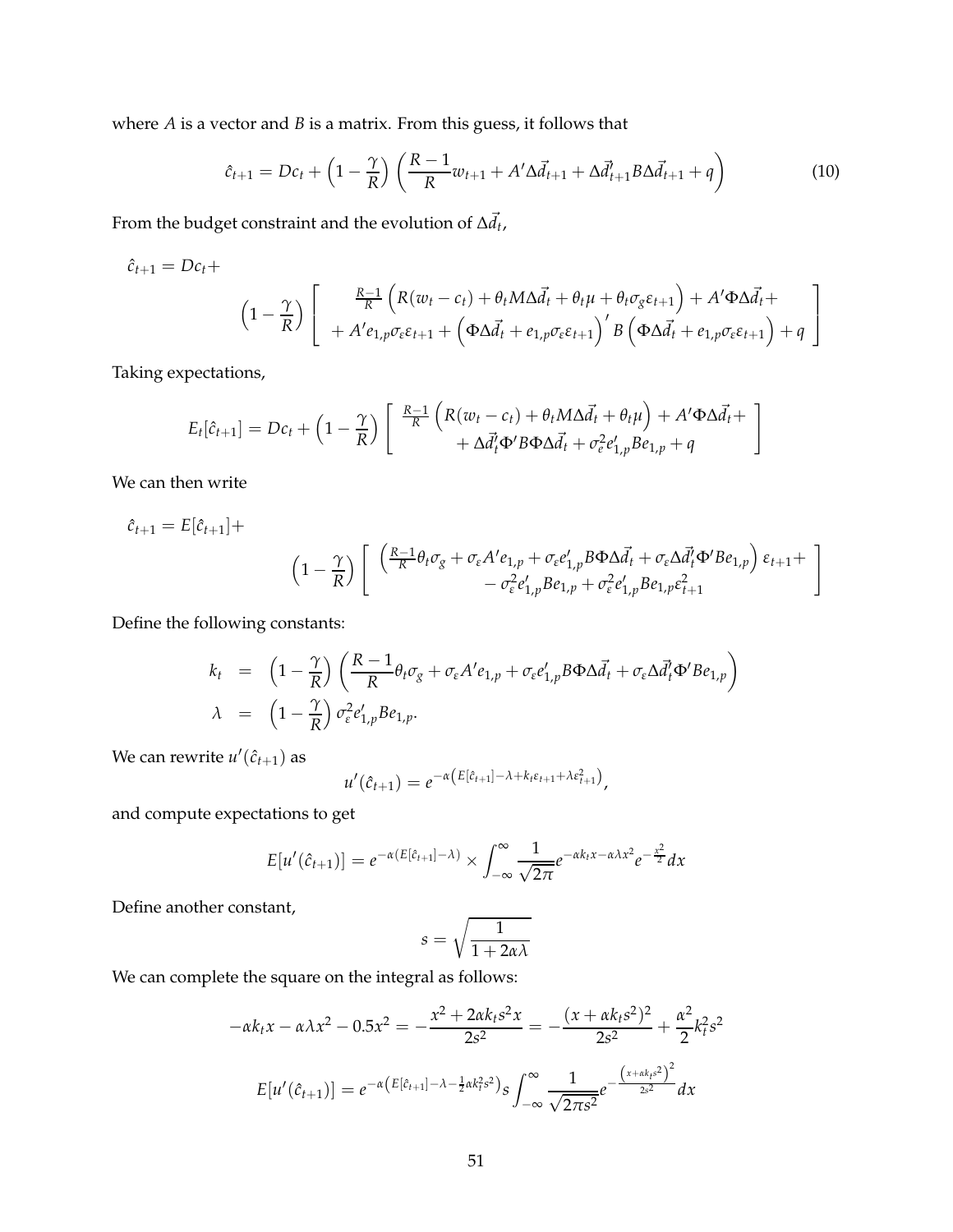We therefore conclude that

$$
E[u'(\hat{c}_{t+1})] = e^{-\alpha \left(E[\hat{c}_{t+1}] - \lambda - \frac{1}{2}\alpha k_t^2 s^2 - \frac{1}{2\alpha} \ln s^2\right)}
$$

Next, consider the integral from the second Euler equation.

$$
E[u'(\hat{c}_{t+1})\sigma_g \varepsilon_{t+1}] = e^{-\alpha \left( E[\hat{c}_{t+1}] - \lambda - \frac{1}{2}\alpha k_t^2 s^2 \right)} \times \int_{-\infty}^{\infty} \frac{1}{\sqrt{2\pi}} \sigma_g x e^{-\frac{\left( x + \alpha k_t s^2 \right)^2}{2s^2}} dx
$$

For the integral, use the following transformation:

$$
u = \frac{x + \alpha k_t s^2}{s}
$$

$$
\int_{-\infty}^{\infty} \frac{1}{\sqrt{2\pi}} \sigma_g x e^{-\frac{(x + \alpha k s^2)^2}{2s^2}} dx = \int_{-\infty}^{\infty} \frac{1}{\sqrt{2\pi}} \sigma_g (s u - \alpha k s^2) e^{-\frac{u^2}{2}} s du = -\alpha \sigma_g k s^3
$$

We combine (8) and the equation above to see that

$$
e^{-\alpha \left(E_t[\hat{c}_{t+1}] - \lambda - \frac{1}{2}\alpha k_t^2 s^2 - \frac{1}{2\alpha}\ln s^2\right)}(\mu + M\Delta \vec{d}_t) = e^{-\alpha \left(E_t[\hat{c}_{t+1}] - \lambda - \frac{1}{2}\alpha k_t^2 s^2\right)}\alpha \sigma_g k_t s^3
$$

Simplifying,

$$
\mu + M\Delta \vec{d}_t = \alpha \sigma_g k_t s^2
$$

## **C.5 Solving for the Policy Rules**

Next, we use consumption Euler equation to see that

$$
\hat{c}_t = E_t[\hat{c}_{t+1}] - \lambda - \frac{1}{2}\alpha k_t^2 s^2 - \frac{1}{2\alpha} \ln s^2
$$

From our conjecture about  $\hat{c}_t$  (equation (10)), we can expand  $\hat{c}_{t+1}$ :

$$
\hat{c}_t + \lambda + \frac{1}{2} \alpha k_t^2 s^2 + \frac{1}{2\alpha} \ln s^2 =
$$
\n
$$
\left(1 - \frac{\gamma}{R}\right) \left(\frac{R - 1}{R} E_t[w_{t+1}] + A' E_t[\Delta \vec{d}_{t+1}] + E_t[\Delta \vec{d}_{t+1}^{\dagger} B \Delta \vec{d}_{t+1}] + q\right) + Dc_t
$$

or

$$
\hat{c}_t + \frac{1}{2} \alpha k_t^2 s^2 + \frac{1}{2\alpha} \ln s^2 =
$$
\n
$$
\left(1 - \frac{\gamma}{R}\right) \left(\frac{R - 1}{R} E_t[w_{t+1}] + A' \Phi \Delta \vec{d}_t + \Delta \vec{d}_t' \Phi' B \Phi \Delta \vec{d}_t + q\right) + Dc_t
$$

Expanding using the budget constraint,

$$
\hat{c}_t - Dc_t + \frac{1}{2} \alpha k_t^2 s^2 + \frac{1}{2\alpha} \ln s^2 =
$$
\n
$$
\left(1 - \frac{\gamma}{R}\right) \left(\frac{R - 1}{R} E_t[g_{t+1}]\theta_t + (R - 1)(w_t - c_t) + A' \Phi \Delta \vec{d}_t + \Delta \vec{d}_t' \Phi' B \Phi \Delta \vec{d}_t + q\right)
$$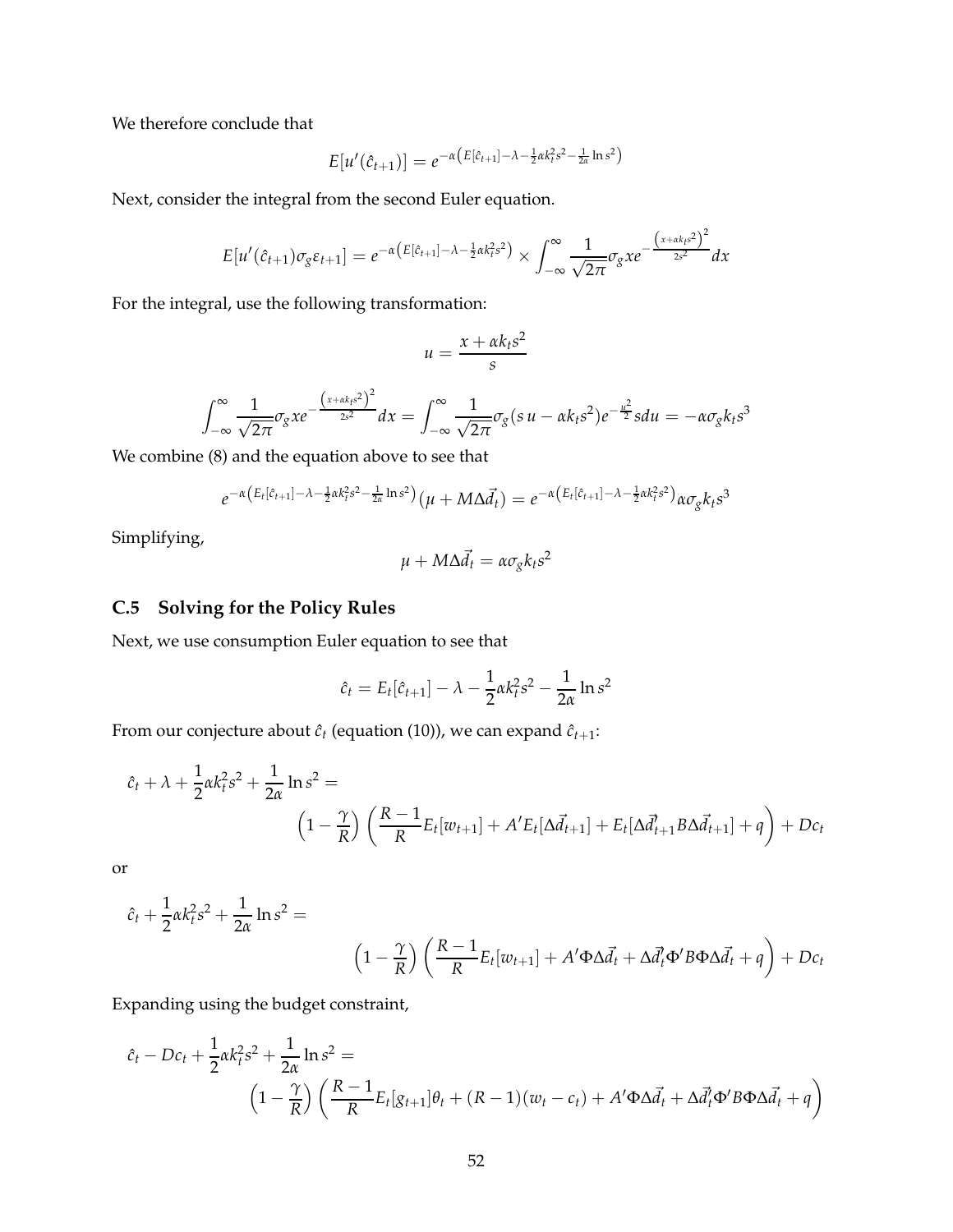Simplifying, and replacing  $c_t$  with  $\hat{c}_t + \gamma c_{t-1}$ ,

$$
\hat{c}_t \left(1 - D + \left(1 - \frac{\gamma}{R}\right)(R - 1)\right) + \left(\left(1 - \frac{\gamma}{R}\right)(R - 1) - D\right)\gamma c_{t-1} + \frac{1}{2}\alpha k_t^2 s^2 + \frac{1}{2\alpha}\ln s^2 =
$$
\n
$$
\left(1 - \frac{\gamma}{R}\right)\left(\frac{R - 1}{R}(M\Delta \vec{d}_t + \mu)\theta_t + (R - 1)w_t + A'\Phi\Delta \vec{d}_t + \Delta \vec{d}_t'\Phi'B\Phi\Delta \vec{d}_t + q\right)
$$

Let  $Q = 1 - D + (1 - \frac{\gamma}{R})$  $\frac{\gamma}{R}$ )(*R* − 1). Simplifying, and expanding the terms of  $\hat{c}_t$ ,

$$
((Q-1)\gamma + QD)c_{t-1} + Q\left(1 - \frac{\gamma}{R}\right)\left(\frac{R-1}{R}w_t + A'\Delta\vec{d}_t + Q\Delta\vec{d}_tB\Delta\vec{d}_t + Qq\right) +
$$
  
+ 
$$
\frac{1}{2}\alpha k_t^2 s^2 + \frac{1}{2\alpha}\ln s^2 =
$$
  

$$
\left(1 - \frac{\gamma}{R}\right)\left((R-1)w_t + \frac{R-1}{R}(M\Delta\vec{d}_t + \mu)\theta_t + A'\Phi\Delta\vec{d}_t + \Delta\vec{d}_t'\Phi'B\Phi\Delta\vec{d}_t + q\right)
$$

We guess that

$$
D=\frac{\gamma}{R}-\gamma,
$$

and see that this simplifies nicely:

$$
Q = R
$$
  

$$
(Q-1)\gamma + QD = 0
$$

Therefore, noting that  $w_t$  cancels,

$$
R\left(1-\frac{\gamma}{R}\right)\left(A'\Delta\vec{d}_t+\Delta\vec{d}_t'B\Delta\vec{d}_t+q\right)+\frac{1}{2}\alpha k_t^2s^2+\frac{1}{2\alpha}\ln s^2=\\ \left(1-\frac{\gamma}{R}\right)\left(\frac{R-1}{R}(M\Delta\vec{d}_t+\mu)\theta_t+A'\Phi\Delta\vec{d}_t+\Delta\vec{d}_t'\Phi'B\Phi\Delta\vec{d}_t+q\right)
$$

Using the asset allocation Euler result, we see that

$$
\frac{1}{2}\alpha k_t^2 s^2 = \frac{1}{2\alpha \sigma_g^2 s^2} \left( \mu^2 + 2\mu M \Delta \vec{d}_t + \Delta \vec{d}_t^2 M' M \Delta \vec{d}_t \right)
$$

Expanding using the definition of *s*,

$$
\frac{1}{2}\alpha k_t^2 s^2 = \frac{1+2\alpha\lambda}{2\alpha \sigma_s^2} \left(\mu^2 + 2\mu M \Delta \vec{d}_t + \Delta \vec{d}_t^2 M' M \Delta \vec{d}_t\right)
$$

We also need to replace  $\theta_t$  using the asset allocation Euler equation:

$$
\mu + M\Delta \vec{d}_t = \alpha \sigma_g s^2 k_t =
$$
\n
$$
\left(1 - \frac{\gamma}{R}\right) \alpha \sigma_g s^2 \left(\frac{(R-1)}{R} \theta_t \sigma_g + \sigma_\varepsilon A' e_{1,p} + \sigma_e e'_{1,p} B \Phi \Delta \vec{d}_t + \sigma_\varepsilon \Delta \vec{d}_t \Phi' B e_{1,p}\right)
$$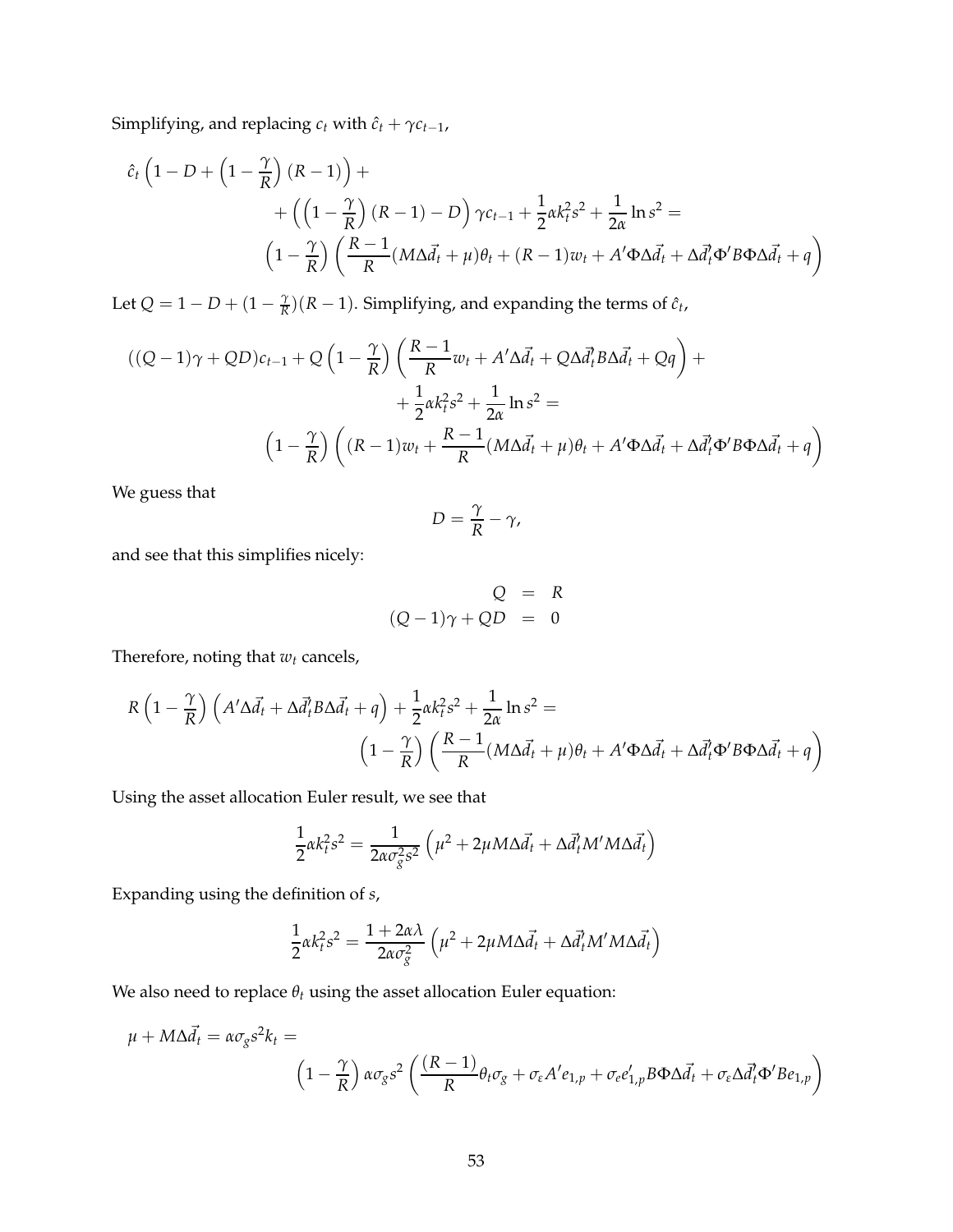Solving,

$$
\theta_t = \frac{R}{R-1} \frac{1}{\sigma_g} \left( \frac{\mu + M \Delta \vec{d}_t}{(1 - \frac{\gamma}{R}) \alpha \sigma_g s^2} - \sigma_{\varepsilon} A' e_{1,p} - \sigma_{\varepsilon} e'_{1,p} B \Phi \Delta \vec{d}_t - \sigma_{\varepsilon} \Delta \vec{d}_t' \Phi' B e_{1,p} \right)
$$

To replace the term in the consumption equation,

$$
\frac{R-1}{R}(M\Delta \vec{d}_t + \mu)\theta_t = \frac{1}{(1-\frac{\gamma}{R}) \alpha \sigma_{\tilde{g}}^2 s^2} \left(\mu^2 + 2\mu M \Delta \vec{d}_t + \Delta \vec{d}_t^T M' M \Delta \vec{d}_t\right) -
$$

$$
-\frac{\mu \sigma_{\varepsilon}}{\sigma_{g}} A' e_{1,p} - \frac{\sigma_{\varepsilon}}{\sigma_{g}} \left(A' e_{1,p} M + \mu e'_{1,p} (B + B') \Phi\right) \Delta \vec{d}_t -
$$

$$
-\frac{\sigma_{\varepsilon}}{\sigma_{g}} \Delta \vec{d}_t^T M' e'_{1,p} B \Phi \Delta \vec{d}_t - \frac{\sigma_{\varepsilon}}{\sigma_{g}} \Delta \vec{d}_t^T \Phi' B e_{1,p} M \Delta \vec{d}_t
$$

We can now substitute all of these results:

$$
R\left(1-\frac{\gamma}{R}\right)\left(A'\Delta\vec{d}_{t}+\Delta\vec{d}_{t}'B\Delta\vec{d}_{t}+q\right)+\frac{1}{2}\alpha k_{t}^{2}s^{2}+\frac{1}{2\alpha}\ln s^{2}=\alpha k_{t}^{2}s^{2}+\left(1-\frac{\gamma}{\sigma_{g}}\right)\left[\begin{array}{c} -\frac{\mu\sigma_{\varepsilon}}{\sigma_{g}}A'e_{1,p}-\frac{\sigma_{\varepsilon}}{\sigma_{g}}(A'e_{1,p}M+\mu e'_{1,p}(B+B')\Phi)\Delta\vec{d}_{t}-\\ -\frac{\sigma_{\varepsilon}}{\sigma_{g}}\Delta\vec{d}_{t}'M'e'_{1,p}B\Phi\Delta\vec{d}_{t}-\frac{\sigma_{\varepsilon}}{\sigma_{g}}\Delta\vec{d}_{t}'\Phi'Be_{1,p}M\Delta\vec{d}_{t}+\\\ +A'\Phi\Delta\vec{d}_{t}+\Delta\vec{d}_{t}'\Phi'B\Phi\Delta\vec{d}_{t}+q\end{array}\right]
$$

The final version of the system is:

$$
R\left(1-\frac{\gamma}{R}\right)\left(A'\Delta\vec{d}_{t}+\Delta\vec{d}_{t}^{T}B\Delta\vec{d}_{t}+q\right)+\frac{1}{2\alpha}\ln s^{2} =
$$
\n
$$
\frac{1+2\alpha\lambda}{2\alpha\sigma_{g}^{2}}(\mu^{2}+2\mu M\Delta\vec{d}_{t}+\Delta\vec{d}_{t}^{T}M'M\Delta\vec{d}_{t})+
$$
\n
$$
\left(1-\frac{\gamma}{R}\right)\left[\begin{array}{c}-\frac{\mu\sigma_{\varepsilon}}{\sigma_{g}}A'e_{1,p}-\frac{\sigma_{\varepsilon}}{\sigma_{g}}\left(A'e_{1,p}M+\mu e'_{1,p}(B+B')\Phi\right)\Delta\vec{d}_{t}+\\+\Delta\vec{d}_{t}^{T}(\Phi-\frac{\sigma_{\varepsilon}}{\sigma_{g}}e_{1,p}M)'B\Phi\Delta\vec{d}_{t}+\Delta\vec{d}_{t}^{T}\Phi'B(\Phi-\frac{\sigma_{\varepsilon}}{\sigma_{g}}e_{1,p}M)\Delta\vec{d}_{t}-\\-\Delta\vec{d}_{t}^{T}\Phi'B\Phi\Delta\vec{d}_{t}+A'\Phi\Delta\vec{d}_{t}+q\end{array}\right]
$$
\n(11)

This equation must hold for all value of  $\Delta \vec{d}_t$ , so we use term matching. Note that  $\lambda$  is actually the upper left element of *B*, scaled by  $(1 - \frac{\gamma}{R})$  $\frac{\gamma}{R}$ ) $\sigma_\varepsilon^2$ . Beginning with the second order terms,

$$
\Delta \vec{d}_{t} \left( RB - \frac{1 + 2\alpha \lambda}{2\left(1 - \frac{\gamma}{R}\right) \alpha \sigma_{g}^{2}} M'M - \left(\Phi - \frac{\sigma_{\varepsilon}}{\sigma_{g}} e_{1,p} M\right)' B\Phi - \Phi' B(\Phi - \frac{\sigma_{\varepsilon}}{\sigma_{g}} e_{1,p} M) + \Phi' B\Phi \right) \Delta \vec{d}_{t} = 0
$$

Define

$$
\Lambda = \Phi - \hat{\Phi}
$$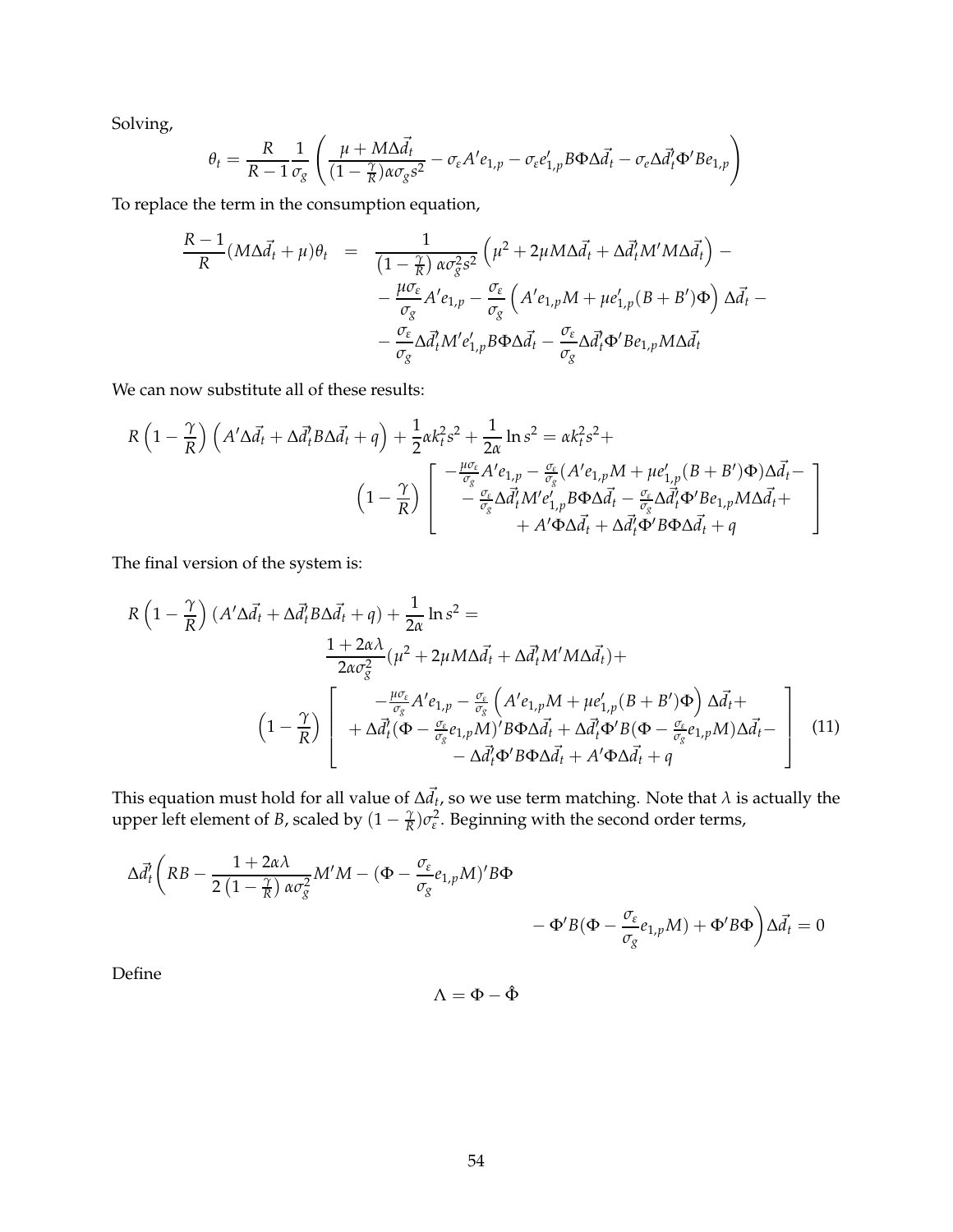and note that

$$
M = \frac{R}{R-1} e'_{1,p} \left[ \Phi - \hat{\Phi} \left( I - \frac{1}{R} \hat{\Phi} \right)^{-1} \left( I - \frac{1}{R} \Phi \right) \right]
$$
  
\n
$$
= \frac{R}{R-1} e'_{1,p} \left[ \Lambda + \hat{\Phi} - \hat{\Phi} \left( I - \frac{1}{R} \hat{\Phi} \right)^{-1} \left( I - \frac{1}{R} \hat{\Phi} - \frac{1}{R} \Lambda \right) \right]
$$
  
\n
$$
= \frac{R}{R-1} e'_{1,p} \left[ \Lambda + \hat{\Phi} \left( I - \frac{1}{R} \hat{\Phi} \right)^{-1} \frac{1}{R} \Lambda \right]
$$
  
\n
$$
= \frac{R}{R-1} e'_{1,p} \left( I - \frac{1}{R} \hat{\Phi} \right)^{-1} \Lambda
$$

Because  $\Lambda$  has non-zeros only in the top row, and  $e_{1,p}e_{1,p}'$  has non-zeros only in the upper left element, which is one,

$$
\Lambda = e_{1,p}e_{1,p}'\Lambda
$$

Therefore,

$$
e_{1,p}M = \frac{R}{R-1}e_{1,p}e'_{1,p}\left(I - \frac{1}{R}\hat{\Phi}\right)^{-1}e_{1,p}e'_{1,p}\Lambda
$$
  
= 
$$
\frac{\sigma_g}{\sigma_{\varepsilon}}\Lambda
$$

and

$$
\Phi - \frac{\sigma_{\varepsilon}}{\sigma_{g}} e_{1,p} M = \Phi - \Lambda = \hat{\Phi}
$$

The equation for *B* can be rewritten:

$$
\Delta \vec{d}_t' \left( RB - \frac{1 + 2\alpha \lambda}{2\left(1 - \frac{\gamma}{R}\right) \alpha \sigma_s^2} M'M - \hat{\Phi}' B \Phi - \Phi' B \hat{\Phi} + \Phi' B \Phi \right) \Delta \vec{d}_t = 0
$$

Substituting for  $\lambda$  and regrouping terms,

 $\overline{ }$ 

$$
\Delta \vec{d}_t' \left( RB - \frac{1}{2\left(1 - \frac{\gamma}{R}\right) \alpha \sigma_g^2} M'M - \frac{\sigma_\varepsilon^2}{\sigma_g^2} M' e'_{1,p} B e_{1,p} M - \hat{\Phi}' B \hat{\Phi} + \Lambda' B \Lambda \right) \Delta \vec{d}_t = 0
$$

By our earlier result relating  $e_{1,p}M$  and  $\Lambda$ , and assuming that this holds for all  $\Delta \vec{d}_t$ ,

$$
B = \frac{1}{2R\left(1 - \frac{\gamma}{R}\right)\alpha\sigma_{g}^{2}}M'M + \frac{1}{R}\hat{\Phi}'B\hat{\Phi}
$$

This is a discrete time Lyapunov equation. We can apply the standard convergence results to see that, because the eigenvalues of  $\frac{1}{\sqrt{2}}$  $\frac{1}{R}$  $\hat{\Phi}$  are entirely less than 1 (no unit root), convergence is certain. Therefore,

$$
B = \frac{1}{2R(1 - \frac{\gamma}{R})\alpha \sigma_{g}^{2}} \sum_{k=0}^{\infty} R^{-k} \hat{\Phi}^{\prime k} M^{\prime} M \hat{\Phi}^{k}
$$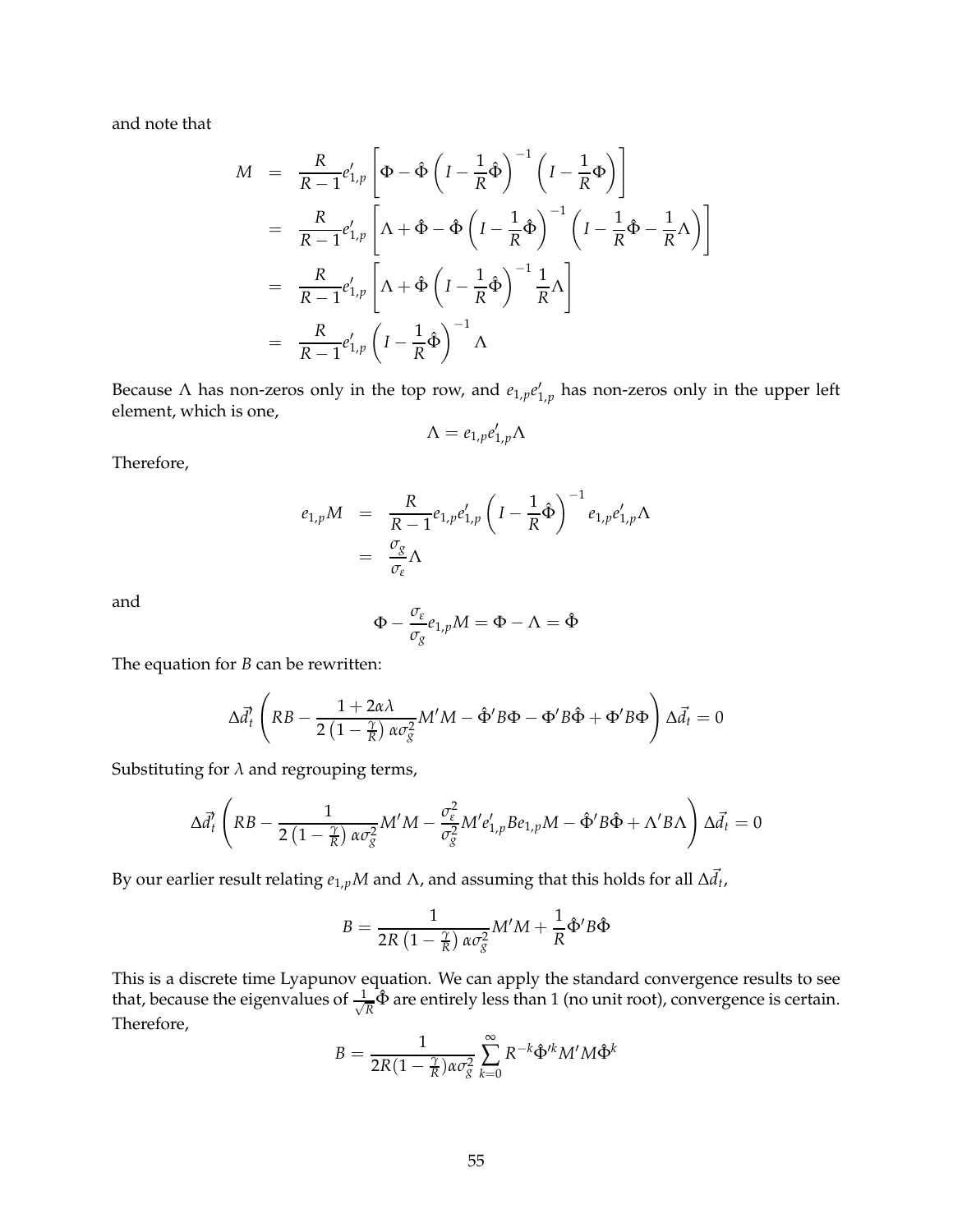From this, we can easily solve for

$$
\lambda = \left(1 - \frac{\gamma}{R}\right) \sigma_{\varepsilon}^2 e'_{1,p} B e_{1,p}
$$

Moving on to the first order terms in equation (11), and using the symmetry of *B*,

$$
\begin{aligned}\n\left(R\left(1-\frac{\gamma}{R}\right)A'-\frac{1+2\alpha\lambda}{2\alpha\sigma_g^2}2\mu M-\left(1-\frac{\gamma}{R}\right)A'\Phi\right) &\quad+\left(1-\frac{\gamma}{R}\right)\frac{\sigma_{\varepsilon}}{\sigma_g}(e'_{1,p}AM+2\mu e'_{1,p}B\Phi)\right)\Delta\vec{d}_t=0\n\end{aligned}
$$

Subsituting for *λ*, and regrouping,

$$
\left(RA' - \frac{1}{2(1-\frac{\gamma}{R})\alpha\sigma_{g}^{2}}2\mu M - \frac{2\mu\sigma_{\varepsilon}}{\sigma_{g}}\frac{\sigma_{\varepsilon}}{\sigma_{g}}e'_{1,p}Be_{1,p}M - A'\Phi + \frac{\sigma_{\varepsilon}}{\sigma_{g}}A'e_{1,p}M + \frac{2\mu\sigma_{\varepsilon}}{\sigma_{g}}e'_{1,p}B\Phi\right)\Delta\vec{d}_{t} = 0
$$

Again using the relation between  $e_{1,p}M$  and  $\Lambda$ ,

$$
\left(RA'(I - \frac{1}{R}\hat{\Phi}) - \frac{1}{2(1 - \frac{\gamma}{R})\alpha\sigma_{g}^{2}}2\mu M + \frac{2\mu\sigma_{\varepsilon}}{\sigma_{g}}e'_{1,p}B\hat{\Phi}\right)\Delta\vec{d}_{t} = 0
$$

This is solved by inversion:

$$
A' = \frac{2\mu}{R\sigma_g} \left( \frac{1}{2(1 - \frac{\gamma}{R})\alpha \sigma_g} M + \sigma_{\varepsilon} e'_{1,p} B \hat{\Phi} \right) \left( I - \frac{1}{R} \hat{\Phi} \right)^{-1}
$$

Finally, we solve for the constants:

$$
(R-1)\left(1-\frac{\gamma}{R}\right)q-\frac{1+2\alpha\lambda}{2\alpha\sigma_g^2}\mu^2+\left(1-\frac{\gamma}{R}\right)\frac{\mu\sigma_{\varepsilon}}{\sigma_g}A'e_{1,p}+\frac{1}{2\alpha}\ln s^2=0
$$

Consequently,

$$
q = \frac{1+2\alpha\lambda}{2(R-1)\left(1-\frac{\gamma}{R}\right)\alpha\sigma_{g}^{2}}\mu^{2} - \frac{\mu\sigma_{\varepsilon}}{\sigma_{g}(R-1)}A'e_{1,p} + \frac{1}{2\alpha(R-1)\left(1-\frac{\gamma}{R}\right)}\ln\left(1+2\alpha\lambda\right).
$$

Thus, we have proved that our guess for *c<sup>t</sup>* (equation (9)) was correct, with *A*, *B*, *D* and *q* as solved for in this section.

Next, it is worth simplifying the expression for asset allocation:

$$
\theta_t = \frac{R}{R-1} \frac{1}{\sigma_g} \left( \frac{\mu + M \Delta \vec{d}_t}{\left(1 - \frac{\gamma}{R}\right) \alpha \sigma_g s^2} - \sigma_e A' e_{1,p} - 2 \sigma_e e'_{1,p} B \Phi \Delta \vec{d}_t \right)
$$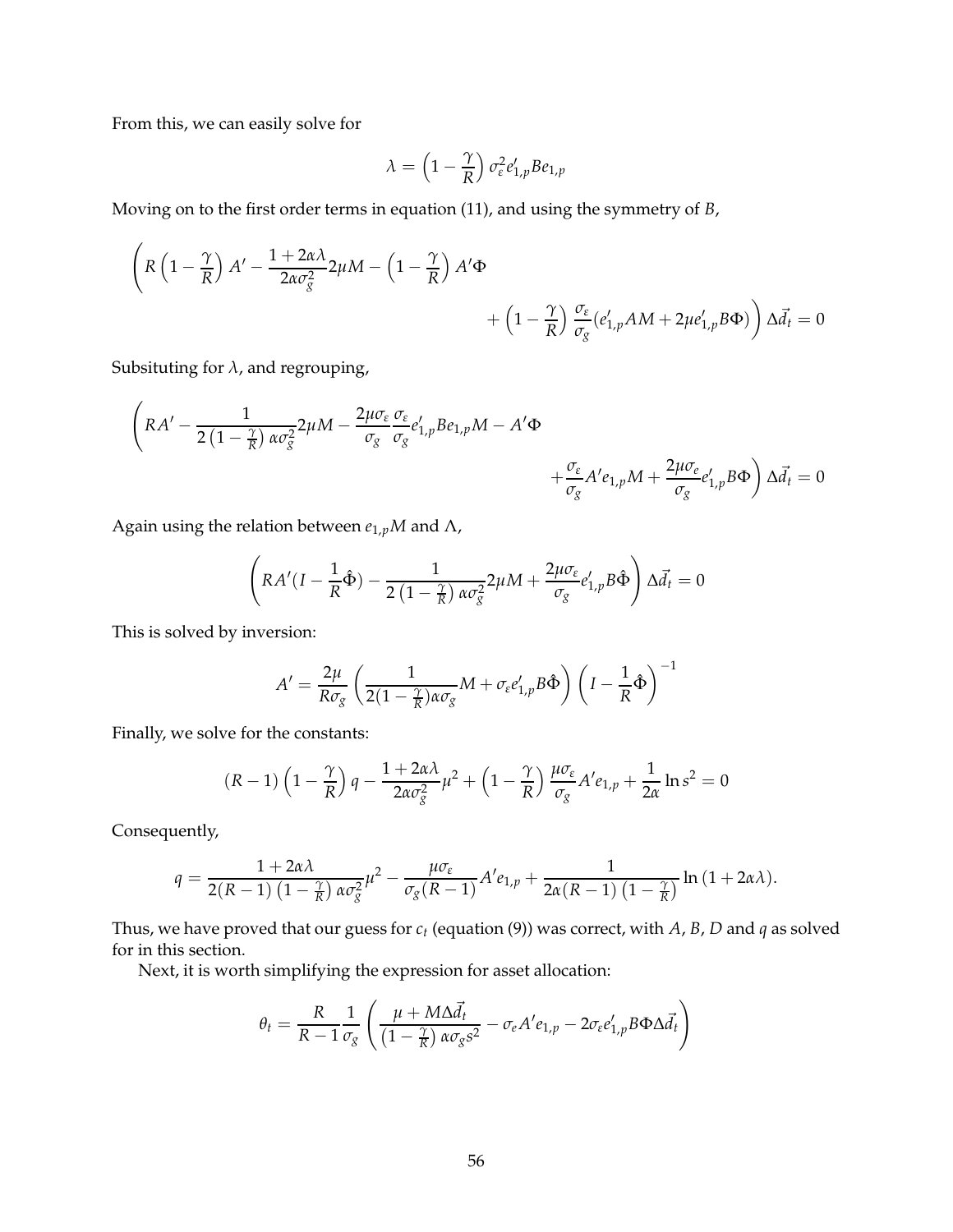Applying the standard substitution for *s* and then *λ*, we can write the optimal asset allocation as

$$
\theta_t = \frac{R}{R-1} \frac{1}{\sigma_g} \left( \frac{\mu + M \Delta \vec{d}_t}{\left(1 - \frac{\gamma}{R}\right) \alpha \sigma_g} + \frac{2 \mu \sigma_\varepsilon^2}{\sigma_g} e'_{1,p} B e_{1,p} - \sigma_\varepsilon A' e_{1,p} - 2 \sigma_\varepsilon e'_{1,p} B \hat{\Phi} \Delta \vec{d}_t \right)
$$

The average value of  $\theta$  (assuming  $\Delta \vec{d}_t = 0$ ) is

$$
\bar{\theta} = \frac{R}{R-1} \frac{\mu}{\left(1 - \frac{\gamma}{R}\right) \alpha \sigma_g^2} + \frac{R}{R-1} \frac{2\mu \sigma_\varepsilon^2}{\sigma_g^2} e'_{1,p} B e_{1,p} - \frac{R}{R-1} \frac{\sigma_\varepsilon}{\sigma_g} A' e_{1,p}
$$

Using results from appendices A and B, we can show that,

$$
\mu = \frac{R\alpha}{\left(1 - \frac{\gamma}{R}\right)(R - 1)} \hat{\sigma}_c^2
$$
\n
$$
\hat{\sigma}_c = \frac{R - 1}{R} \left(1 - \frac{\gamma}{R}\right) \frac{\hat{\sigma}_e}{\sigma_\varepsilon} \sigma_g.
$$

Using these results, we can rewrite the average asset allocation as

$$
\bar{\theta} = \frac{\widehat{\sigma}_{\varepsilon}^2}{\sigma_{\varepsilon}^2} + \frac{R}{R-1} \frac{2\mu \sigma_{\varepsilon}^2}{\sigma_{g}^2} e'_{1,p} B e_{1,p} - \frac{R}{R-1} \frac{\sigma_{\varepsilon}}{\sigma_{g}} A' e_{1,p}.
$$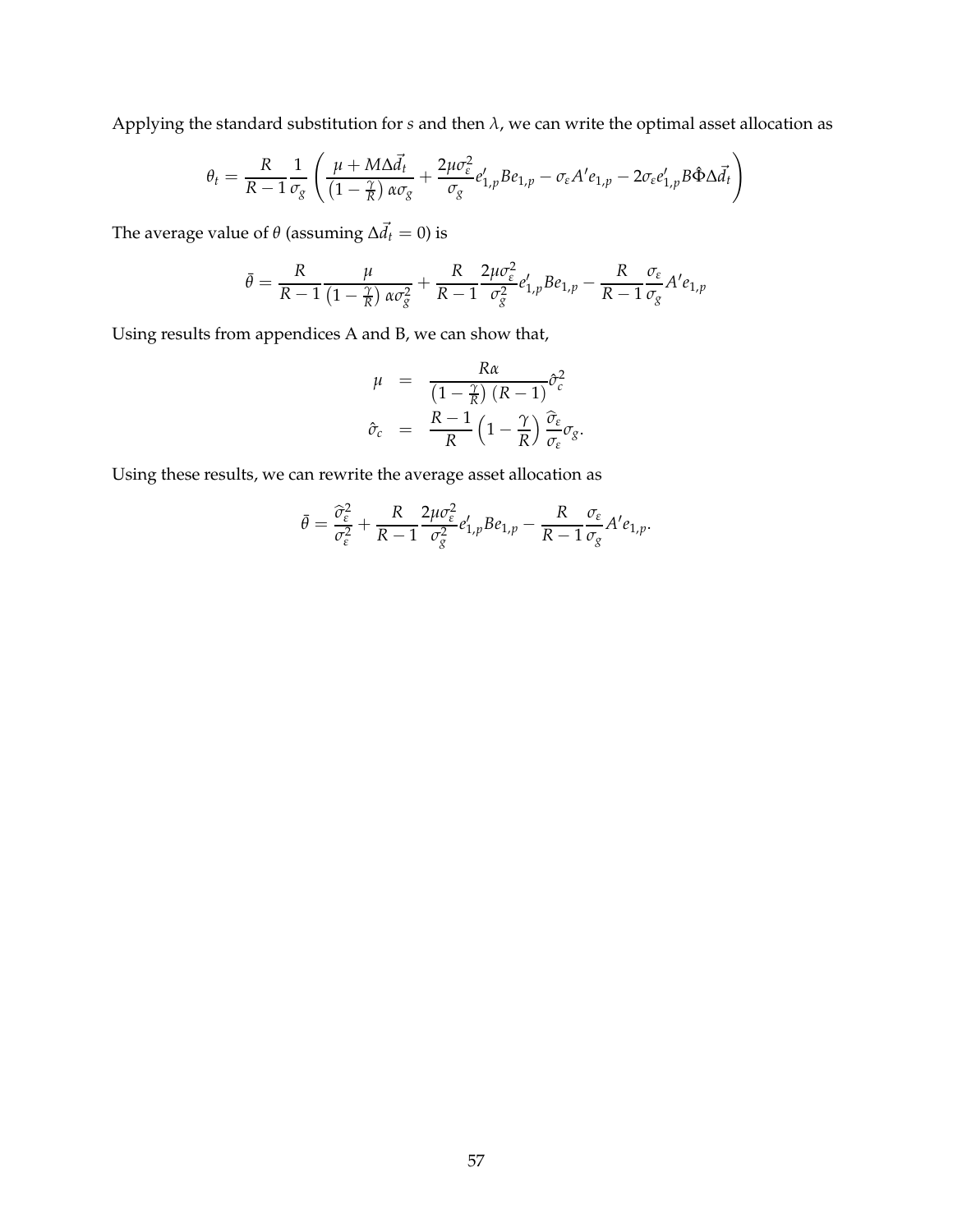|                |                         | AR(1)  |                  | AR(10)   |         | AR(20)   |                  | AR(30)   |                  | AR(40)   |                  |
|----------------|-------------------------|--------|------------------|----------|---------|----------|------------------|----------|------------------|----------|------------------|
|                |                         | Coeff. | $\boldsymbol{t}$ | Coeff.   | t       | Coeff.   | $\boldsymbol{t}$ | Coeff.   | $\boldsymbol{t}$ | Coeff.   | $\boldsymbol{t}$ |
| Coeff. on lag  | $\,1\,$                 | 0.201  | 3.27             | 0.184    | 2.83    | 0.189    | 2.80             | 0.182    | 2.57             | 0.211    | 2.79             |
|                | $\overline{\mathbf{c}}$ |        |                  | 0.032    | 0.48    | 0.016    | 0.23             | 0.011    | 0.15             | $-0.049$ | $-0.64$          |
|                | 3                       |        |                  | 0.124    | 1.93    | 0.112    | 1.64             | 0.157    | 2.19             | 0.197    | 2.57             |
|                | $\overline{4}$          |        |                  | $-0.101$ | $-1.57$ | $-0.080$ | $-1.16$          | $-0.079$ | $-1.11$          | $-0.128$ | $-1.64$          |
|                | 5                       |        |                  | $-0.149$ | $-2.31$ | $-0.162$ | $-2.36$          | $-0.191$ | $-2.68$          | $-0.106$ | $-1.35$          |
|                | 6                       |        |                  | $-0.090$ | $-1.41$ | $-0.028$ | $-0.40$          | $-0.045$ | $-0.62$          | $-0.088$ | $-1.13$          |
|                | 7                       |        |                  | 0.118    | 1.86    | 0.063    | 0.90             | 0.049    | 0.68             | 0.068    | 0.87             |
|                | 8                       |        |                  | $-0.132$ | $-2.04$ | $-0.172$ | $-2.42$          | $-0.150$ | $-2.03$          | $-0.207$ | $-2.59$          |
|                | 9                       |        |                  | 0.085    | 1.31    | 0.043    | 0.62             | 0.041    | 0.55             | 0.076    | 0.94             |
|                | 10                      |        |                  | $-0.013$ | $-0.20$ | 0.014    | 0.21             | $-0.051$ | $-0.69$          | $-0.083$ | $-1.02$          |
|                | 11                      |        |                  |          |         | $-0.016$ | $-0.23$          | $-0.020$ | $-0.27$          | $-0.005$ | $-0.06$          |
|                | 12                      |        |                  |          |         | $-0.170$ | $-2.48$          | $-0.151$ | $-2.07$          | $-0.183$ | $-2.32$          |
|                | 13                      |        |                  |          |         | $-0.023$ | $-0.33$          | 0.004    | 0.05             | 0.033    | 0.41             |
|                | 14                      |        |                  |          |         | $-0.010$ | $-0.15$          | $-0.032$ | $-0.43$          | $-0.064$ | $-0.82$          |
|                | 15                      |        |                  |          |         | $-0.057$ | $-0.85$          | $-0.025$ | $-0.34$          | $-0.023$ | $-0.30$          |
|                | 16                      |        |                  |          |         | 0.021    | 0.31             | $-0.025$ | $-0.35$          | $-0.059$ | $-0.75$          |
|                | 17                      |        |                  |          |         | $-0.058$ | $-0.89$          | $-0.072$ | $-0.99$          | $-0.087$ | $-1.12$          |
|                | 18                      |        |                  |          |         | 0.088    | 1.34             | 0.014    | 0.19             | 0.004    | 0.05             |
|                | 19                      |        |                  |          |         | $-0.023$ | $-0.35$          | $-0.053$ | $-0.74$          | $-0.062$ | $-0.81$          |
|                | 20                      |        |                  |          |         | $-0.091$ | $-1.41$          | $-0.062$ | $-0.88$          | $-0.070$ | $-0.92$          |
|                | 21                      |        |                  |          |         |          |                  | $-0.006$ | $-0.08$          | $-0.006$ | $-0.08$          |
|                | 22                      |        |                  |          |         |          |                  | $-0.104$ | $-1.48$          | $-0.134$ | $-1.76$          |
|                | 23                      |        |                  |          |         |          |                  | 0.056    | 0.81             | 0.094    | 1.23             |
|                | 24                      |        |                  |          |         |          |                  | $-0.040$ | $-0.58$          | $-0.054$ | $-0.70$          |
|                | 25                      |        |                  |          |         |          |                  | $-0.046$ | $-0.68$          | $-0.035$ | $-0.46$          |
|                | 26                      |        |                  |          |         |          |                  | $-0.060$ | $-0.90$          | $-0.088$ | $-1.15$          |
|                | 27                      |        |                  |          |         |          |                  | 0.019    | 0.29             | 0.032    | 0.41             |
|                | 28                      |        |                  |          |         |          |                  | 0.047    | 0.71             | $-0.001$ | $-0.02$          |
|                | 29                      |        |                  |          |         |          |                  | $-0.020$ | $-0.31$          | $-0.011$ | $-0.15$          |
|                | 30                      |        |                  |          |         |          |                  | $-0.170$ | $-2.62$          | $-0.214$ | $-2.95$          |
|                | 31                      |        |                  |          |         |          |                  |          |                  | 0.055    | 0.74             |
|                | 32                      |        |                  |          |         |          |                  |          |                  | $-0.102$ | $-1.39$          |
|                | 33                      |        |                  |          |         |          |                  |          |                  | 0.056    | 0.78             |
|                | 34                      |        |                  |          |         |          |                  |          |                  | $-0.099$ | $-1.39$          |
|                | 35                      |        |                  |          |         |          |                  |          |                  | 0.144    | 2.01             |
|                | 36                      |        |                  |          |         |          |                  |          |                  | $-0.141$ | $-1.95$          |
|                | 37                      |        |                  |          |         |          |                  |          |                  | $-0.015$ | $-0.21$          |
|                | 38                      |        |                  |          |         |          |                  |          |                  | $-0.121$ | $-1.71$          |
|                | 39                      |        |                  |          |         |          |                  |          |                  | 0.086    | 1.20             |
| Coeff. on lag  | 40                      |        |                  |          |         |          |                  |          |                  | $-0.063$ | $-0.90$          |
| ${\bf N}$      |                         | 253    |                  | 244      |         | 234      |                  | 224      |                  | 214      |                  |
| Adjusted $R^2$ |                         | 0.037  |                  | 0.087    |         | 0.087    |                  | 0.084    |                  | 0.074    |                  |
| Root MSE       |                         | 0.025  |                  | 0.024    |         | 0.023    |                  | 0.022    |                  | 0.023    |                  |
| Persistence    |                         | 1.252  |                  | 1.062    |         | 0.745    |                  | 0.548    |                  | 0.445    |                  |
|                |                         |        |                  |          |         |          |                  |          |                  |          |                  |

Table 1: Estimated Coefficients from AR(*p*) Models of Earnings Growth

*Notes*: Data: Log of Real Net Operating Surplus of U.S. Private Enterprises from 1947Q1 to 2010Q3. Source: U.S. National Income and Product Accounts (Bureau of Economic Analysis), Table 1.10, line 12 (adjusted for inflation using the GDP deflator). "Persistence" is given by 1/(1-sum of AR coefficients).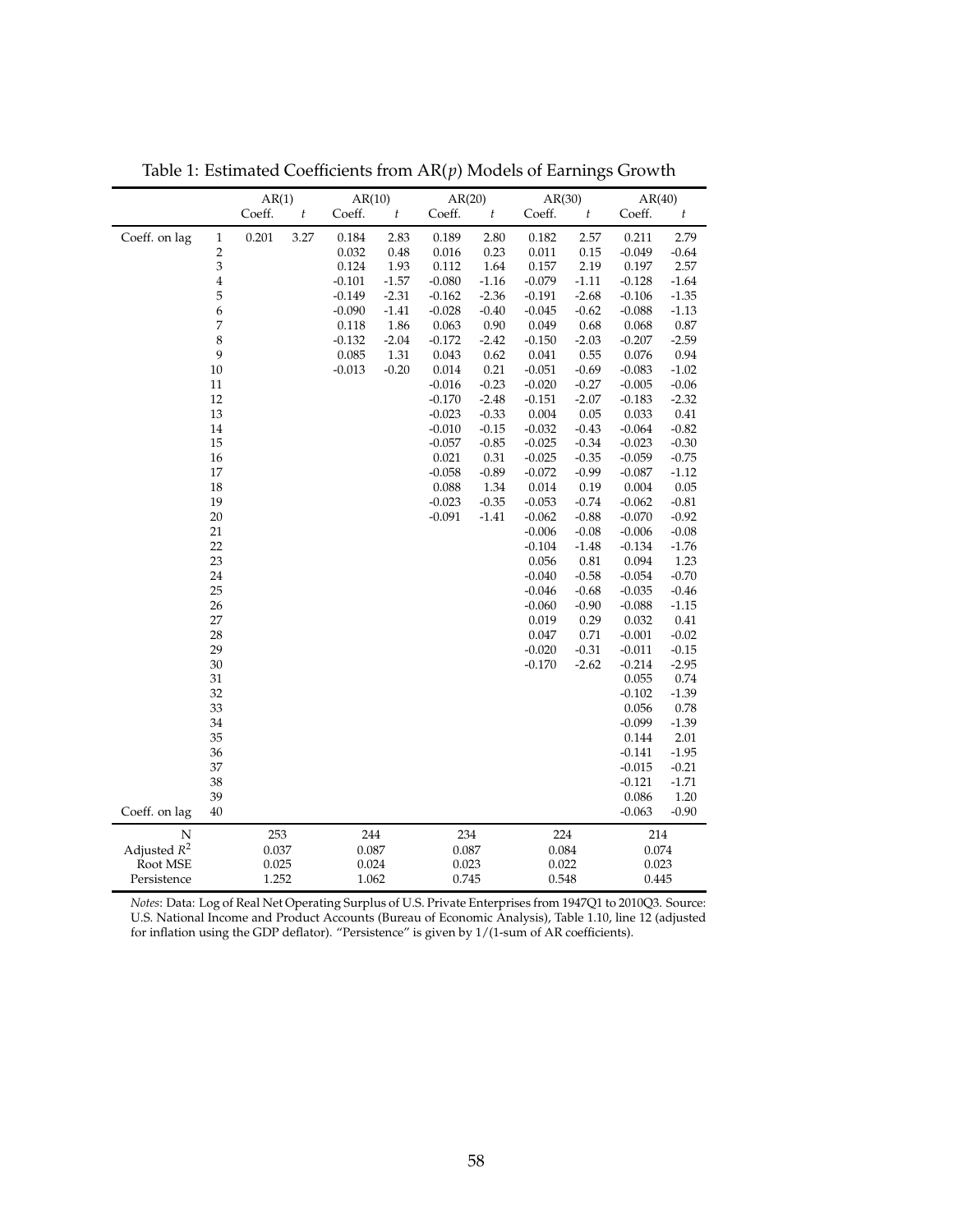|                                                                            |          | Bootstrap |                   |                   |  |  |
|----------------------------------------------------------------------------|----------|-----------|-------------------|-------------------|--|--|
| Moment                                                                     | US data  | Mean      | 90% C.I.          | 95% C.I.          |  |  |
| 1) corr( $XR_{\tau}$ , $XR_{\tau+2\rightarrow\tau+5}$ )                    | $-0.220$ | $-0.049$  | $[-0.249, 0.165]$ | $[-0.284, 0.206]$ |  |  |
| 2) corr( $(P/E_{10})_{\tau}$ , $XR_{\tau+2\to\tau+5}$ )                    | $-0.377$ | $-0.141$  | $[-0.432, 0.192]$ | $[-0.478, 0.249]$ |  |  |
| 3) corr $(ln(c_{\tau}) - ln(c_{\tau-1}), KR_{\tau+2 \to \tau+5})$          | $-0.297$ | $-0.009$  | $[-0.267, 0.254]$ | $[-0.313, 0.297]$ |  |  |
| 4) corr( $(P/E_{10})_{\tau}$ , $ln(c_{\tau+6}) - ln(c_{\tau+2})$ )         | $-0.167$ | $-0.022$  | $[-0.424, 0.388]$ | $[-0.493, 0.450]$ |  |  |
| 5) corr $(ln(c_{\tau}) - ln(c_{\tau-1}), ln(c_{\tau+6}) - ln(c_{\tau+2}))$ | $-0.245$ | 0.008     | $[-0.237, 0.257]$ | $[-0.283, 0.302]$ |  |  |

Table 2: Bootstrap confidence intervals under the null of no predictability

*Note*: Sources for empirical moments and bootstrap procedures are described in the text.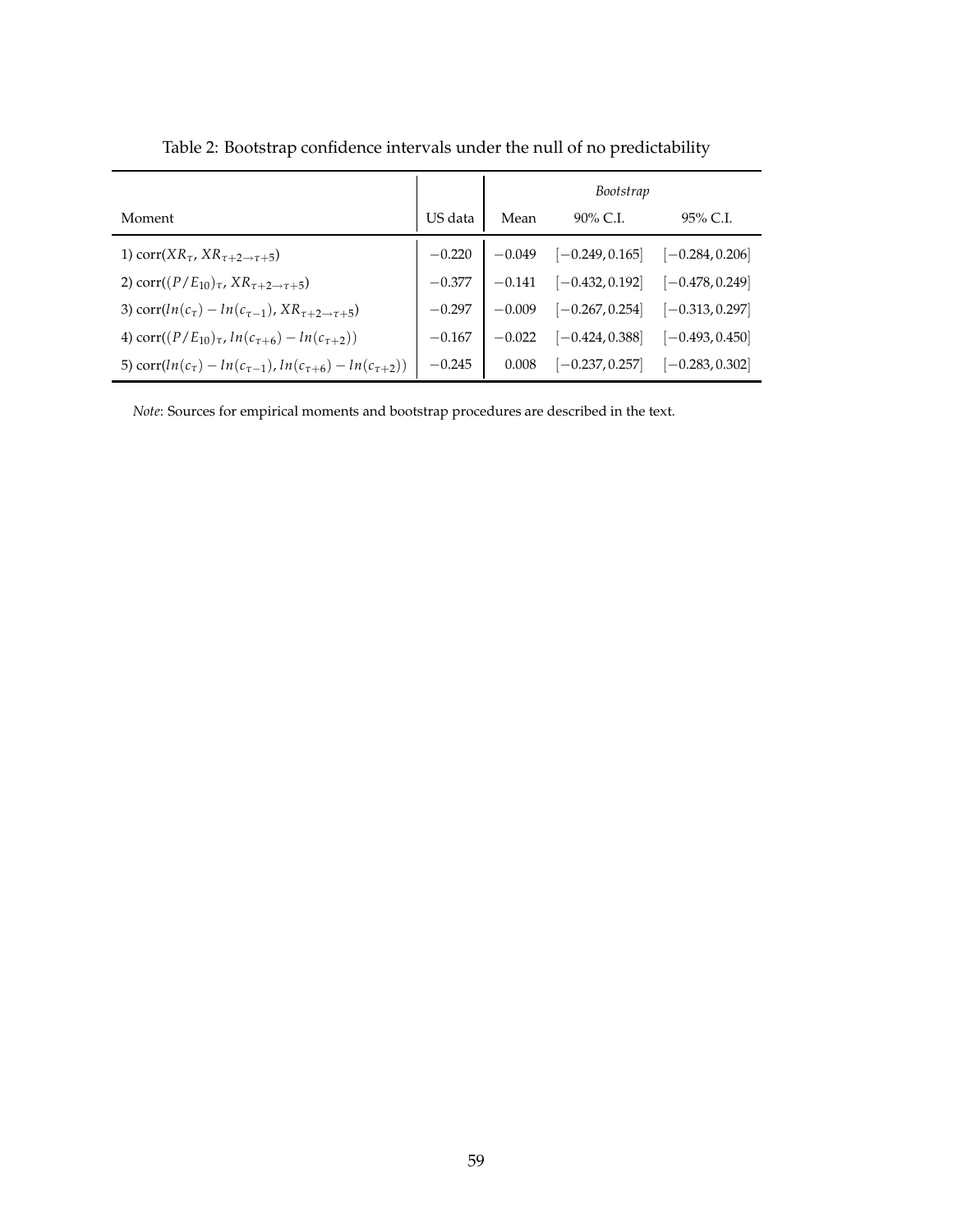



*Source:* U.S. National Income and Product Accounts (Bureau of Economic Analysis), Table 1.10, line 12. Adjusted for inflation using the GDP deflator.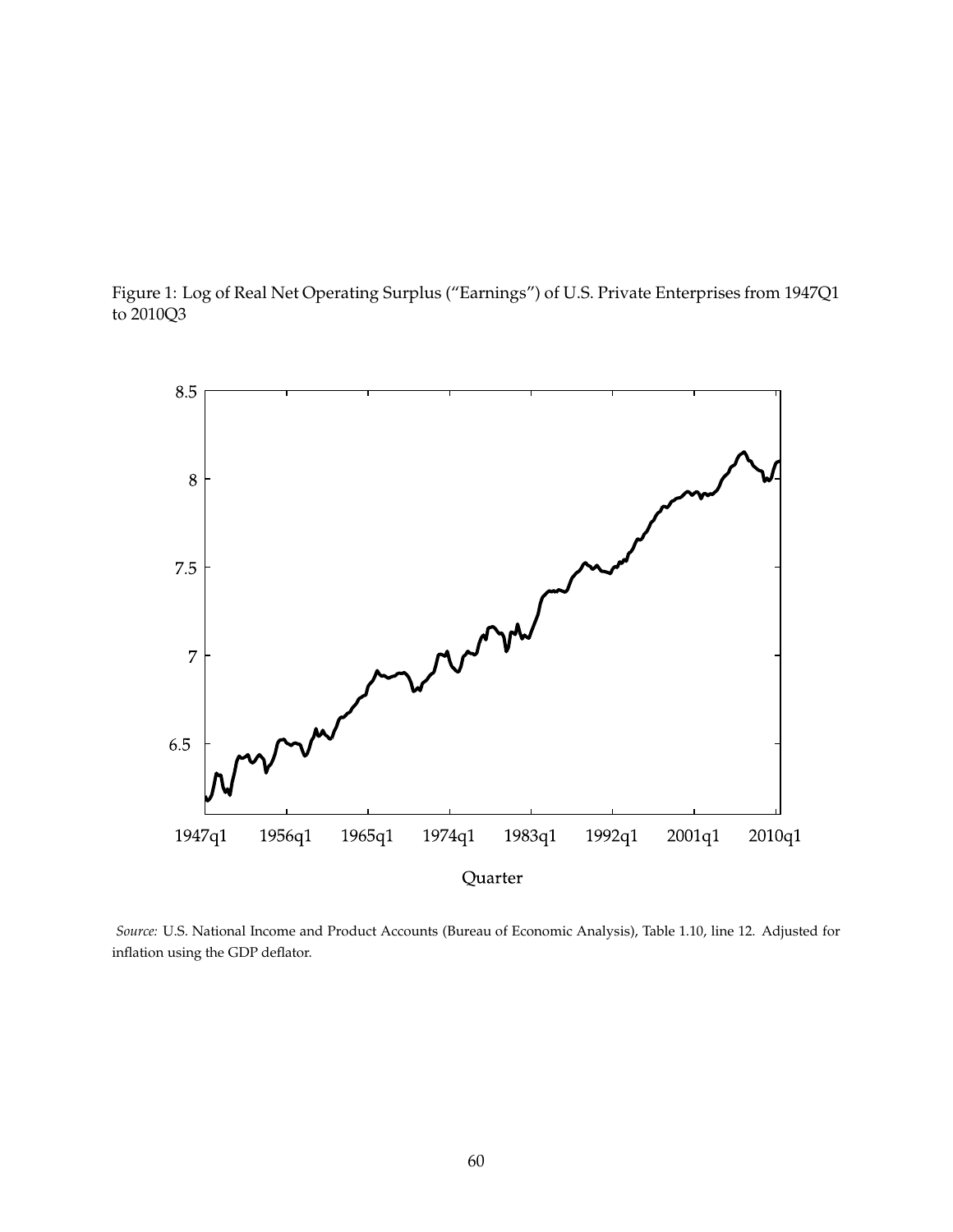



Quarters after unit shock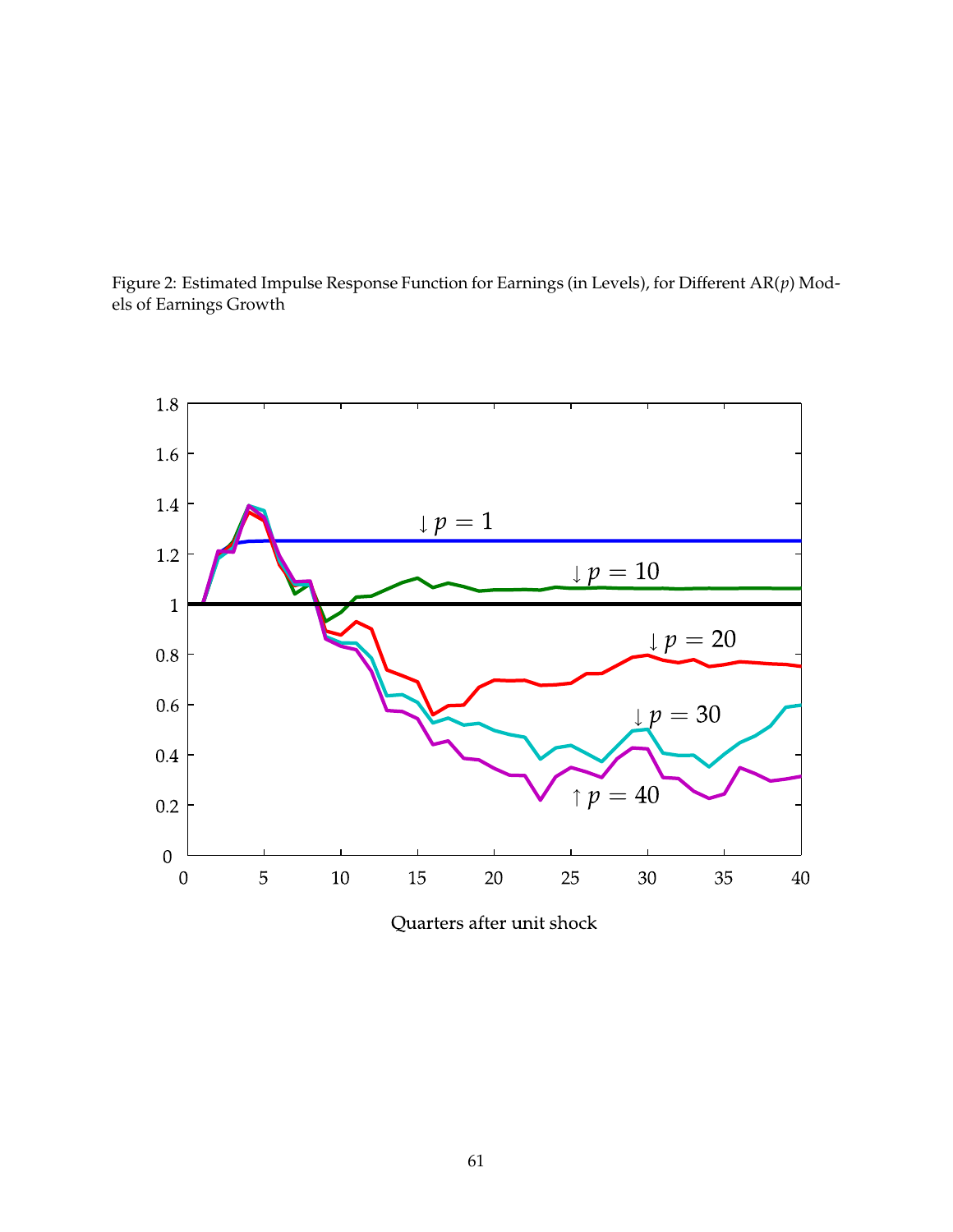Figure 3: Cumulative Impulse Response Function for Gains, for Different AR(*p*) Models of Earnings Growth



Quarters after unit shock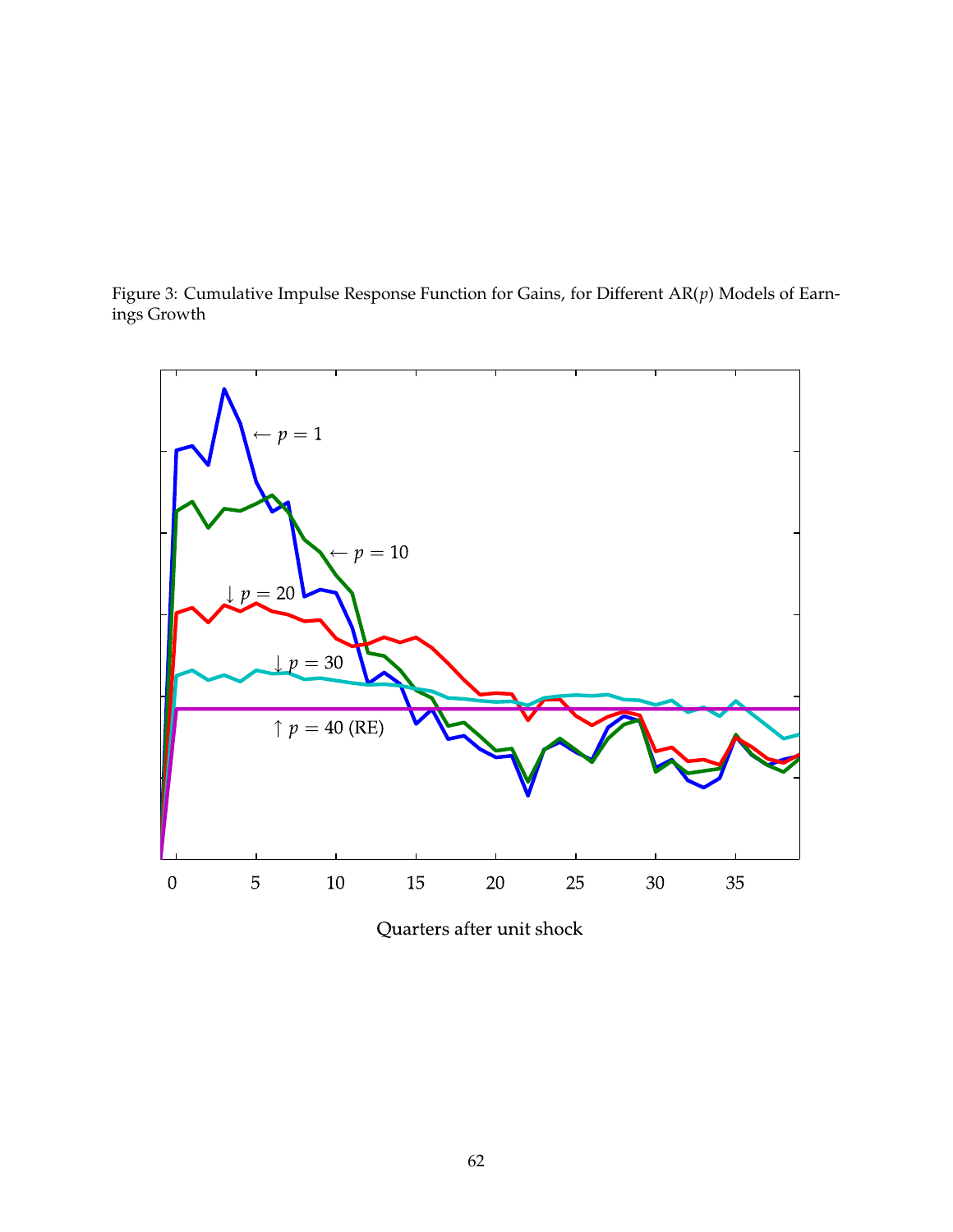



Quarters after unit shock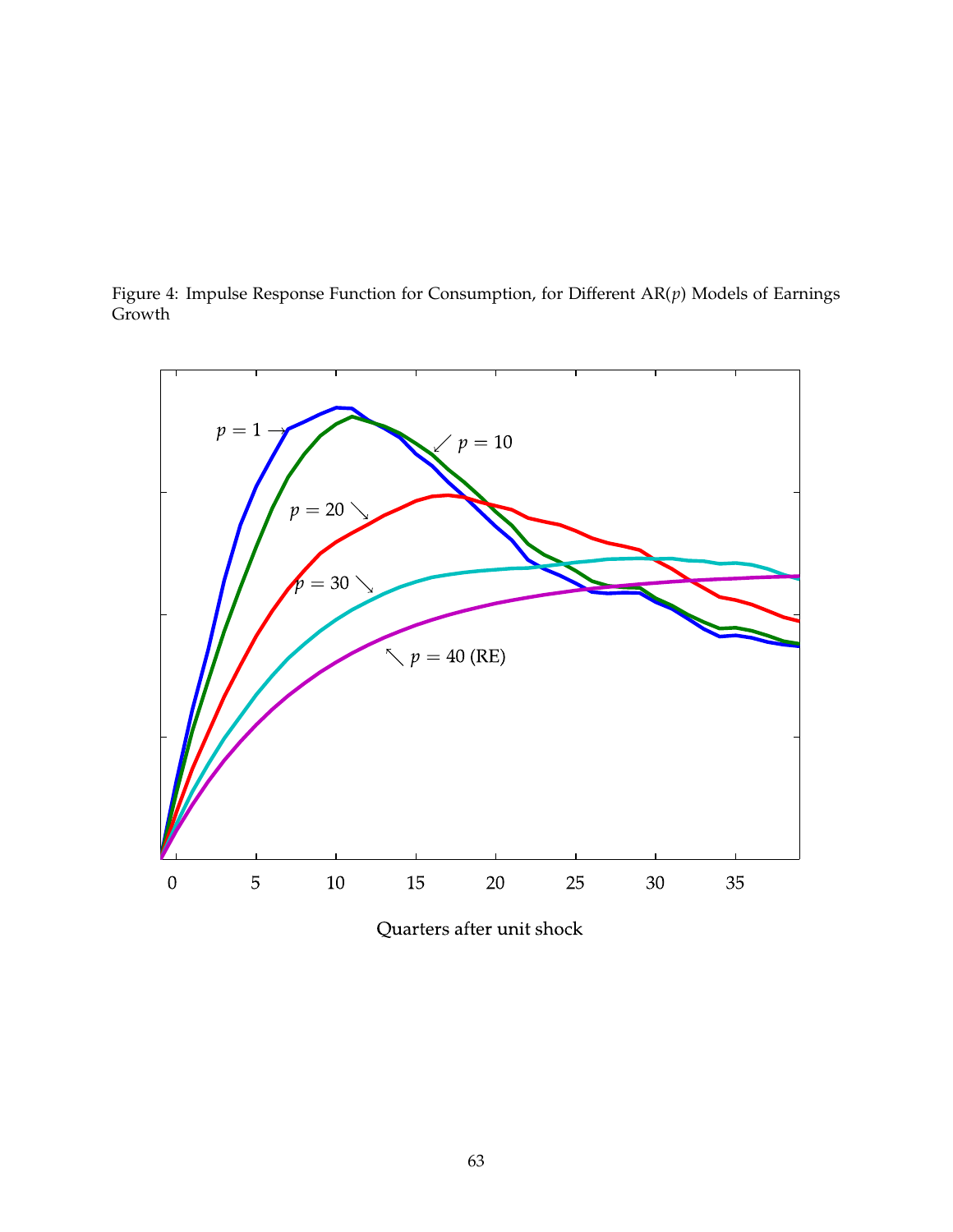

Figure 5: Correlation of Excess Returns in Year *τ* with Cumulative Excess Returns for Years *τ* + 2 to *τ* + 5, for Different AR(*p*) Models of Earnings Growth

*Notes:* Circles depict mean correlations over 200 simulations of length equal to the empirical sample, while bars depict the 5th and 95th percentile of simulated values. "NE agents" use models with too few lags (AR(1) to AR(39)) while "RE agents" use the correct (AR(40)) model for earnings growth.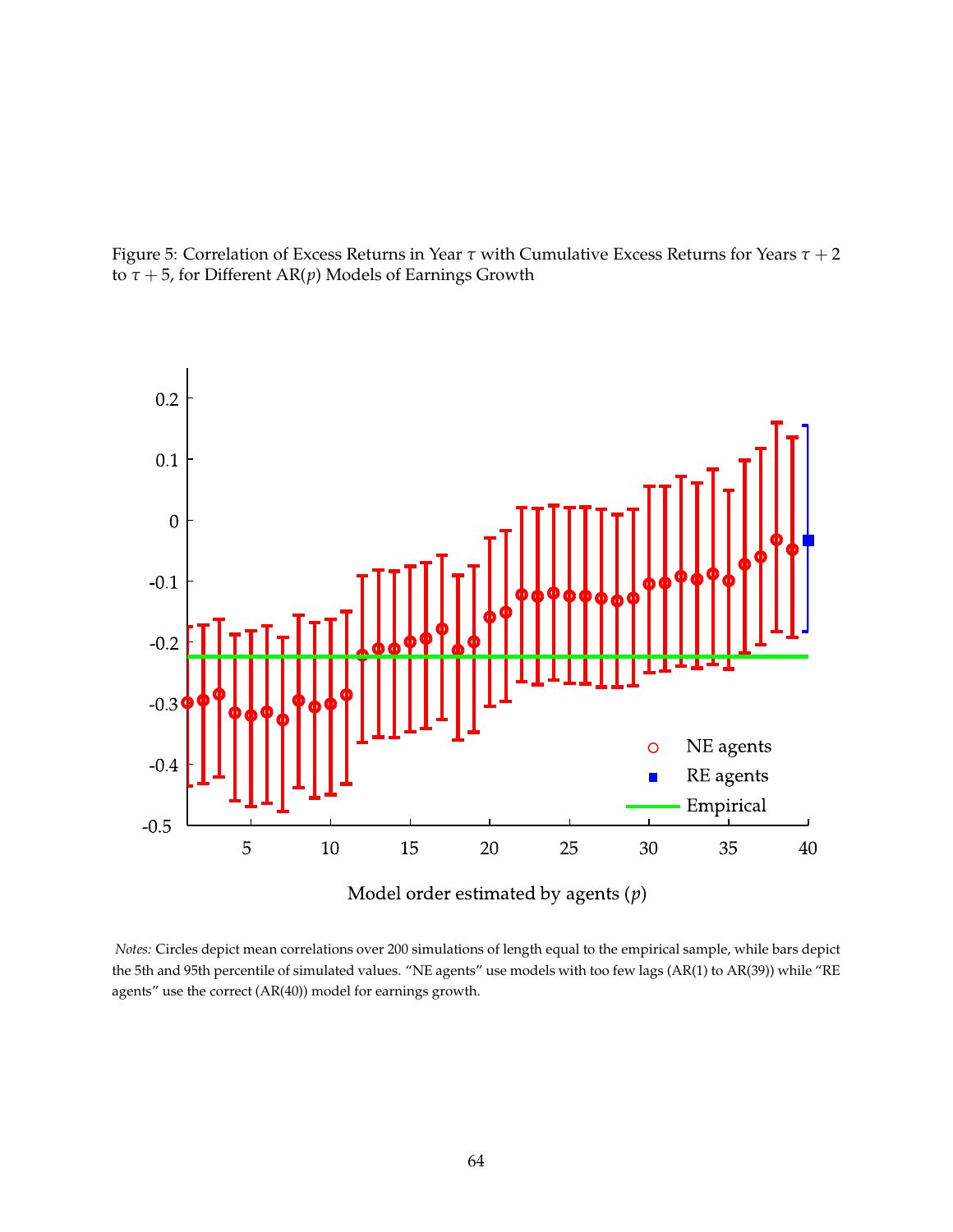Figure 6: Correlation of the P/E<sup>10</sup> Ratio in Year *τ* with Cumulative Excess Returns for Years *τ* + 2 to *τ* + 5, for Different AR(*p*) Models of Earnings Growth

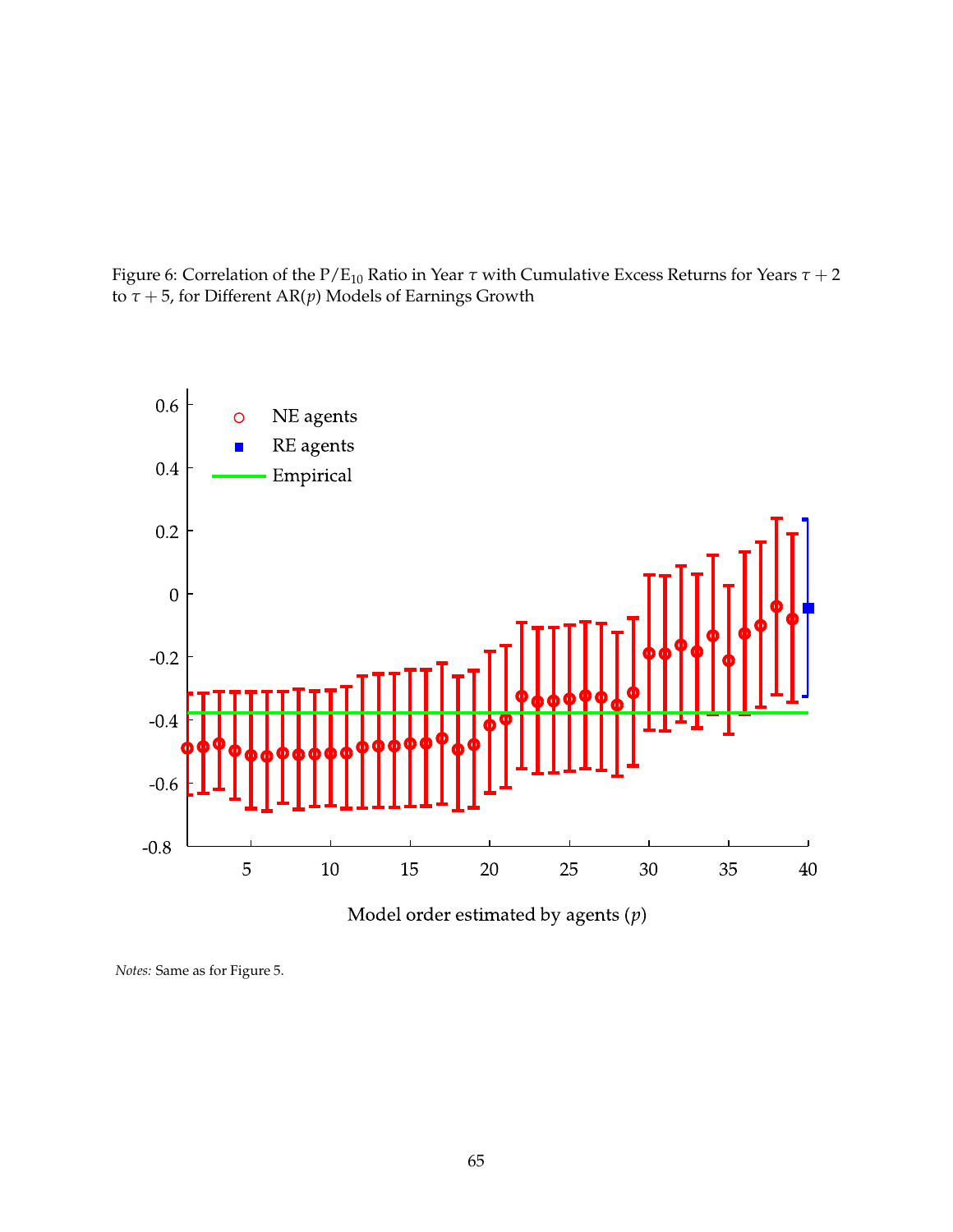

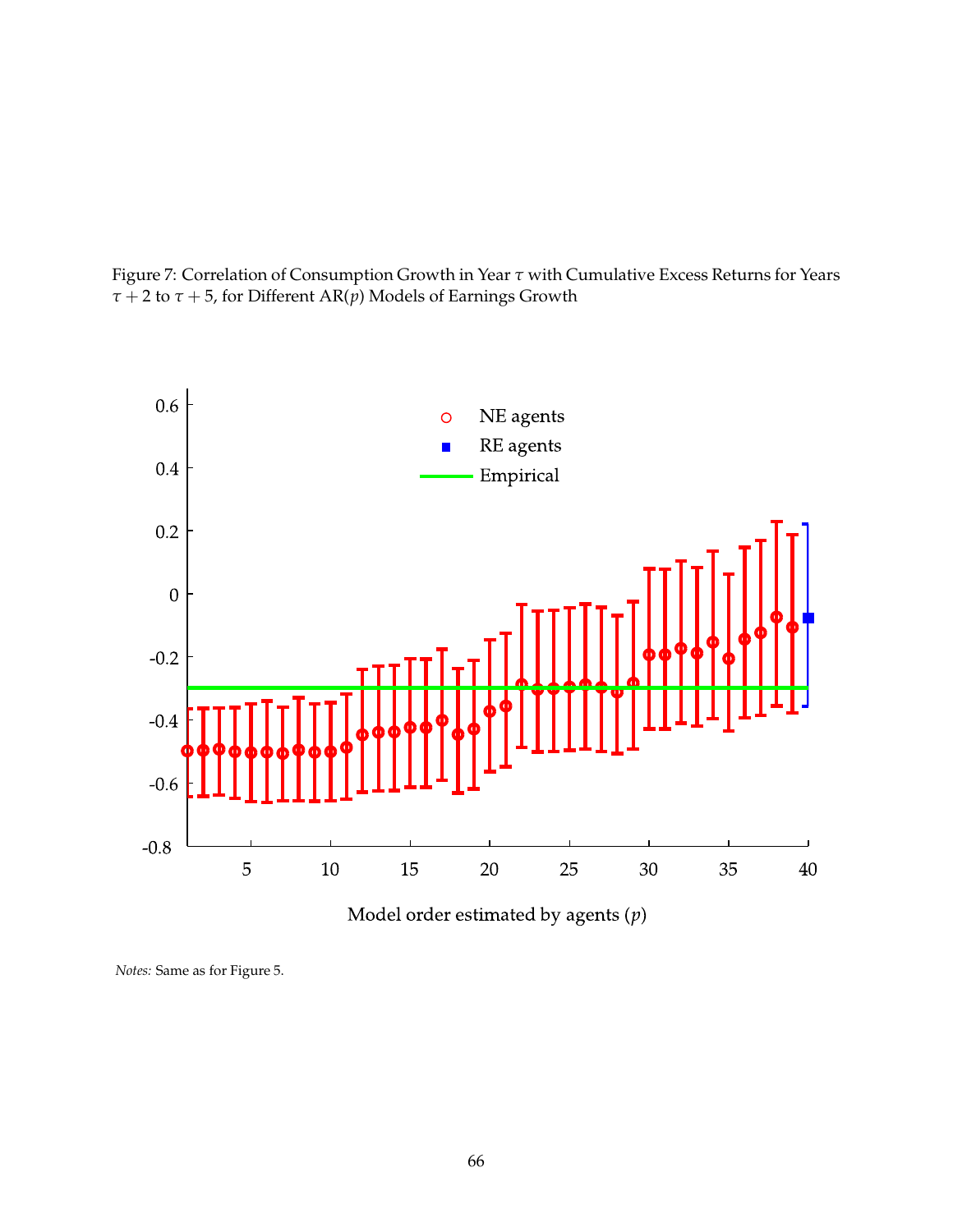



Model order estimated by agents  $(p)$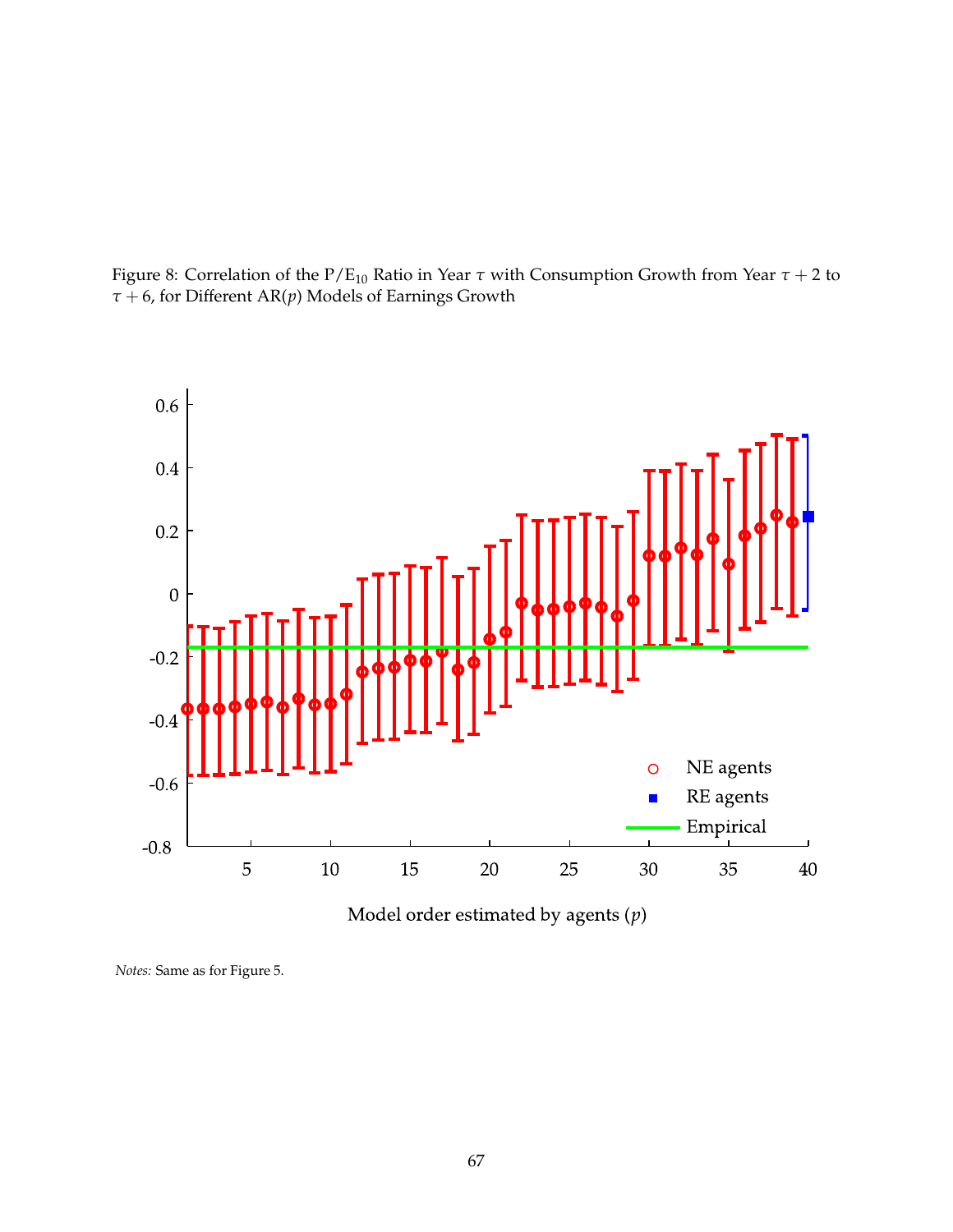



Model order estimated by agents  $(p)$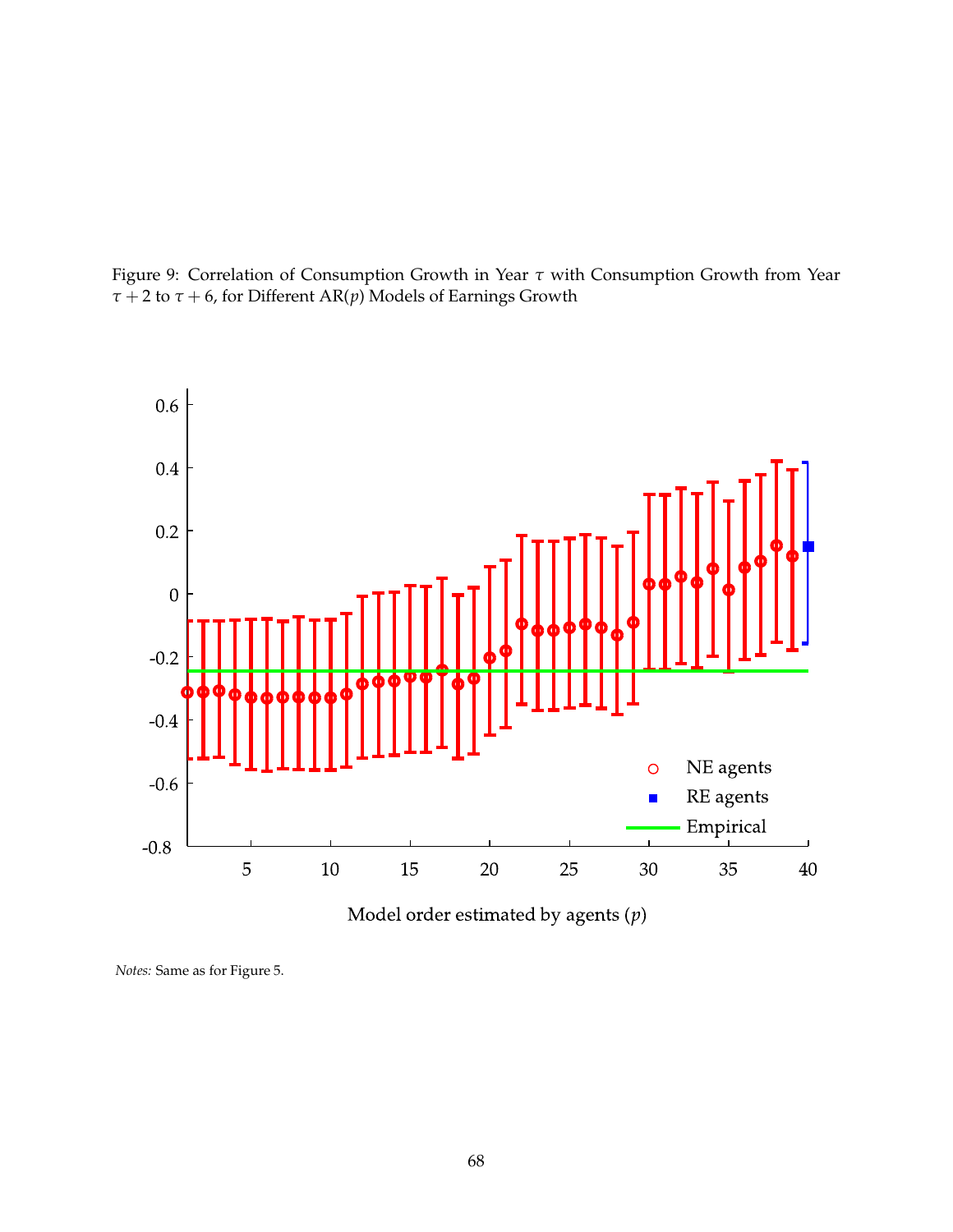

Figure 10: Equity Premium (= Mean Excess Return of Equity over the Riskfree Rate) for Different AR(*p*) Models of Earnings Growth

*Note:* "x" denote equity premia above 10%. "NE agents" use models with too few lags (AR(1) to AR(39)) while "RE agents" use the correct (AR(40)) model for earnings growth.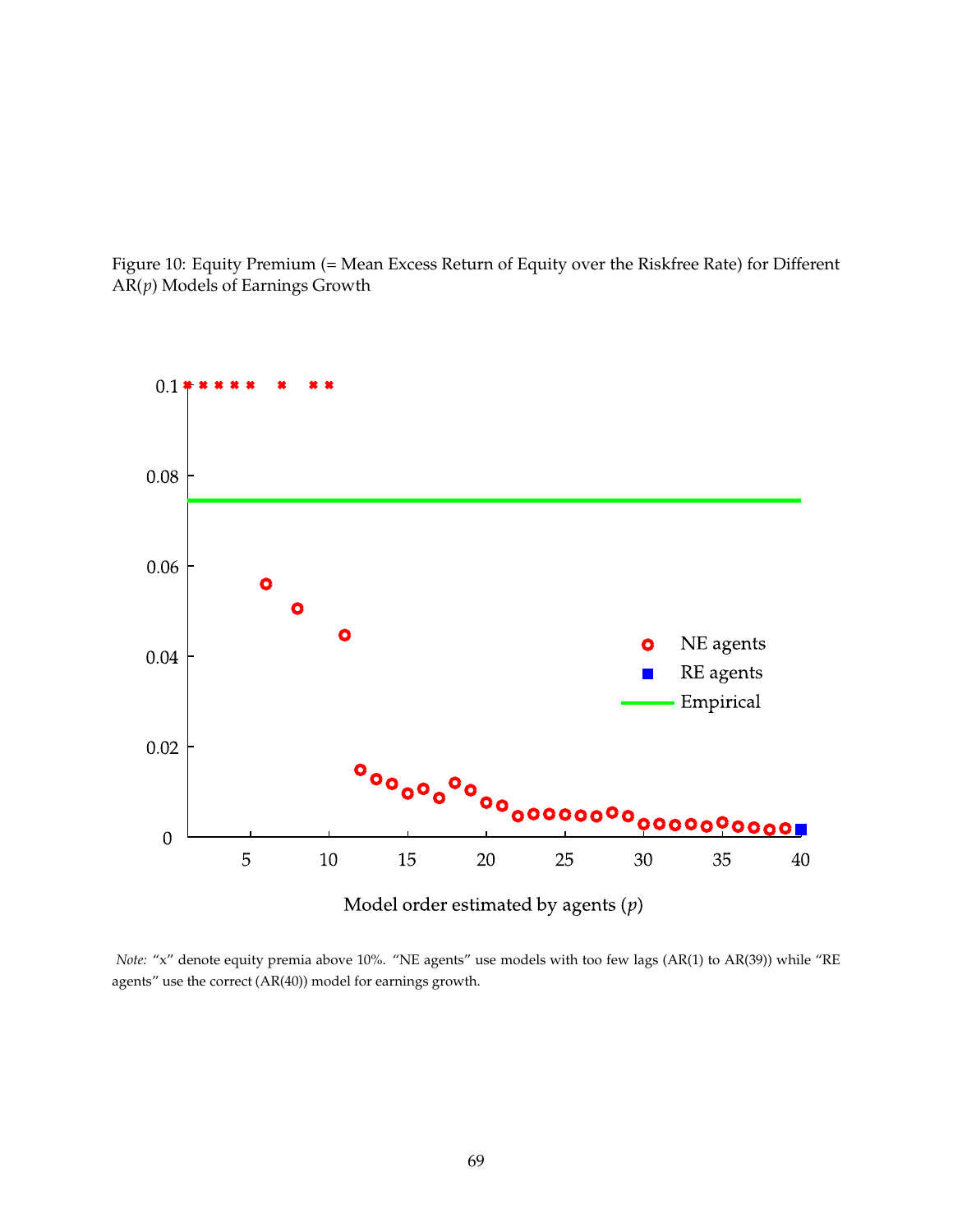

Figure 11: Standard Deviation of Excess Returns for Different AR(*p*) Models of Earnings Growth

*Note:* "x" denote standard deviations above 50%. "NE agents" use models with too few lags (AR(1) to AR(39)) while "RE agents" use the correct (AR(40)) model for earnings growth.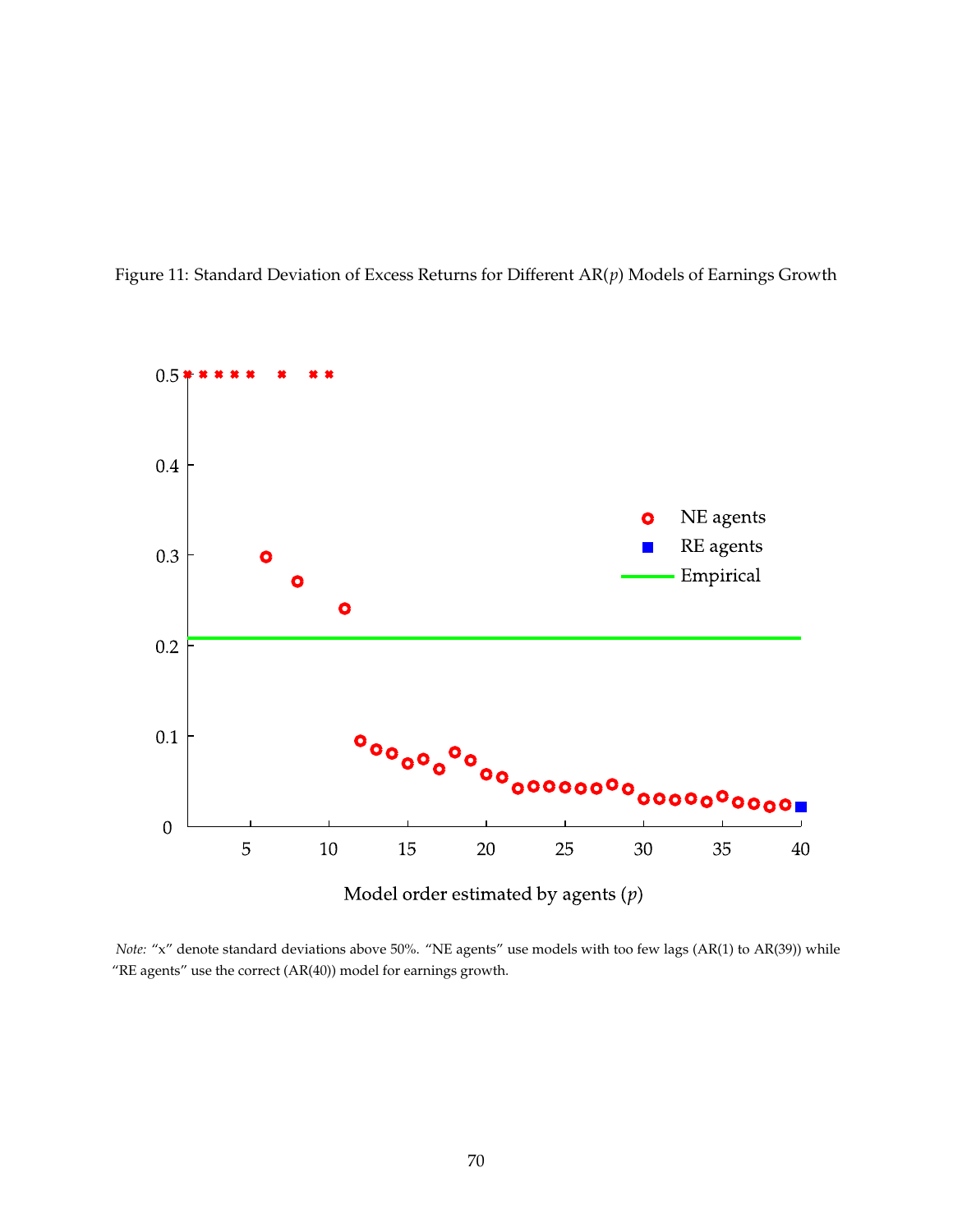Figure 12: Standard Deviation of Consumption Growth for Different AR(*p*) Models of Earnings Growth



Model order estimated by agents  $(p)$